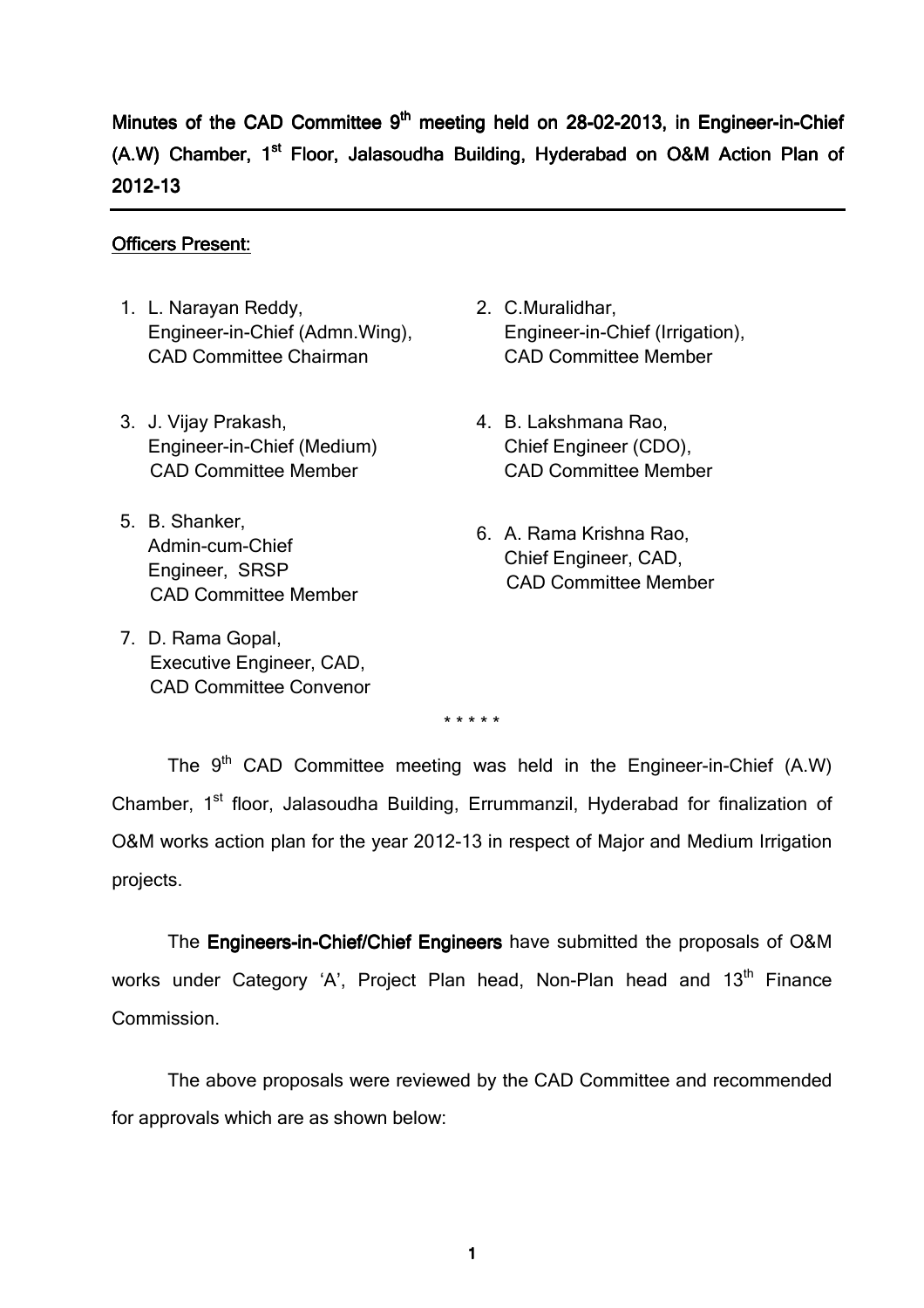Category 'A' 'A' (Rs. In Lakhs) (Rs. Lakhs)

| <b>HOA</b>     |            |             |                | 2700-80 - MH 800 O.E - GH 11- SH (14) -270/272 |                                                                                                                                                                                                                                                                                           |                               |                                |               |                |                                |                                                                                                                                                                                                                                                                                                                                     |  |
|----------------|------------|-------------|----------------|------------------------------------------------|-------------------------------------------------------------------------------------------------------------------------------------------------------------------------------------------------------------------------------------------------------------------------------------------|-------------------------------|--------------------------------|---------------|----------------|--------------------------------|-------------------------------------------------------------------------------------------------------------------------------------------------------------------------------------------------------------------------------------------------------------------------------------------------------------------------------------|--|
|                |            | Project     |                |                                                | <b>Eligible Water</b>                                                                                                                                                                                                                                                                     | <b>Availability</b><br>of MRO | <b>Action Plan</b><br>Proposed |               |                | <b>Action Plan</b><br>approved |                                                                                                                                                                                                                                                                                                                                     |  |
| SI.            | <b>HOD</b> | <b>Name</b> | <b>Circle</b>  | <b>Division</b>                                | Tax<br>In Lakhs                                                                                                                                                                                                                                                                           | Proce<br>edings               | No of<br>works                 | <b>Amount</b> | No of<br>works | Amount                         | <b>Observation of Committee</b>                                                                                                                                                                                                                                                                                                     |  |
|                | ENC(1)     | <b>GDS</b>  | I.C. Eluru     | I.D. Nidadavolu                                | Rs.1673.00                                                                                                                                                                                                                                                                                | Yes                           | 100                            | 10.94         | 100            | 10.94                          | $\triangleright$ Recommended for approval.<br>$\triangleright$ To issue the approval proceeding,<br>subject to submission of receipt of<br>certificates by S.E concerned<br>stating that, these works estimates<br>are checked duly following the<br>guidelines of O&M.                                                             |  |
| $\overline{2}$ |            |             | I.C.           | Dr.Divn.,                                      | Eligible W.Tax collection :<br>Rs.1161.04<br>(circle)<br>Already approved in 2 <sup>nd</sup><br>meeting<br>Rs: 1217.25<br>(circle)<br>(i.e., for<br>K.C Rs.491.75<br>K.E Rs.333.98<br><b>Drains Rs.391.52)</b><br>Saving as per S.E report :<br>Rs.56.33<br>Available balance:<br>Rs. NIL |                               | 3                              | 7.29          | 3              | 7.29                           | > Recommended for approval.<br>≻ To issue the approval proceeding,<br>subject to submission of receipt of<br>certificates by S.E concerned<br>stating that, these works estimates<br>are checked duly following the<br>guidelines of O&M.<br>$\triangleright$ S.E should certify these works are<br>not covered under Modernization |  |
| 3              | ENC(1)     | <b>KDS</b>  | Vijwd.,        | Gudiwada                                       |                                                                                                                                                                                                                                                                                           |                               | 16                             | 58.75         | 16             | 58.75                          | $\triangleright$ Recommended for approval.<br>$\triangleright$ To issue the approval proceeding,<br>subject to submission of receipt of<br>certificates by S.E concerned<br>stating that, these works estimates<br>are checked duly following the<br>guidelines of O&M.                                                             |  |
| 4              | ENC(1)     | <b>KDS</b>  | I.C.<br>Guntur | K.W.Divn.,<br>Tenali                           | Eligible W.Tax collection :<br>Rs.716.72 (circle)<br>Already approved in 2 <sup>nd</sup><br>meeting is<br>Rs.536.55 (circle)<br>Saving as per S.E report :<br>Rs.11.00<br>Available balance:<br>Rs.169.17                                                                                 |                               | $\overline{2}$                 | 6.00          | $\overline{2}$ | 6.00                           | $\triangleright$ Recommended for approval.<br>≻To issue the approval proceeding,<br>subject to submission of receipt of<br>certificates by S.E concerned<br>stating that, these works estimates<br>are checked duly following the<br>guidelines of O&M.                                                                             |  |
|                |            |             |                | Total:                                         |                                                                                                                                                                                                                                                                                           |                               | 121                            | 82.98         | 121            | 82.98                          |                                                                                                                                                                                                                                                                                                                                     |  |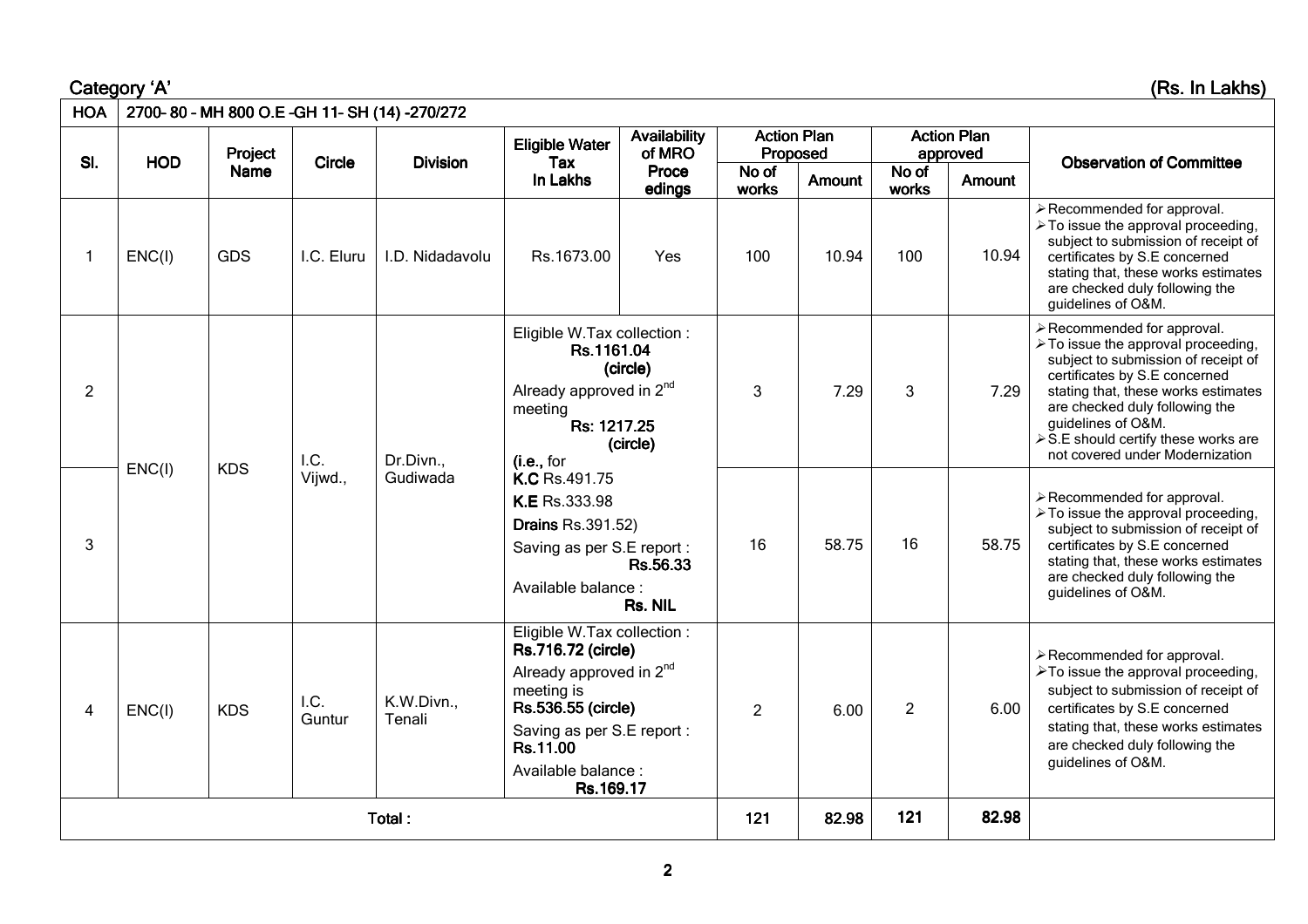|                |            | Project         |                                   |                                   | <b>Availability</b><br><b>Eligible Water</b><br><b>Division</b>                                                           |                           | <b>Action Plan</b><br>Proposed           |                 |                                          | <b>Action Plan</b><br>approved | <b>Observation of Committee</b>                                                                                                                                                                                                                        |  |
|----------------|------------|-----------------|-----------------------------------|-----------------------------------|---------------------------------------------------------------------------------------------------------------------------|---------------------------|------------------------------------------|-----------------|------------------------------------------|--------------------------------|--------------------------------------------------------------------------------------------------------------------------------------------------------------------------------------------------------------------------------------------------------|--|
| SI.            | <b>HOD</b> | <b>Name</b>     | Circle                            |                                   | Tax<br>In Lakhs                                                                                                           | of MRO<br>Proce<br>edings | No of<br>works                           | <b>Amount</b>   | No of<br>works                           | Amount                         |                                                                                                                                                                                                                                                        |  |
| 5              | <b>ENC</b> | Ramappa         | I.C                               |                                   | Eligibility                                                                                                               |                           | 3<br>$(10-11)$                           | 2.522           | 3<br>$(10-11)$                           | 2.522                          |                                                                                                                                                                                                                                                        |  |
| 6              | (Medium)   | Lake            | Warangal                          | I.D. Mulugu                       | Rs.11.20                                                                                                                  | Yes                       | 3<br>$(11-12)$                           | 2.991           | 3<br>$(11-12)$                           | 2.991                          | ≻Recommended 6 nos. works for<br>Rs.5.531 lakhs for approval and list<br>of works are enclosed.                                                                                                                                                        |  |
| $\overline{7}$ | <b>ENC</b> | Ramappa<br>Lake | I.C                               |                                   | Eligibility<br>Rs.18.821                                                                                                  | Yes                       | 12<br>$(09-10,$<br>$10-11$ ,<br>$11-12)$ | 10.869          | 12<br>$(09-10,$<br>$10-11$ ,<br>$11-12)$ | 10.869                         | > The concerned S.E shall inspect all<br>the works including already<br>approved in CAD Committee 4th<br>meeting (12 Nos. + 10 Nos. = 38                                                                                                               |  |
| 8              | (Medium)   | Laknavar        | Warangal                          | I.D. Mulugu                       | Eligibility                                                                                                               | Yes                       | 16<br>$(11-12)$                          | 38.27           | 16<br>$(11-12)$                          | 38.27                          | Nos. for Rs.69.469 lakhs) before<br>recommending for release of<br>payment.                                                                                                                                                                            |  |
| 9              |            | am              |                                   |                                   | Rs.74.99                                                                                                                  |                           | 10<br>$(10-11)$                          | 20.33           | 10<br>$(10-11)$                          | 20.33                          |                                                                                                                                                                                                                                                        |  |
| Total:         |            |                 |                                   |                                   |                                                                                                                           |                           | 44                                       | 74.982          | 44                                       | 74.982                         |                                                                                                                                                                                                                                                        |  |
| 10             |            |                 | <b>NSLBC</b>                      | NSC O&M<br>Divn.,,<br>Miryalaguda | W.Tax<br>collection:<br>Rs.580.99 L<br>P.C.Share:<br>Rs.81.34 L<br>Available<br>balance under<br>P.C Share:<br>Rs.25.04 L | Yes                       | $\overline{2}$                           | 9.93            | $\overline{2}$                           | 9.93                           | >Recommended for approval.<br>$\triangleright$ To issue the approval proceeding<br>subject to submission of receipt of<br>certificates by S.E concerned<br>stating that, these works estimates<br>are checked duly following the<br>guidelines of O&M. |  |
|                | C.E. NSP   | <b>NSP</b>      | O&M<br>Circle,<br>Miryalag<br>uda | O&M Divn.,,                       | W.Tax<br>collection:<br>Rs.22.67 L<br>Rs.11.19 L<br>(WUA Share)                                                           |                           | 4                                        | 11.18           | $\overline{\mathbf{4}}$                  | 11.18                          | >Recommended for approval.<br>≻ To issue the approval proceeding<br>subject to submission of receipt of<br>certificates by S.E concerned                                                                                                               |  |
| 11             |            |                 |                                   | Jaggiahpet                        | (DC Share)<br>Rs.3.35 L                                                                                                   | Yes                       | $\mathbf{1}$                             | 3.33            | $\mathbf{1}$                             | 3.33                           | stating that, these works estimates<br>are checked duly following the                                                                                                                                                                                  |  |
|                |            |                 |                                   |                                   | (PC Share)<br>Rs.3.13 L                                                                                                   |                           | (WUA<br>work)                            | 3.10            | $\mathbf{1}$<br>(WUA<br>work)            | 3.10                           | guidelines of O&M.                                                                                                                                                                                                                                     |  |
|                |            | Sub Total:      |                                   |                                   |                                                                                                                           | $6\phantom{1}$            | 17.61                                    | $6\phantom{1}6$ | 17.61                                    |                                |                                                                                                                                                                                                                                                        |  |
|                |            |                 |                                   | Total:                            |                                                                                                                           |                           | 8                                        | 27.54           | 8                                        | 27.54                          |                                                                                                                                                                                                                                                        |  |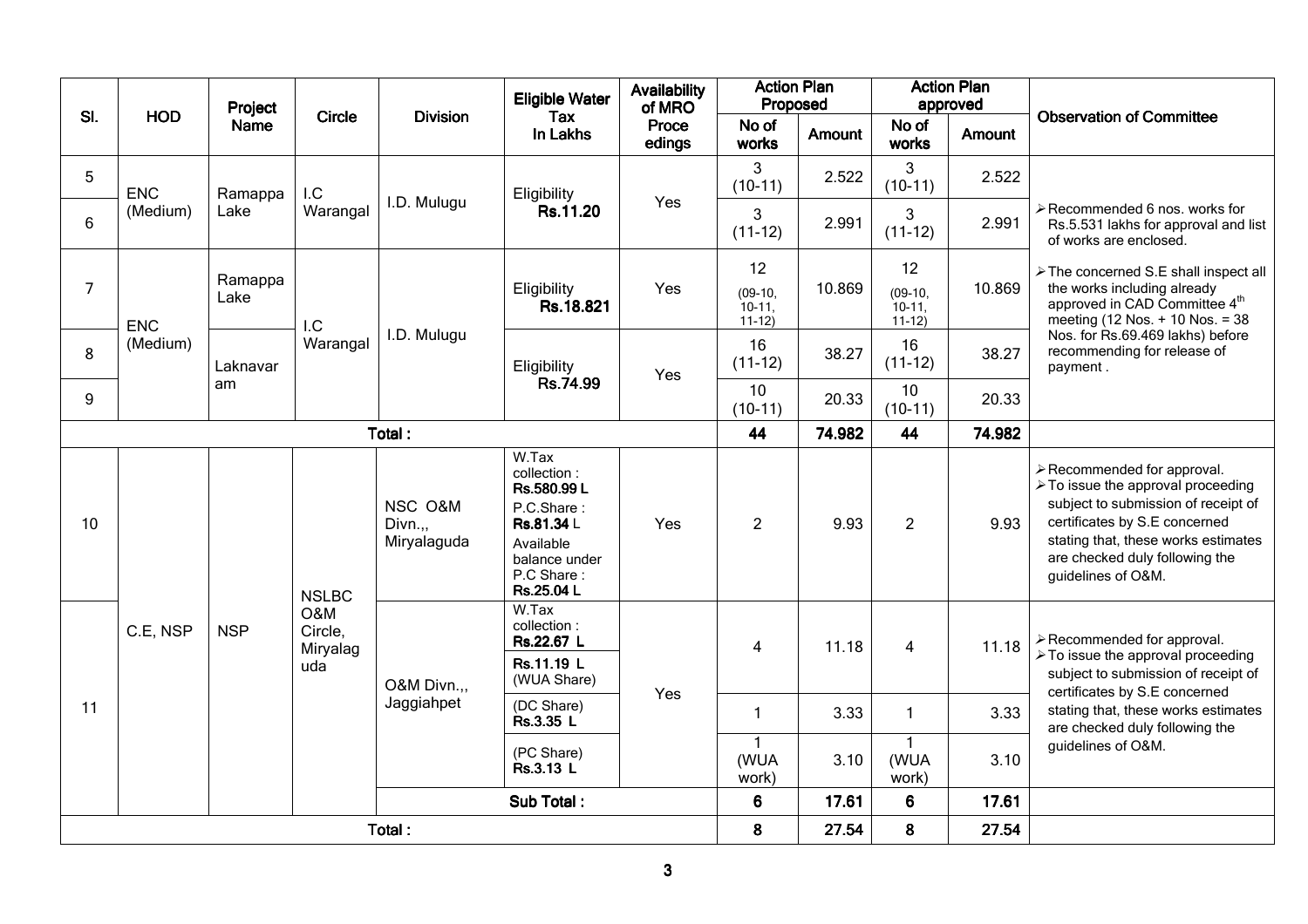|            |                                | Project                         |                                                      |                                                                                  | <b>Eligible Water</b>                                                                                     | <b>Availability</b><br>of MRO | <b>Action Plan</b><br>Proposed |        |                | <b>Action Plan</b><br>approved |                                                                                                                                                                                                                   |
|------------|--------------------------------|---------------------------------|------------------------------------------------------|----------------------------------------------------------------------------------|-----------------------------------------------------------------------------------------------------------|-------------------------------|--------------------------------|--------|----------------|--------------------------------|-------------------------------------------------------------------------------------------------------------------------------------------------------------------------------------------------------------------|
| SI.        | <b>HOD</b>                     | <b>Name</b>                     | <b>Circle</b>                                        | <b>Division</b>                                                                  | Tax<br>In Lakhs                                                                                           | Proce<br>edings               | No of<br>works                 | Amount | No of<br>works | Amount                         | <b>Observation of Committee</b>                                                                                                                                                                                   |
| 12         | C.E, North<br>Coast            | <b>B.R.R.</b><br>Vamsadh<br>ara | <b>B.R.R.</b><br>Vamsadh<br>ara<br>Project<br>circle | <b>B.R.R.</b><br>Vamsadhara<br>Project<br>Maintenance<br>Divn.,<br>Narasannapeta | W.Tax collection:<br>Rs.562.12<br>Already approved<br>Rs.443.10<br>Saving as per S.E report :<br>Rs.15.80 |                               | 16                             | 10.475 | 16             | 10.475                         | >Recommended for approval.<br>≻ To issue the approval proceeding<br>subject to submission of receipt of<br>certificates by S.E concerned<br>stating that, these works estimates<br>are checked duly following the |
| 13         |                                |                                 |                                                      | <b>B.R.R.</b><br>Vamsadhara<br>Project<br>Maintenance<br>Divn., Tekkali          | Saving as per S.E report :<br>Rs.58.52 L                                                                  |                               | 15                             | 5.04   | 15             | 5.04                           | guidelines of O&M.                                                                                                                                                                                                |
|            |                                |                                 |                                                      | Sub Total:                                                                       |                                                                                                           |                               | 31                             | 15.515 | 31             | 15.515                         |                                                                                                                                                                                                                   |
| 14         | C.E,<br><b>NTRTGP</b>          | Kanpur<br>Canal<br>System       | 1.C/<br>Nellore                                      | <b>Nellore Central</b><br>Divn., Nellore.                                        | W.Tax<br>collection:<br>Rs.88.72 L                                                                        | Yes                           | 21<br>(PC)                     | 26.27  | 21<br>(PC)     | 26.27                          | $\triangleright$ Recommended for approval.<br>> To issue the approval proceeding<br>subject to submission of receipt of<br>certificates by S.E concerned<br>stating that, these works estimates                   |
|            |                                |                                 |                                                      |                                                                                  | $(2012-13)$                                                                                               |                               | 58<br>(WUA)                    | 44.81  | 58<br>(WUA)    | 44.81                          | are checked duly following the<br>guidelines of O&M.                                                                                                                                                              |
| Sub Total: |                                |                                 |                                                      |                                                                                  |                                                                                                           |                               | 79                             | 71.08  | 79             | 71.08                          |                                                                                                                                                                                                                   |
|            | <b>Category-A Grand Total:</b> |                                 |                                                      |                                                                                  |                                                                                                           |                               |                                |        | 283            | 272.097                        |                                                                                                                                                                                                                   |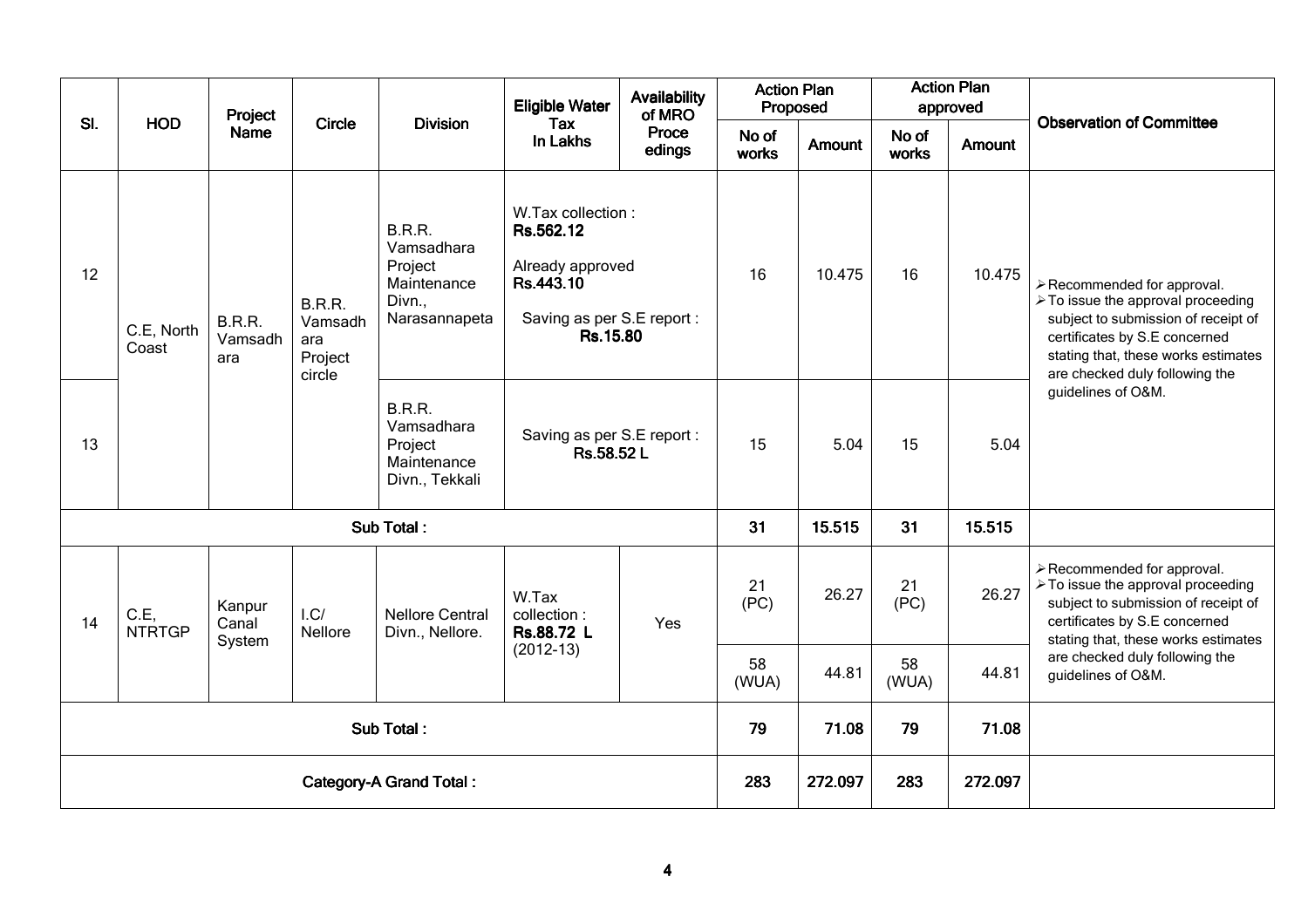| <b>Plan Head</b> |                                                                                                                           |               |                                                                    |                            |                                                                                                                                           |                |                                |                |                                | (Rs. in Lakhs)                                                                                                                                                                                                                                       |
|------------------|---------------------------------------------------------------------------------------------------------------------------|---------------|--------------------------------------------------------------------|----------------------------|-------------------------------------------------------------------------------------------------------------------------------------------|----------------|--------------------------------|----------------|--------------------------------|------------------------------------------------------------------------------------------------------------------------------------------------------------------------------------------------------------------------------------------------------|
|                  |                                                                                                                           | Project       |                                                                    |                            | <b>Budget</b>                                                                                                                             |                | <b>Action plan</b><br>Proposed |                | <b>Action plan</b><br>Approved |                                                                                                                                                                                                                                                      |
| SI.              | <b>HOD</b>                                                                                                                | <b>Name</b>   | <b>Circle</b>                                                      | <b>Division</b>            | availability                                                                                                                              | No of<br>works | Amount                         | No of<br>works | Amount                         | <b>Observation of Committee</b>                                                                                                                                                                                                                      |
| <b>HOA</b>       |                                                                                                                           |               |                                                                    |                            | 4700 COL SMJH (01) MI & MMH 165 MRC under TBPHLC Stage-II GH(11) Normal - SH 26 D & A - 270/272 Maintenance                               |                |                                |                |                                |                                                                                                                                                                                                                                                      |
| 1                | ENC(1)                                                                                                                    | <b>TBPHLC</b> | Stage-II/ S.E/<br><b>TBPHLC</b><br>circle,<br>Anantapur<br>E.E MRC | Divn.,<br>M.V Dam<br>site. | <b>Budget</b><br>Allocation:<br>Rs.24.00                                                                                                  | $\overline{2}$ | 11.43                          | $\overline{a}$ |                                | $\triangleright$ Deferred due to<br>(a) Shift of plan head to Non-Plan head<br>(b) Non available of Budget provision in the<br>year 2013-14.                                                                                                         |
| <b>HOA</b>       | 4700 COL MI & MMH (01) Major Irrigation commercial MH 104 TBPHLC Stage-II GH (11) NSP SH (26) D & A - 270/272 Maintenance |               |                                                                    |                            |                                                                                                                                           |                |                                |                |                                |                                                                                                                                                                                                                                                      |
| 2                | ENC(1)                                                                                                                    | <b>TBPHLC</b> | Stage-II/<br><b>TBPHLC</b><br>circle,<br>Anantapur                 | HLC Divn.,<br>Anantapur    | <b>Budget</b><br>Allocation:<br>Rs. 30.00<br>Already<br>approved by<br>CAD<br>Committee:<br>Rs.24.05<br>Balance<br>available :<br>Rs.5.95 | $\overline{2}$ | 5.73                           | $\overline{2}$ | 5.73                           | >Recommended for approval.<br>$\triangleright$ To issue the approval proceeding subject to<br>submission of receipt of certificates by S.E.<br>concerned stating that, these works estimates<br>are checked duly following the guidelines of<br>O&M. |
|                  |                                                                                                                           |               | Total:                                                             |                            |                                                                                                                                           | 4              | 17.16                          | 2 <sup>1</sup> | 5.73                           |                                                                                                                                                                                                                                                      |
| <b>HOA</b>       |                                                                                                                           |               |                                                                    |                            | 4700 COL & M.H - 01 M.I -Sub Head - 101 - SRSP SH (27) - C & D - GH 11 - 270/272 Maintenance.                                             |                |                                |                |                                |                                                                                                                                                                                                                                                      |
| 3                |                                                                                                                           |               |                                                                    |                            |                                                                                                                                           | $\mathbf{1}$   | 0.35                           | 1              | 0.35                           |                                                                                                                                                                                                                                                      |
| 4                |                                                                                                                           |               |                                                                    | Divn., No.2,               | <b>Budget</b><br>Provision:                                                                                                               | $\overline{2}$ | 4.72                           | $\overline{2}$ | 4.72                           |                                                                                                                                                                                                                                                      |
| 5                | ACE,<br><b>SRSP</b>                                                                                                       | <b>SRSP</b>   | GVC-IV, LMD<br>Colony                                              | of GVC-IV,<br>Dharoor      | Rs.832.841                                                                                                                                | $\overline{2}$ | 2.00                           | $\overline{2}$ | 2.00                           | ≻ Recommended for approval of all works<br>except Rs.12.455 and Rs.85.75 C.E is<br>directed to approach Government for its                                                                                                                           |
| 6                |                                                                                                                           |               |                                                                    | camp of<br>Jagittal.       | Expenditure<br>incurred so far:<br>Rs.787.81                                                                                              | $\mathbf{1}$   | 4.00                           | 1              | 4.00                           | approval.                                                                                                                                                                                                                                            |
| $\overline{7}$   |                                                                                                                           |               |                                                                    |                            |                                                                                                                                           | $\mathbf 1$    | 4.25                           | 1              | 4.25                           |                                                                                                                                                                                                                                                      |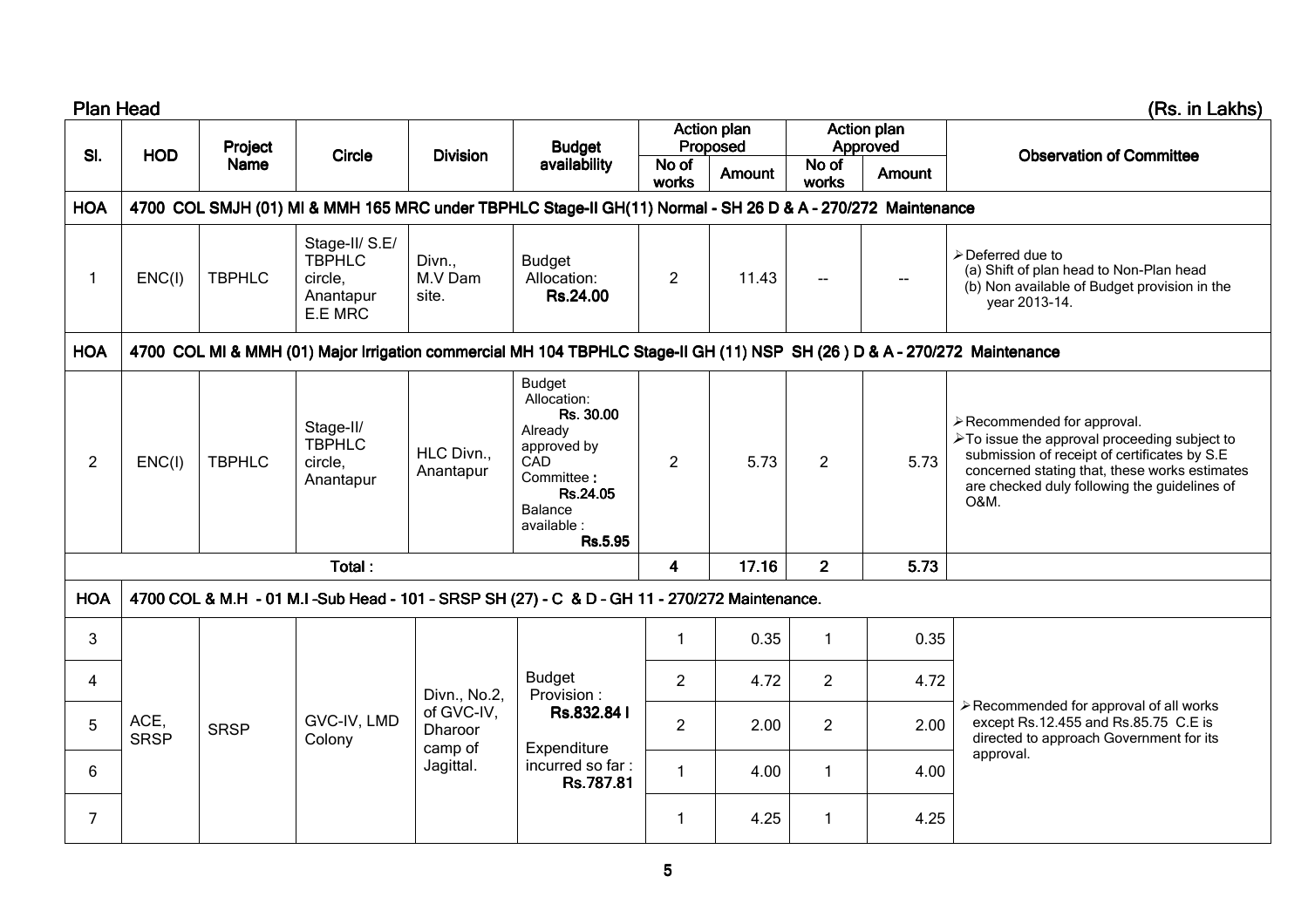|            | Project                                                                                                                |             | <b>Budget</b>                                 |                                         | <b>Action plan</b><br>Proposed                                                                                          |                | <b>Action plan</b><br>Approved |                |                |                                                                                                                                                      |
|------------|------------------------------------------------------------------------------------------------------------------------|-------------|-----------------------------------------------|-----------------------------------------|-------------------------------------------------------------------------------------------------------------------------|----------------|--------------------------------|----------------|----------------|------------------------------------------------------------------------------------------------------------------------------------------------------|
| SI.        | <b>HOD</b>                                                                                                             | <b>Name</b> | <b>Circle</b>                                 | <b>Division</b>                         | availability                                                                                                            | No of<br>works | Amount                         | No of<br>works | <b>Amount</b>  | <b>Observation of Committee</b>                                                                                                                      |
| 8          |                                                                                                                        |             | GVC-IV, LMD                                   |                                         |                                                                                                                         | 1.             | 12.455                         | шü.            | $\overline{a}$ |                                                                                                                                                      |
| 9          |                                                                                                                        |             | Colony                                        | Divn., No.4,<br>of GVC-IV               |                                                                                                                         | 1              | 1.30                           | $\mathbf{1}$   | 1.30           | ≻ Recommended for approval of all works                                                                                                              |
| 10         | ACE,<br><b>SRSP</b>                                                                                                    | <b>SRSP</b> | GVC-I, SRSP                                   | Divn., No.1,<br>of GVC-I,<br>Metpally   | - do -                                                                                                                  | 1              | 85.75                          | $- -$          | $\mathbf{u}$   | except Rs.12.455 and Rs.85.75 CE is directed<br>to approach Government for its approval.<br>$\angle$ C.E to inform whether the tanks are part of the |
| 11         |                                                                                                                        |             | Construction<br>circle.                       | Divn., No.2,<br>of C.C.H,<br>K.C. Camp, |                                                                                                                         | 1              | 4.30                           | $\mathbf{1}$   | 4.30           | SRSP system officially.                                                                                                                              |
|            |                                                                                                                        |             | Hanumakonda                                   | Huzurabad.                              | Sub Total:                                                                                                              | 11             | 119.125                        | 9              | 20.92          |                                                                                                                                                      |
| <b>HOA</b> | 4700 COL M &MI - 01 M.I -101 - SRSP scheme included in Plan SH 26 - Dam & Appurtenant works 530-Major works, 531. O.E. |             |                                               |                                         |                                                                                                                         |                |                                |                |                |                                                                                                                                                      |
| 12         | ACE,<br><b>SRSP</b>                                                                                                    | <b>SRSP</b> | GVC-IV, LMD<br>Colony                         | Divn., No.4,<br>of GVC-IV.              | <b>Budget</b><br>Provision:<br>Rs.1664.51<br>Expenditure<br>incurred so far:<br>Rs.1570.83                              | 1              | 0.55                           | $\mathbf{1}$   | 0.55           | $\triangleright$ Recommended for approval.                                                                                                           |
| <b>HOA</b> |                                                                                                                        |             |                                               |                                         | 4700 COL & M.H - 01 M.I-MH - 101 - SRSP GH-11 NSP, SH 26 - D & A - 270/272 Maintenance.                                 |                |                                |                |                |                                                                                                                                                      |
|            | ACE,                                                                                                                   |             |                                               | Divn., 2,                               | <b>Budget</b><br>Provision:<br>Rs.10.00                                                                                 | 1              | 2.216                          | $\mathbf{1}$   | 2.216          | >Recommended for approval.<br>>Issue of approved proceeding is subject                                                                               |
| 13         | <b>SRSP</b>                                                                                                            | <b>SRSP</b> | GVC-I, SRSP.                                  | <b>SRSP</b>                             | Expenditure<br>incurred so far:<br>Rs.19.65                                                                             | 1              | 0.784                          | $\mathbf{1}$   | 0.784          | to submission of Building Head of<br>Account for these works by ACE/SRSP.                                                                            |
| <b>HOA</b> |                                                                                                                        |             | 4700 - 01 - 101 - 11 - 26 - 530/533 Buildings |                                         |                                                                                                                         |                |                                |                |                |                                                                                                                                                      |
| 14         | ACE,<br><b>SRSP</b>                                                                                                    | <b>SRSP</b> | <b>GVC-IV</b>                                 | Divn.,-4,<br>of GVC-IV                  | <b>Budget</b><br>Provision:<br>Rs.96.43<br>Expenditure<br>incurred so far:<br>Rs.68.76<br>Available Balance<br>Rs.27.67 | 1              | 228.10                         |                |                | ≻CE is directed to approach Government<br>for its approval.                                                                                          |
|            |                                                                                                                        |             | <b>Plan Head Grand Total:</b>                 |                                         |                                                                                                                         | 19             | 367.935                        | 14             | 30.20          |                                                                                                                                                      |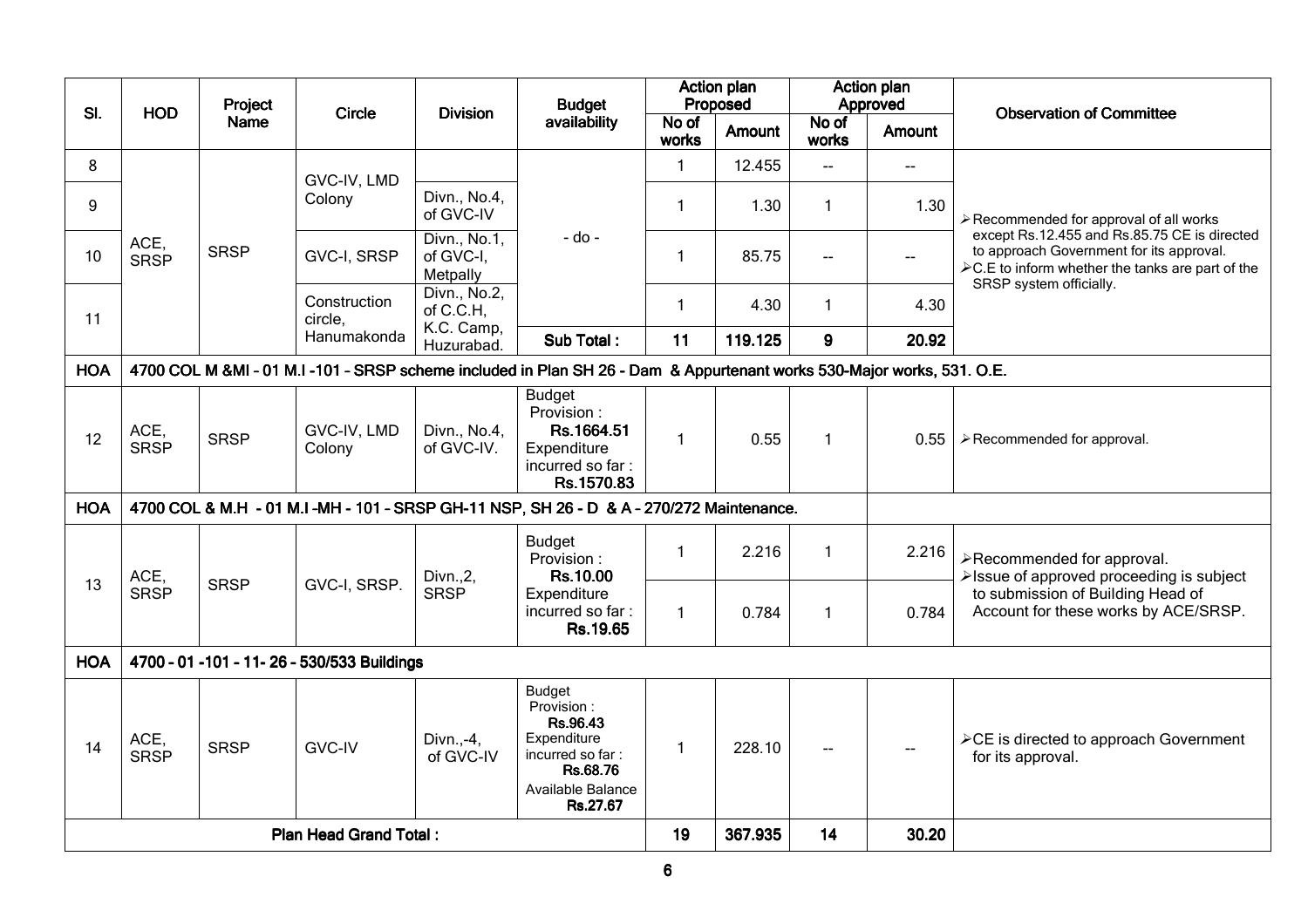|                | Non-Plan Head       |                                                                        |                                              |                                                 |                                                                                             |                |                                |                            |                                | (Rs. in Lakhs)                                                                                                                                                                                 |
|----------------|---------------------|------------------------------------------------------------------------|----------------------------------------------|-------------------------------------------------|---------------------------------------------------------------------------------------------|----------------|--------------------------------|----------------------------|--------------------------------|------------------------------------------------------------------------------------------------------------------------------------------------------------------------------------------------|
| SI.            | <b>HOD</b>          | <b>Project Name</b>                                                    | <b>Circle</b>                                | <b>Division</b>                                 | <b>Budget</b>                                                                               |                | <b>Action plan</b><br>Proposed |                            | <b>Action plan</b><br>Approved | <b>Observation of Committee</b>                                                                                                                                                                |
|                |                     |                                                                        |                                              |                                                 | availability                                                                                | No of<br>works | Amount                         | No of<br>works             | <b>Amount</b>                  |                                                                                                                                                                                                |
| <b>HOA</b>     |                     |                                                                        |                                              |                                                 | 2700 & MH - 01 M.I - Sub Head - 116 - SRSP, SH (27) - C&D - 270/272 Maintenance.            |                |                                |                            |                                |                                                                                                                                                                                                |
| $\mathbf{1}$   |                     |                                                                        | GVC-I, SRSP                                  | Divn., No.1,<br>of GVC-I,<br>SRSP,<br>Metpally. |                                                                                             | $\overline{2}$ | 7.91                           | $\overline{2}$             | 7.91                           |                                                                                                                                                                                                |
| $\overline{2}$ | ACE,<br><b>SRSP</b> | <b>SRSP</b>                                                            |                                              | Divn., No.2,<br>of SRSP,                        | <b>Budget</b><br>Allocation:                                                                | $\mathbf{1}$   | 4.95                           | $\mathbf{1}$               | 4.95                           |                                                                                                                                                                                                |
| 3              |                     | Dinv.,-3,<br>of GVC No.1,<br>SRSP Stage-I,<br>Daroor<br>camp, Jagtial. | Rs.198.00<br>Expenditure<br>incurred so far: | 3                                               | 27.65                                                                                       | 3              | 27.65                          | >Recommended for approval. |                                |                                                                                                                                                                                                |
| 4              | ACE,                | <b>SRSP</b>                                                            | <b>SRSP</b><br>Stage-I,                      | Dinv.,-4,<br>Kaddam                             | Rs.149.62                                                                                   | $\overline{2}$ | 5.27                           | 2                          | 5.27                           |                                                                                                                                                                                                |
| 5              | <b>SRSP</b>         |                                                                        | Construction<br>circle,<br>Hanumakonda       |                                                 |                                                                                             | $\mathbf{1}$   | 2.755                          | $\mathbf{1}$               | 2.755                          |                                                                                                                                                                                                |
|                |                     |                                                                        | Total:                                       |                                                 |                                                                                             | 9              | 48.535                         | $\mathbf{9}$               | 48.535                         |                                                                                                                                                                                                |
| <b>HOA</b>     |                     |                                                                        |                                              |                                                 | 2700 M.I - 01 M.I - Major Head 109 TBPLLC - SH (27) C&D - 270 Minor works - 272 Maintenance |                |                                |                            |                                |                                                                                                                                                                                                |
|                | C.E(P),             |                                                                        |                                              | TBP. Divn.,                                     | Budget<br>Provision:<br>Rs.11.28<br>Already<br>approved by<br>CAD Committee                 | $\mathbf{1}$   | 4.47                           | $\overline{a}$             | $\overline{a}$                 | ≻ Deferred due to following items.<br>(a) Non submission of Super check inspect<br>report of another circle S.E.                                                                               |
| 6              | Kurnool             | <b>TBPLLC</b>                                                          | I.C. Kurnool                                 |                                                 | Adoni.<br>Rs.3.10<br>Balance:<br>Rs.8.18<br>Current<br>requisition :<br>Rs.10.45            |                | 5.98                           | $\overline{\phantom{a}}$   | --                             | (b) Quality control certificates.<br>(c) Submission of receipt of certificates by<br>S.E concerned stating that, these works<br>estimates are checked duly following the<br>guidelines of O&M. |
|                |                     |                                                                        | Total:                                       |                                                 |                                                                                             | $\mathbf{3}$   | 10.45                          |                            |                                |                                                                                                                                                                                                |
|                |                     |                                                                        |                                              |                                                 |                                                                                             | 12             | 58.985                         | 9                          | 48.535                         |                                                                                                                                                                                                |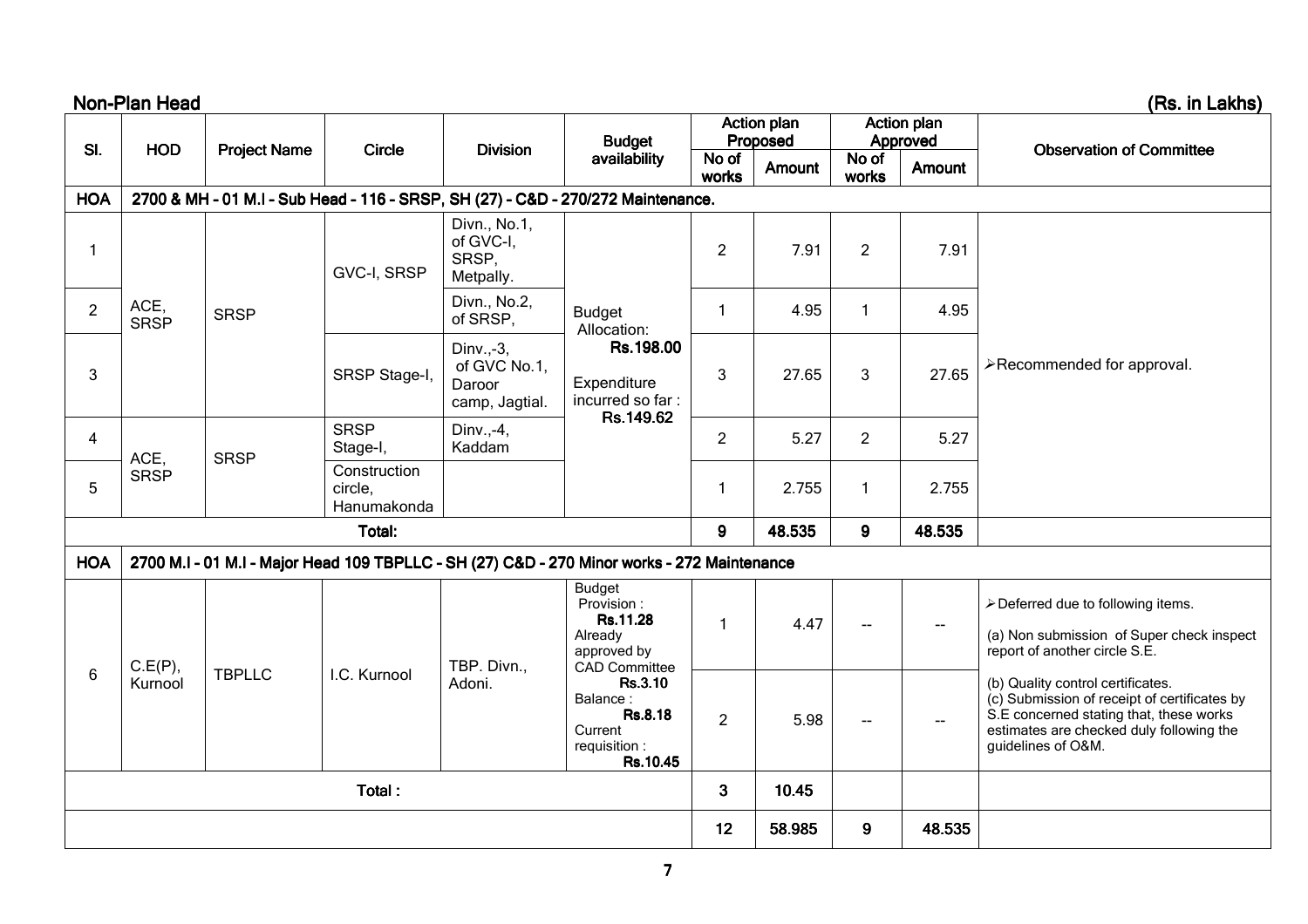## <u>13<sup>th</sup> Finance Commission</u>

Commission (Rs. in Lakhs)

| <b>HOA</b>     |                        |                             |                                           |                                                                         | 2701-03 - MH 800 OE - SH (08) 13 <sup>th</sup> Finance Commission Grants for water sector management 270 Minor / 271 O.E                      |                |                                |                |                                |                                                                                                                                                                                                                                            |
|----------------|------------------------|-----------------------------|-------------------------------------------|-------------------------------------------------------------------------|-----------------------------------------------------------------------------------------------------------------------------------------------|----------------|--------------------------------|----------------|--------------------------------|--------------------------------------------------------------------------------------------------------------------------------------------------------------------------------------------------------------------------------------------|
|                |                        |                             |                                           |                                                                         |                                                                                                                                               |                | <b>Action plan</b><br>Proposed |                | <b>Action plan</b><br>Approved |                                                                                                                                                                                                                                            |
| SI.            | <b>HOD</b>             | <b>Project Name</b>         | <b>Circle</b>                             | <b>Division</b>                                                         | <b>Budget availability</b>                                                                                                                    | No of<br>works | Amount                         | No of<br>works | <b>Amount</b>                  | <b>Observation of Committee</b>                                                                                                                                                                                                            |
|                | <b>ENC</b><br>(Medium) | Muniyeru<br>Anicut system   | S.E/I.C.<br>Vijayawada                    |                                                                         | <b>Budget</b><br>Allocation (2011-12):<br>Rs.725.00<br>Already approved by (2011-<br>$12)$ :<br>Rs.730.00<br>Approval (2012-13):<br>Rs.602.00 | $\mathbf{1}$   | 22.50                          | $\mathbf{1}$   | 22.50                          | $\triangleright$ Recommended for<br>approval.<br>≻ To issue the approval<br>proceeding subject to<br>submission of receipt of<br>certificates by S.E<br>concerned stating that,<br>these works estimates are<br>checked duly following the |
| $\overline{2}$ |                        |                             | 20 Projects                               |                                                                         |                                                                                                                                               | 112            | 514.428                        | 112            | 514.428                        | guidelines of O&M.                                                                                                                                                                                                                         |
| 3              | C.E,<br>North<br>Coast | <b>B.R.R.</b><br>Vamsadhara | B.R.R.<br>Vamsadhara<br>Project<br>circle | B.R.R.<br>Vamsadhara<br>Project<br>Maintenance<br>Divn<br>Narasannapeta | Budget Allocation (2011-12):<br>Rs.135.00<br>Already approved (2011-12):<br>Rs.196.00                                                         | 36             | 232.64                         | 36             | 232.64                         | $\triangleright$ Recommend for approval.<br>$\triangleright$ Estimates submitted.                                                                                                                                                          |
| 4              |                        |                             |                                           |                                                                         | <b>Budget</b><br>Allocated by ENC in                                                                                                          | 3              | 14.77                          | ⊷              | $\overline{\phantom{a}}$       | $\triangleright$ Deferred due to following<br>items.<br>(a) Non submission of Super<br>check inspect report.                                                                                                                               |
|                | C.E(P),<br>Kurnool     | K.C.<br>Canal               | I.C. Kurnool                              | K.C.C. Divn.,<br>Nandyal                                                | 2011-12<br>: Rs.220.00<br>Already approved:                                                                                                   | 4              | 3.98                           |                |                                | (b) Quality control<br>certificates.<br>(c) Estimates required                                                                                                                                                                             |
| 5              |                        |                             |                                           |                                                                         | Rs. 192.81<br>Balance:<br>Rs.27.19                                                                                                            | 39             | 99.80                          | 39             | 99.80                          | > Recommend for approval.<br>> Submission of receipt of<br>certificates by S.E<br>concerned stating that,<br>these works estimates are<br>checked duly following the<br>guidelines of O&M                                                  |
|                |                        |                             | Total:                                    |                                                                         |                                                                                                                                               | 46             | 118.55                         |                |                                |                                                                                                                                                                                                                                            |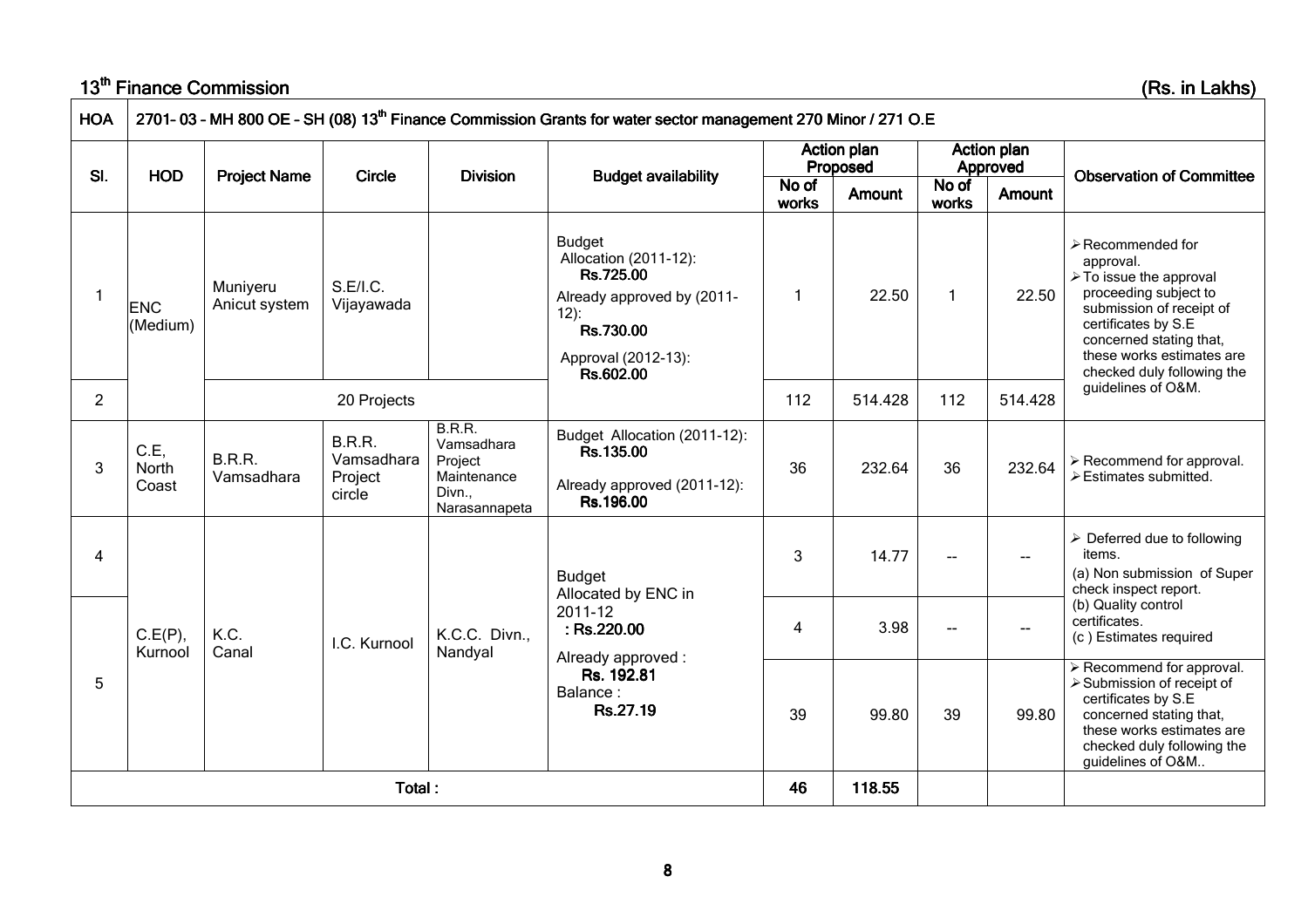### Committee recommended for approval for the following list of works under Category 'A', Project Plan head, Non-Plan head and 13<sup>th</sup> Finance Commission

# Category 'A'

|                | Project : Engineer-in-Chief (Irrigation) Godavari Delta System/ I.C. Eluru          |                           |
|----------------|-------------------------------------------------------------------------------------|---------------------------|
| SI.            | Name of work                                                                        | <b>Amount</b><br>in Lakhs |
| 1              | Repairs to shuttering arrangements of head sluice of relangi channel                | 0.10                      |
| $\overline{c}$ | Repairs to shuttering arrangements of direct ppipe on Attili canal at Km.30.208 LB  | 0.15                      |
| 3              | Repairs to shuttering arrangements of direct ppipe on Attili canal at Km.30.580 LB  | 0.15                      |
| $\overline{4}$ | Repairs to shuttering arrangements of direct ppipe on Attili canal at Km.31.484 RB  | 0.15                      |
| 5              | Repairs to shuttering arrangements of direct ppipe on Attili canal at Km.32.008 RB  | 0.15                      |
| 6              | Repairs to shuttering arrangments of gate vents of Gummampadu Lock on Attili Canal  | 0.05                      |
| $\overline{7}$ | Repairs to shuttering arrangments of No.1 regulator of Manchili channel             | 0.10                      |
| 8              | Repairs to shuttering arrangmeents of No.3 regulator of Manchili channel            | 0.05                      |
| 9              | Repairs to shuttering arrangements of head sluice of Kanchumarru branch channel     | 0.05                      |
| 10             | Repairs to shuttering arrangements of tail end escape of Kanchumarru branch channel | 0.03                      |
| 11             | Urgent repairs to gate vens and weir shutter of Chilakampadu lock                   | 0.15                      |
| 12             | Repairs of shutter and rod at Parimella branch channel at Km.0.100                  | 0.15                      |
| 13             | Repairs of shutter arrangement at Old gunaparru branch channel at Km.2.770          | 0.18                      |
| 14             | Repairs of shutter at Jagannadhapuram branch chl. At Km.2.770                       | 0.15                      |
| 15             | Repairing of shuter at Pipe number 1A at Km.1.980                                   | 0.10                      |
| 16             | Repairing of shutter at Parimella lock at Km.34.100 on V&W Canal                    | 0.20                      |
| 17             | Repairing of shutter at Parimella lock weir at Km.34.100 on V&W canal               | 0.15                      |
| 18             | Repairs of shutter at Chanamilli at Km.13.785                                       | 0.10                      |
| 19             | Repairs of shutter at Mokatikudu at Km.11.540                                       | 0.10                      |
| 20             | P.P.Scheme No.2 branch shuttering arrangments                                       | 0.15                      |
| 21             | P.P.Scheme No.12 branch shuttering arrangments                                      | 0.15                      |
| 22             | P.P.Scheme No.1 regulator shutters(2 Nos.)                                          | 0.15                      |
| 23             | P.P.Scheme No.2 regulator shutter - 1 No                                            | 0.10                      |
| 24             | P.P.Scheme No.5 regulator shutter 1 No.beam and gear box                            | 0.08                      |
| 25             | P.P.Scheme tail dam shuttering arrangments                                          | 0.10                      |
| 26             | Kanuru main channel no.7 branch shuuter screw rod and gar box                       | 0.10                      |
| 27             | Tallapalem channel shutter 1 No. on RB of eluru canal at Km.9.980                   | 0.05                      |
|                | Sub Total:                                                                          | 3.14                      |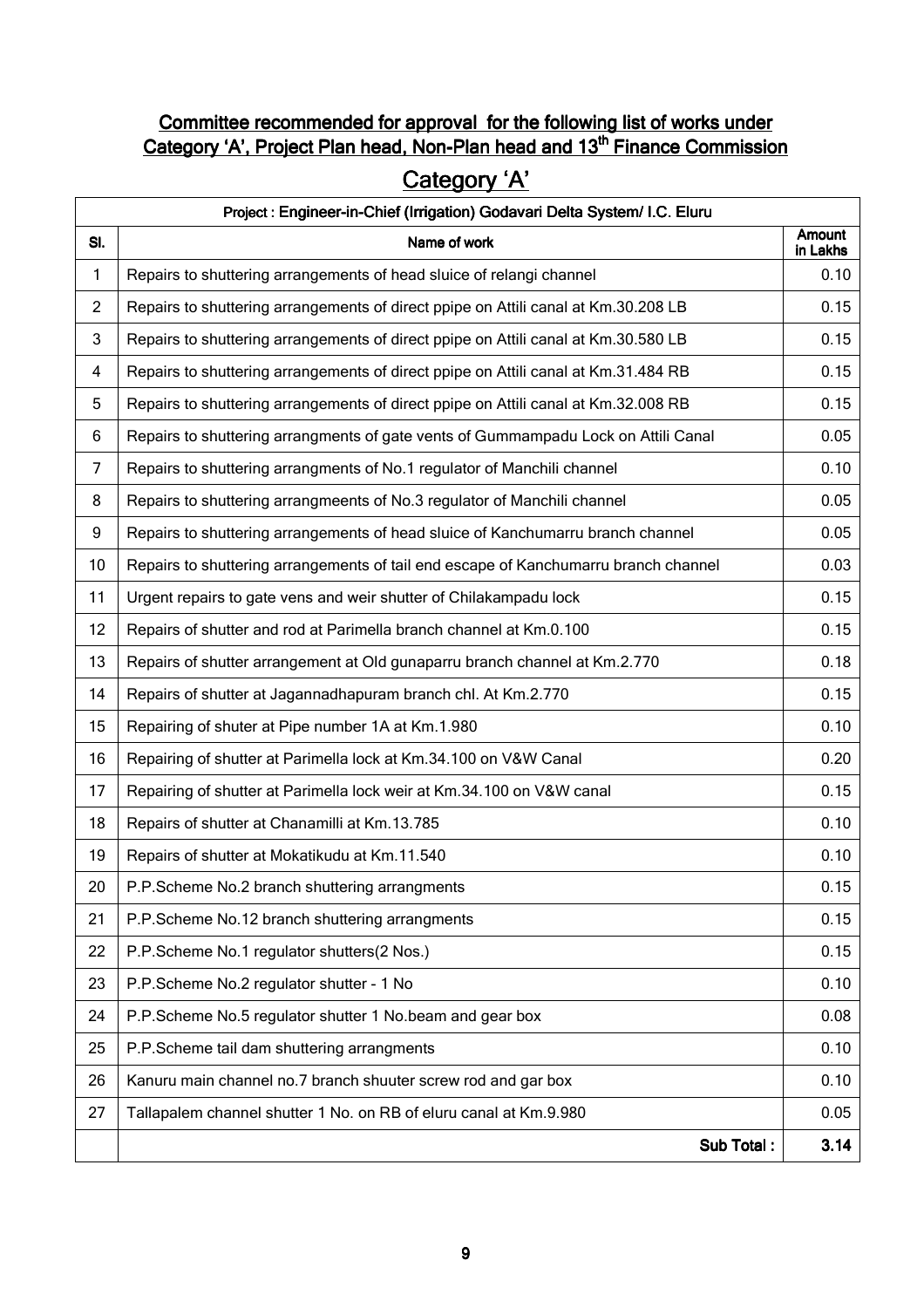| SI. | Name of work                                                                                                                          | Amount<br>in Lakhs |
|-----|---------------------------------------------------------------------------------------------------------------------------------------|--------------------|
| 28  | Nandamuru field sluice shutter 1 No. on LB of Eluru canal at Km. 14.030                                                               | 0.05               |
| 29  | Azzarala channel at km.30.746 RB of Eluru canal required repairs to beam                                                              | 0.15               |
| 30  | Prathipadu No.2 sluice at Km.22.495 LB of Eluru canal required repairs to shutter                                                     | 0.15               |
| 31  | Juvvalapalem channel at Km.25.441 LB of Elur canal required repair to shutter and gear box                                            | 0.15               |
| 32  | No.1 escape system at Km.34.492 LB of Eluru canal required repairs to gear box                                                        | 0.15               |
| 33  | Chinanindrakolanu channel at Km.16.200 on Thkalapalli drain required repairs to shutter                                               | 0.15               |
| 34  | Unguuru No.1 channel at Kml.38.817 LB of Eluru canal required repairs to shutter and gear<br>box                                      | 0.15               |
| 35  | Narayanapuram pipe sluice at km.40.848 LB of Eluru canal requried repairs to gear box                                                 | 0.08               |
| 36  | Chebrolu pipe sluice at Km.;42.172 LB of Eluru canal requried repairs to shutter                                                      | 0.10               |
| 37  | L.S. Vent of Tallapurm channel at Km.43.848 LB of Eluru canal requried repairs to shutter and<br>gear box and screw rod               | 0.20               |
| 38  | Repairs to shutter beam screw rod for the pipe sluice at Km. 10/3-4 left side in Konala (v) limits                                    | 0.10               |
| 39  | Repairs to shutter beam screw rod for the pipe sluice at Km.10/3-4 right side in Konala (v)<br>limits                                 | 0.10               |
| 40  | Repairs to shutter screw rod joint welding of masonry pipe sluice at km.11/1-2 lef t side of<br>Konala (v) limits                     | 0.01               |
| 41  | Repairs to shutter for the Alampuram No.2 sluice at Km.4.633 left side in Alampuram village<br>limits                                 | 0.06               |
| 42  | Repairs to shutter arrangmeent for the Alampuram masonry pipe sluice at km.5/1-2 in<br>Alampurma (v) limits                           | 0.05               |
| 43  | Repairs to shutter for the Racherla regulator at Km.6.852 in Racherla (v) limits                                                      | 0.05               |
| 44  | Repairs to shutter for the direct pipe sluice at Km.5.261 in Alampuram (v) limits                                                     | 0.08               |
| 45  | Repairs to shutter arrangements for the Umamaheswaram pipe sluice at Km.13/2-3 in<br>Jatlapalem (v) limits                            | 0.08               |
| 46  | Repairs to shutter and gear box arrangment for the Jtlapalem pipe sluice at Km.13/3-4 in<br>Jatlapalem(v)lts                          | 0.10               |
| 47  | Repairs to shutter and gear box for the Jatlapalem escape at Km.13/6-7 in Jatlapalem (v0<br>limits                                    | 0.15               |
| 48  | Repairs to shuttr and rod arrangemnt of No.13 pipe sluice at Darsiparru (v) Lts at Km.9/4-1                                           | 0.10               |
| 49  | Repairs to shutter, Screw rod, Ger box arrangement for the Jatlapalem escape surplus<br>rgulator tailend dam in Mounjipadu (v) Limits | 0.20               |
| 50  | Repairs to shutter screw rod for the Ravipadu sluice at Km.6.920 in Ravipadu (v) limits                                               | 0.06               |
| 51  | Repairs to shutter screw rod for the Bodapadu sluice at Km.7.717 in Bodapadu (v) limits                                               | 0.10               |
| 52  | Repairs to shutter arrangment for the Kaspa Pentapadu high level sluice at Km.10.372 in<br>K.Pentapadu (v) Its.                       | 0.05               |
| 53  | Repirs to shutter beam gear box for the Yanalapalli channela t Km.13.298 in K.Pentapadu (v)<br>Its                                    | 0.08               |
| 54  | Repairs to shuttering arrangements No.3 pipe at km.3.807                                                                              | 0.05               |
| 55  | Repairs to shuttering arrangements No.6 pipe at km.4.359                                                                              | 0.05               |
| 56  | Singavaram No.1 sluice at Km.63.038 LB of Eluru canal replacement of shuttering<br>arrangements                                       | 0.15               |
|     | Sub Total:                                                                                                                            | 2.95               |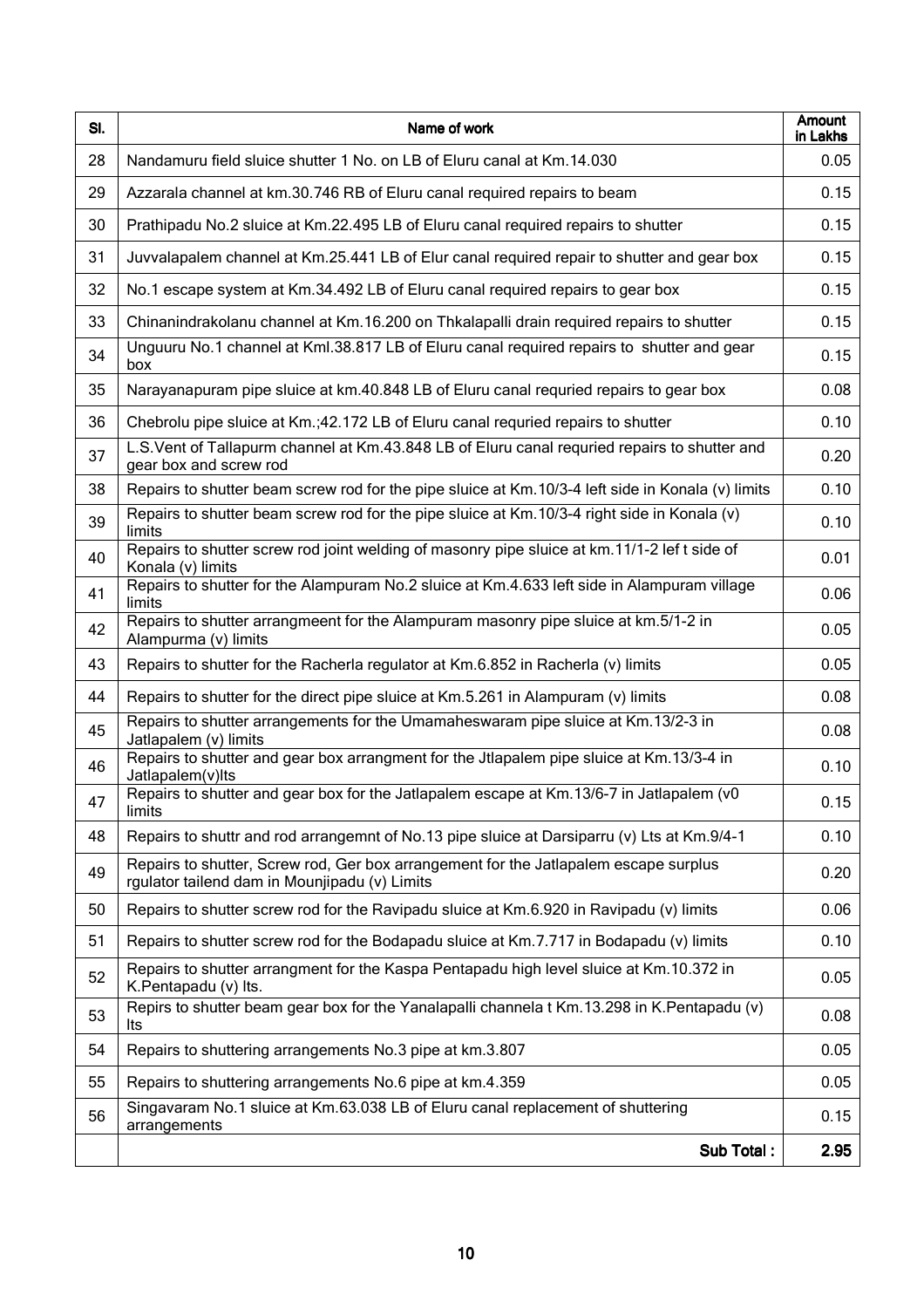| SI. | Name of work                                                                                                    | <b>Amount</b><br>in Lakhs |
|-----|-----------------------------------------------------------------------------------------------------------------|---------------------------|
| 57  | Sluice in south wing of No.4 outlet at Kmn.63.093 on LB of Eluru canal replacement of<br>shuttering arrangement | 0.15                      |
| 58  | Direct pipe at Km.65.128 on LB of Eluru canal replacement of shuttering arrangment                              | 0.15                      |
| 59  | Dosapadu channel sluice at Km.66.020 on LB of Eluru canal replacemnt of shuttering<br>arrangement               | 0.05                      |
| 60  | Mothevari pipe sluice at Km.67.420 on LB of Eluru canal shutter repairs                                         | 0.05                      |
| 61  | Kovvali No.1 sluice at Km.68.382 on LB of Eluru canal shutter repairs                                           | 0.05                      |
| 62  | Kovvali No.2 sluice at Km.69.991 on LB of Eluru canal shutter repairs                                           | 0.10                      |
| 63  | Field sluice in East wing of No.6 U.T at Km.47.346 on LB of Eluru Canal shutter                                 | 0.15                      |
| 64  | Field sluice in west wing of No.6 U.T at Km.47.385 on LB of Eluru canal shutter size                            | 0.15                      |
| 65  | Pulla 'A' sluice at Km.47.570 on LB of Eluru canal shutter                                                      | 0.10                      |
| 66  | Pulla No.2 sluice at Km.49.808 on LB of Eluru canal shutter                                                     | 0.12                      |
| 67  | L.S. vent of Pulla No.3 sluice at Km.51.639 on LB of Eluru canal shutter                                        | 0.10                      |
| 68  | Pulla No.3 sluie at Km.51.639 on LB of Eluru canal shutter                                                      | 0.10                      |
| 69  | R.S. Vent of Pulla no.3 channel at Km.51.639 on LB of Eluru canal shutter                                       | 0.10                      |
| 70  | No.7 inlet sluice at km.52.416 on RB of Eluru canal shutter                                                     | 0.10                      |
| 71  | Polimera puntha sluice atg Km.51.950 on LB of Eluru canal shutter                                               | 0.15                      |
| 72  | Bhimadole No.1 sluice at km.54.294 on LB of Eluru canal shutter                                                 | 0.10                      |
| 73  | Surappagudem high level channel at Km.57.961 on LB of Eluru canal                                               | 0.10                      |
| 74  | Surappagudem No.2 sluice at km.58.969 on LB of Eluru canal                                                      | 0.15                      |
| 75  | Repairs to sluice shutter on Mogalthuru old channel of Narasapuram canal                                        | 0.15                      |
| 76  | Repairs to sluice shutter on Mogalthuru new channel of Narasapuram canal                                        | 0.15                      |
| 77  | Repairs to the DP No.80 shutter of Jinnuru channel                                                              | 0.10                      |
| 78  | Repairs to the D.P.No.61 (Gundala bodhi) of Jinnuru channel                                                     | 0.10                      |
| 79  | Repais to sluice shutter of sesavtaram chanel on Narasapuram canal                                              | 0.15                      |
| 80  | Repais to sluice shutter of Kopparru chanel on Narasapuram canal                                                | 0.15                      |
| 81  | Repais to sluice shutter of Gorintada chanel on Narasapuram canal                                               | 0.15                      |
| 82  | Repais to sluice shutter of Agarru chanel on Narasapuram canal                                                  | 0.15                      |
| 83  | Repais to sluice shutter of Navarasapuram chanel on Narasapuram canal                                           | 0.15                      |
| 84  | Repais to sluice shutter of Saripallilanka chanel on Narasapuram canal                                          | 0.15                      |
| 85  | Repairs to sluice shutter of Cherukuwada channel of Narasapuram canal                                           | 0.15                      |
| 86  | Repairs to Digmarru chanel head sluice shutter                                                                  | 0.10                      |
| 87  | Repairs to Ramasethuv chanel head sluice shutter                                                                | 0.10                      |
|     | Sub Total:                                                                                                      | 3.72                      |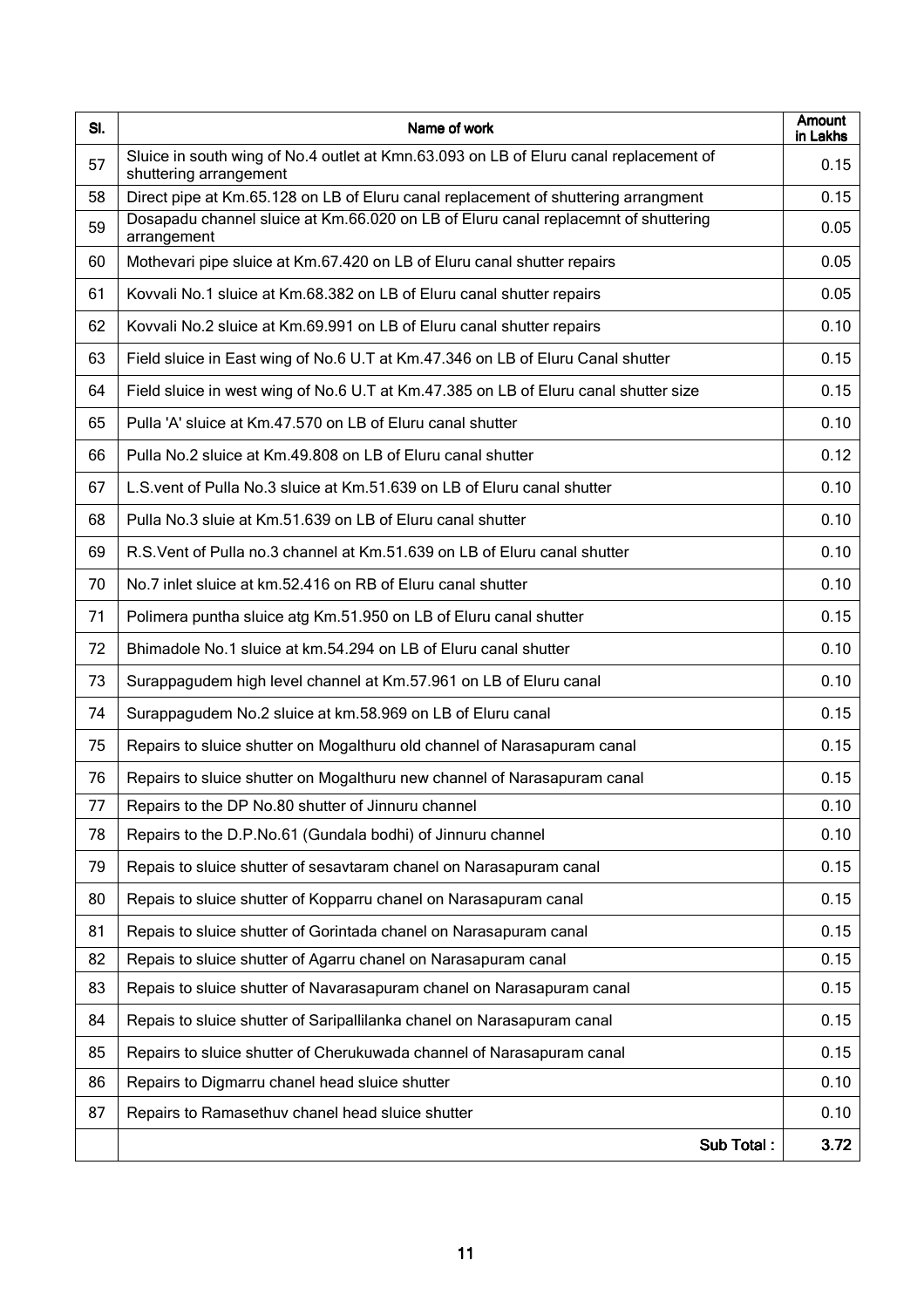| SI. | Name of work                                                                          | Amount<br>in Lakhs |
|-----|---------------------------------------------------------------------------------------|--------------------|
| 88  | Repairs to Poolapalli chanel head sluice shutter                                      | 0.10               |
| 89  | Repairs to D.P.No.8 head sluice shutter                                               | 0.10               |
| 90  | Repairs to D.P.No.6 head sluice shutter                                               | 0.09               |
| 91  | Repairs to D.P.No.7 head sluice shutter                                               | 0.09               |
| 92  | Repairs to Palakollu old No.3 head sluice shutter                                     | 0.10               |
| 93  | Repairs to D.P.No.7 shutter on Chinchinada channel                                    | 0.09               |
| 94  | Repairs to Chakicheruvu branch channel sluice shutters on chinchinada channel         | 0.10               |
| 95  | Repairs to Penumandam No.1 branch channel, Head sluice shutter on Chinchinada         | 0.09               |
| 96  | Repairs to D.P.No.33 sluice shutter on Chinchinada channel                            | 0.09               |
| 97  | Repairs to Penumandam No.2 branch channel, Head sluice shutter on Chinchinada         | 0.06               |
| 98  | Repairs to Penumandam minor branch channel, Head sluice shutter on Penumadam No.II    | 0.08               |
| 99  | Repairs to Gummuluru branch channel, Head sluice shutter on Chinchinada major channel | 0.06               |
| 100 | Repairs to Kaza branch channel, Head sluice shutter                                   | 0.08               |
|     | <b>Grand Total:</b>                                                                   | 10.94              |

|                | Project: Engineer-in-Chief (Irrigation) Krishna Delta System / I.C. Vijayawada                                                                                               |                    |
|----------------|------------------------------------------------------------------------------------------------------------------------------------------------------------------------------|--------------------|
| SI.            | Name of work                                                                                                                                                                 | Amount<br>in Lakhs |
| 1              | O&M for Removal of Weed Growth in Pedayadlagadi Drain course Bridge between 1st Span to<br>28th Span(in weed free condition) under Krishna Eastern Delta Project Committee   | 2.78               |
| $\overline{2}$ | O&M for Removal of Weed Growth in Pedayadlagadi Drain course Bridge between 29th Span<br>to 56th Span (in weed free condition) under Krishna Eastern Delta Project Committee | 2.61               |
| 3              | O&M for Removal of Weed Growth in Link Pilot Channel from Km. 0.000 to 6.000 Km (in weed<br>free condition) under Krishna Eastern Delta Project Committee                    | 1.90               |
|                | Total:                                                                                                                                                                       | 7.29               |
| 1              | S.R to Kargraharam Minor Drain from KM 0.000 to Km 2.000                                                                                                                     | 5.00               |
| $\overline{2}$ | S.R to Kargraharam Minor Drain from KM 2.200 to Km 4.800                                                                                                                     | 3.40               |
| 3              | S.R to abemdend Sluice Minor Drain from KM 0.000 to Km 2.200                                                                                                                 | 3.20               |
| 4              | S.R to Kokalacodu Minor Drain from KM 0.000 to Km 4.900                                                                                                                      | 5.00               |
| 5              | S.R to Bobbilivelu and Mangaleru Minor Drain                                                                                                                                 | 4.00               |
| 6              | S.R to Buddalapalem Minor Drain from KM 0.000 to Km 4.204                                                                                                                    | 4.50               |
| 7              | S.R to Arisepalli Minor Drain from KM 0.000 to Km 2.000                                                                                                                      | 1.70               |
| 8              | S.R to Gollapalem Minor Drain from KM 0.000 to Km 4.200                                                                                                                      | 4.55               |
| 9              | S.R to Kakalamudi Minor Drain from KM 0.000 to Km 2.000                                                                                                                      | 1.85               |
| 10             | S.R to Mallavolu Minor Drain from KM 0.000 to Km 5.350                                                                                                                       | 5.00               |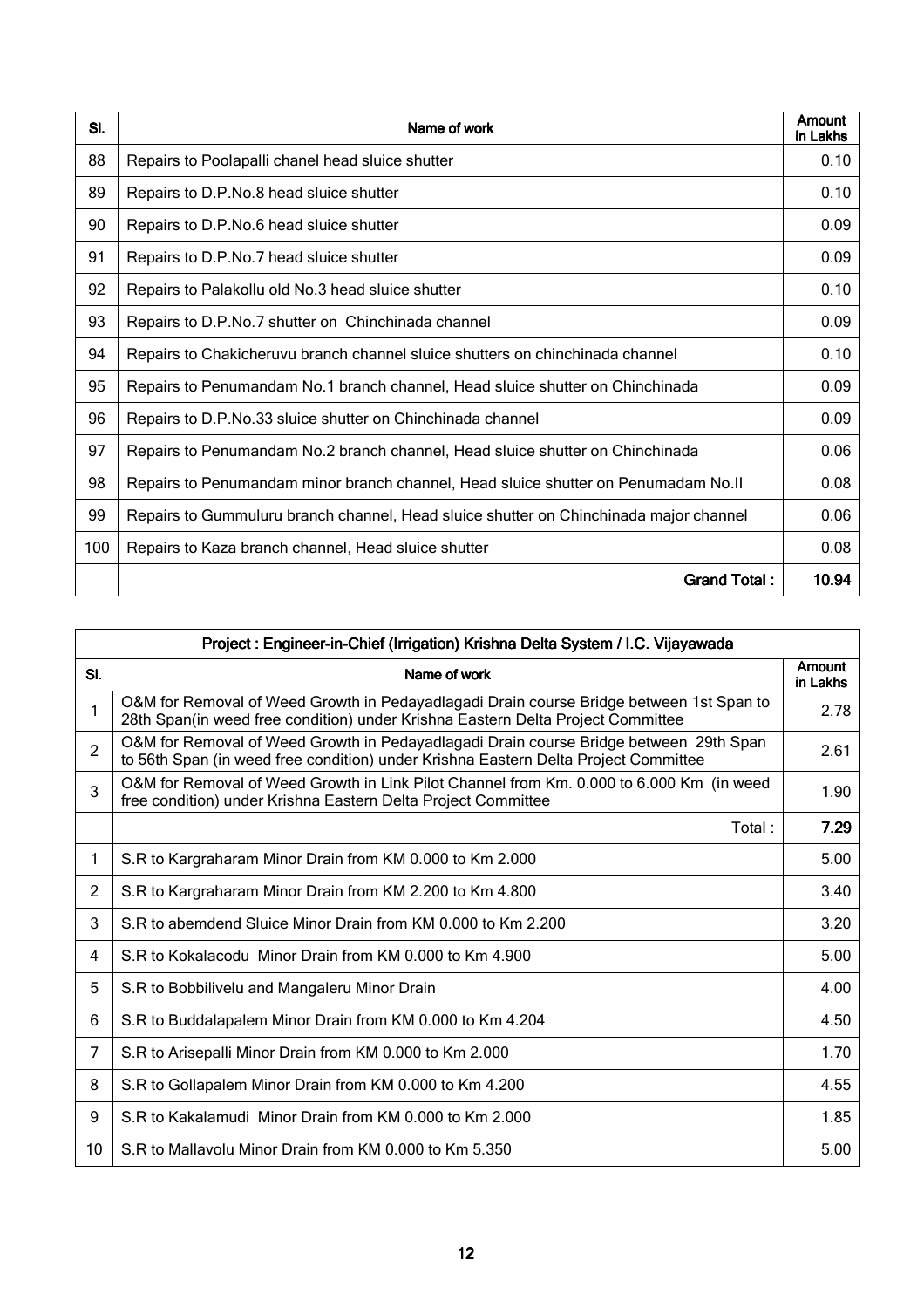| SI. | Name of work                                                        | Amount<br>in Lakhs |
|-----|---------------------------------------------------------------------|--------------------|
| 11  | S.R to Chinthavaricodu and Bandar Challapalli Road Side Minor Drain | 4.00               |
| 12  | S.R to Suradayapeta Minor Drain from KM 0.000 to Km 2.000           | 1.90               |
| 13  | S.R to Sulthanagaram Minor Drain from KM 0.000 to Km 2.000          | 1.90               |
| 14  | S.R to Vadapalem Minor Drain                                        | 3.75               |
| 15  | S.R to Bhavanipuram Minor Drain from KM 0.000 to Km2.000            | 5.00               |
| 16  | S.R to Bhavanipuram Minor Drain from KM 2.200 to Km 4.000           | 4.00               |
|     | Total:                                                              | 58.75              |
|     | Grand Total:                                                        | 66.04              |

| Project: Engineer-in-Chief (Irrigation) Krishna Delta System / I.C. Guntur |                                                                                   |                    |
|----------------------------------------------------------------------------|-----------------------------------------------------------------------------------|--------------------|
| SI.                                                                        | Name of work                                                                      | Amount<br>in Lakhs |
|                                                                            | O&M to Project Committee building at Kuchipudy Lock compound                      | 5.00               |
| 2                                                                          | O&M approach road to Project Committee Office Building at Kuchipudy Lock Compound | 1.00               |
|                                                                            | Total:                                                                            | 6.00               |

| Project: Engineer-in-Chief (Medium) Ramappa Lake / I.C. Warangal |                                                                                                                                                                                                                             |                    |
|------------------------------------------------------------------|-----------------------------------------------------------------------------------------------------------------------------------------------------------------------------------------------------------------------------|--------------------|
| SI.                                                              | Name of work                                                                                                                                                                                                                | Amount<br>in Lakhs |
| 1                                                                | Medium Irrigation- O&M for the year 2010-11 repairs to Somi channel at Km 0.00 to 3.00 under<br>Ramappa Lake, Palampet(V) Venkatapur(M) Warangal District DR No. 331 of 2010-11,<br>dt.06.02.2011                           | 1.00               |
| 2                                                                | Medium Irrigation-O&M for the year 2010-11. Repairs to Irrigation channel of Kotha Kalva from<br>at Km 0.00 to 2.00 under Ramappa Lake, Palampet(V) Venkatapur(M) Warangal District DR<br>No. 330 of 2010-11, dt.06.02.2011 | 1.00               |
| 3                                                                | Medium Irrigation-O&M for the year 2010-11. Repairs to Irrigation channel of Morancha from<br>Km 1.00 to 3.00 under Ramappa Lake, Palampet(V) Venkatapur(M) Warangal District DR No.<br>329 of 2010-11, dt.04.02.2011       | 0.53               |
|                                                                  | Sub Total:                                                                                                                                                                                                                  | 2.53               |
| 1                                                                | Medium Irrigation-O&M for the year 2011-12. Repairs to Irrigation channel of Kotha kalva from<br>Km 0.00 to 2.00 under Ramappa Lake, Palampet(V) Venkatapur(M) Warangal District DR No.<br>112 of 2011-12, dt.10.02.2012    | 0.997              |
| 2                                                                | Medium Irrigation- O&M for the year 2011-12. Kharif season Burugu channel at Ch 2.00 to 3.80<br>under Ramappa Lake, Palampet(V) Venkatapur(M) Warangal District DR No. 74 of 2011-12,<br>dt.02.12.2011                      | 1.00               |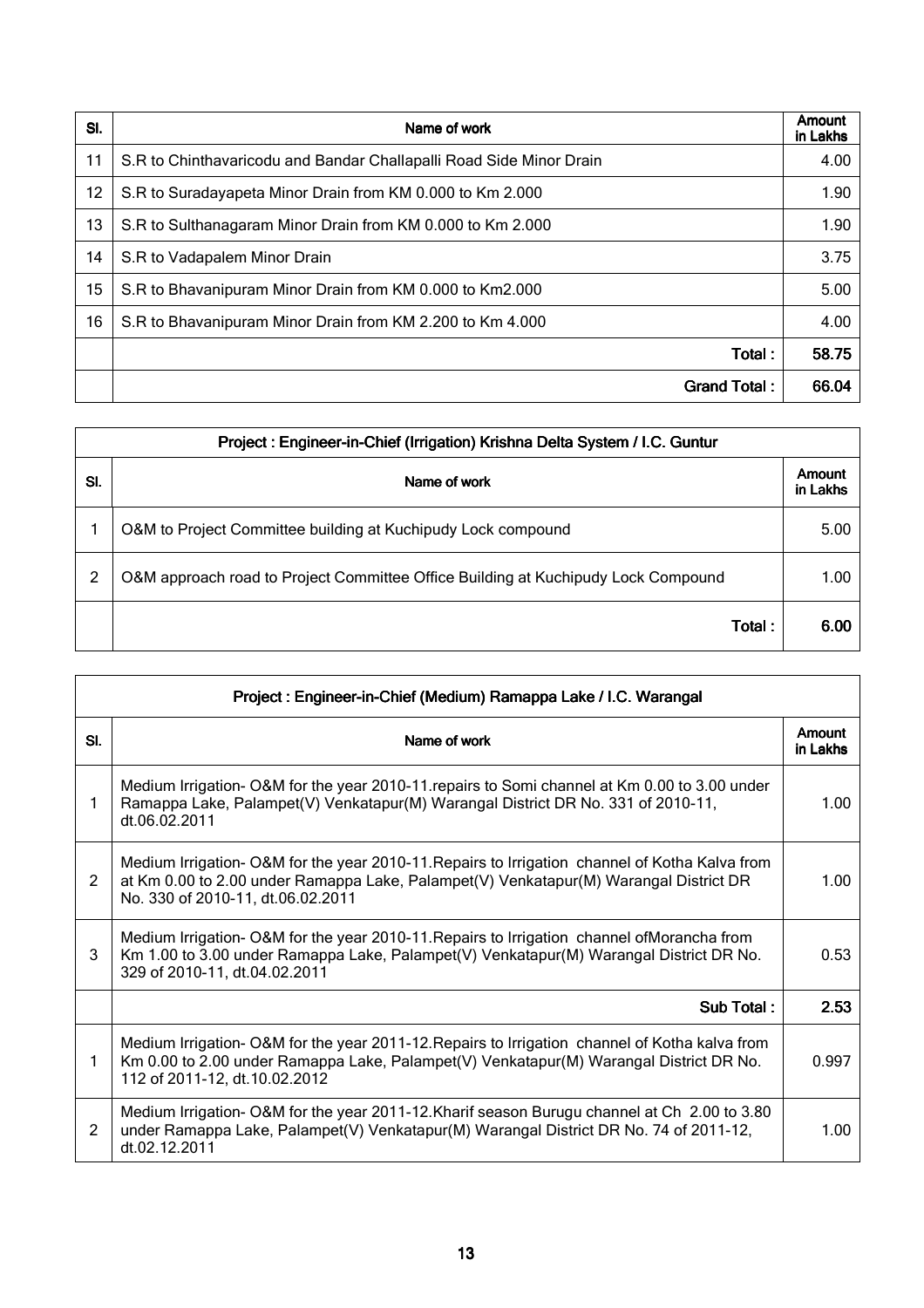| SI. | Name of work                                                                                                                                                                                         | Amount<br>in Lakhs |
|-----|------------------------------------------------------------------------------------------------------------------------------------------------------------------------------------------------------|--------------------|
| 3   | Medium Irrigation- O&M for the year 2011-12. Kharif season Somi channel at Ch 4.00 to 7.80<br>under Ramappa Lake, Palampet(V) Venkatapur(M) Warangal District DR No. 75 of 2011-12,<br>dt.02.12.2011 | 1.00               |
|     | <b>Sub Total:</b>                                                                                                                                                                                    | 2.997              |
|     | Grand Total:                                                                                                                                                                                         | 5.527              |

| Project: Chief Engineer, NSP, Miryalaguda |                                                                                                                                                                                                       |                           |
|-------------------------------------------|-------------------------------------------------------------------------------------------------------------------------------------------------------------------------------------------------------|---------------------------|
| SI.                                       | Name of work                                                                                                                                                                                          | <b>Amount</b><br>in Lakhs |
| 1                                         | Strengthening of banks and repairs to structures from km 2.000 to km.3.500 of L.14/L1 sub-<br>minor of Janapadu Major Distributory in Block No.X of NSLBC under Project Committee                     | 4.95                      |
| $\overline{2}$                            | Strengthening of banks and repairs to structures from km 2.000 to km.3.500 of L.14/L2 sub-<br>minor of Janapadu Major Distributory in Block No.X of NSLBC under Project Committee                     | 4.98                      |
|                                           | Sub Total:                                                                                                                                                                                            | 9.93                      |
| 1                                         | Clearance of jungle, removal of slipped and setted earth from canal bed and strengthening of<br>banks on 1L, 13L, 20L and 26L Minors of Rampur Major in Block No. 13 under WUA No. 69<br>Mellacheruvu | 2.93                      |
| $\overline{2}$                            | Repairs to structures and strengthening of canal banks from km 0.000 to km 3.5000 on 7R<br>Minor of Mattapally Major under WUA 70 on Block No,13                                                      | 4.25                      |
| 3                                         | Repairs to structures and strengthening of canal banks from km 0.000 to km 2.0000 on 12R<br>Minor of Mattapally Major in Block No, 13 under WUA 71                                                    | 3.38                      |
| $\overline{4}$                            | Repairs to structures and strengthening of canal banks from km 0.600 to km 1.200 on 12R<br>Minor of Mattapally Major in Block No, 13 under WUA 72                                                     | 0.62                      |
| 5                                         | Clearance of jungle, removal of slipped and setted earth from canal bed and strengthening of<br>banks on 5R Minor Rampur Major in Block No.13 under DC No.9 Mattampally                               | 3.33                      |
| 6                                         | Clearance of jungle, removal of slipped and setted earth from canal bed and strengthening of<br>banks on 3R and 18R Minors of Rampur Major in Block No.13 under WUA No.69<br>Mellacheruvu             | 3.10                      |
|                                           | Sub Total:                                                                                                                                                                                            | 17.61                     |
|                                           | <b>Grand Total:</b>                                                                                                                                                                                   | 27.54                     |

|     | Project: Chief Engineer, North Coast, B.R.R. Vamsadhara, Narsannapeta       |                    |
|-----|-----------------------------------------------------------------------------|--------------------|
| SI. | Name of work                                                                | Amount<br>in Lakhs |
|     | Closing of breach on right bank at Km. 10.500 on Jalumuru open head channel | 0.76               |
|     | Closing of breach right bank of LMC at Km. 0.430 near Gotta Village         | 0.32               |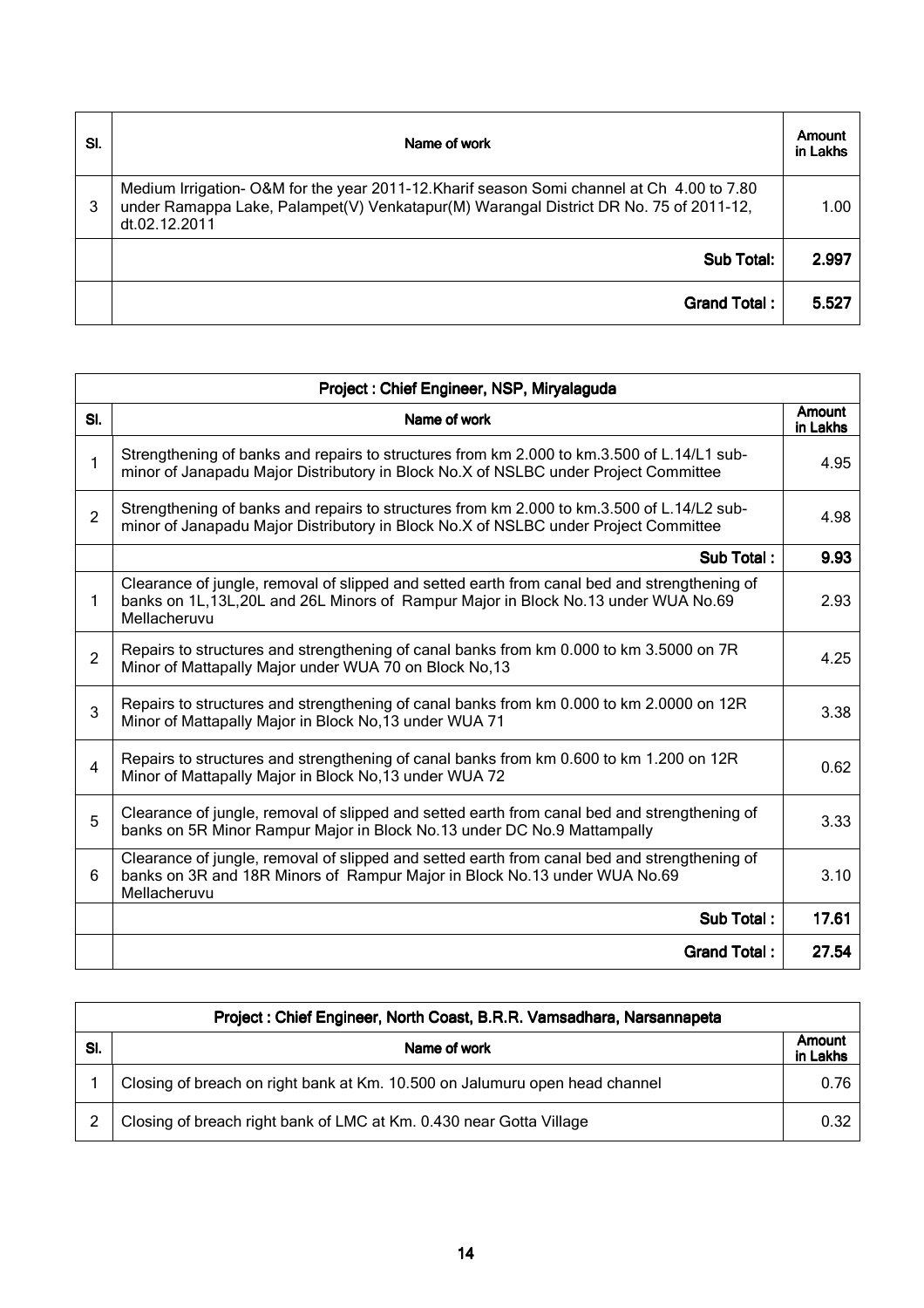| SI.            | Name of work                                                                                                                                 | Amount<br>in Lakhs |
|----------------|----------------------------------------------------------------------------------------------------------------------------------------------|--------------------|
| 3              | Closing of breach to right bank of LMC at Km. 9.724 near Kittalapadu (V)                                                                     | 0.06               |
| 4              | Closing of breach to right bank of LMC at Km. 7.105 near Rellivalasa (V)                                                                     | 0.55               |
| 5              | Closing of breach on Purushottapuram channel at Km. 8.00 left bank near Pakeer Sahabeta<br>(V)                                               | 0.90               |
| 6              | Closing of breach on Purushottapuram channel on left bank @ Km. 1.64 near Venkata Puram<br>(V)                                               | 0.30               |
| $\overline{7}$ | Closing of breach on left bank at Km. 0.590 on 19 R parlam distributory                                                                      | 0.48               |
| 8              | Closing of breach on right bank at Km. 0.540 on 19 R parlam distributory.                                                                    | 0.42               |
| 9              | Closing breach on left bank of singinadham channel before railway crossing.                                                                  | 0.55               |
| 10             | Closing breach on right bank on 3R Nadeggam Major of 24 R NBC                                                                                | 0.90               |
| 11             | Closing of breach and removal of shoals of Rangappa tank of Kondedakkivalasa (V)                                                             | 1.25               |
| 12             | Breach closing to the lining portion of 29L D/s of Kollipadu, Ramasagaram reservoir near<br>kolipadu (v) limits.                             | 3.00               |
| 13             | Closing breach on left bank @ Km. 1.60 of Purushottapuram channel                                                                            | 0.60               |
| 14             | Closing breach on right bank of Naira channel @ Km. 2.80 near manyapubatti taking off<br>Purushottapuram channel.                            | 0.16               |
| 15             | Closing breach on left bank near Gara Porulumadum @ KM. 3.10 on Kalingapatnam channel<br>taking off Bhyri open head channel.                 | 0.10               |
| 16             | Closing breach on right bank of Ampolu channel $\omega$ Km. 4.00 near Napati tank taking off $\omega$ KM.<br>7.228 of Byri open head channel | 0.13               |
|                | <b>Sub Total:</b>                                                                                                                            | 10.48              |
|                | Project : Chief Engineer, North Coast, B.R.R. Vamsadhara, Tekkali                                                                            |                    |
| SI.            | Name of work                                                                                                                                 | Amount<br>in Lakhs |
| 1              | Breach to left bank of 60 RL of LMC at Km 2.05 near P.V.Puram                                                                                | 0.60               |
| $\overline{2}$ | Breach to left bank of LMC at Km 94.100 near Kothagraharam (V) of Nandigam (M)                                                               | 0.30               |
| 3              | Closing of breach on 3L/12R/60R major on right bank side at Km. 3.600 near Marripadu (V),<br>Santhabommali (M).                              | 0.15               |
| 4              | Closing of breach on 3L/12R/60R major on right bank side at Km. 3.980 near Marripadu (V),<br>Santhabommali (M).                              | 0.20               |
| 5              | Closing of breach on 16TE/60 R major at Km. 0.600 near Bavanapadu (V), Santhabommali<br>$(M)$ .                                              | 0.25               |
| 6              | Closing of breach on 16TE/60 R major near Bavanapadu (V), Santhabommali (M).                                                                 | 0.10               |
| 7              | Closing of breach on Kandikatank of Vallbharaipadu (V), of Nandigam (M).                                                                     | 0.15               |
| 8              | Closing of breach on Vepakarra tank near Baghiradhipeta (V), of Tekkali.                                                                     | 0.15               |
| 9              | Closing of breach on left side bank near 7L OT sluice of 49 R distributory.                                                                  | 0.15               |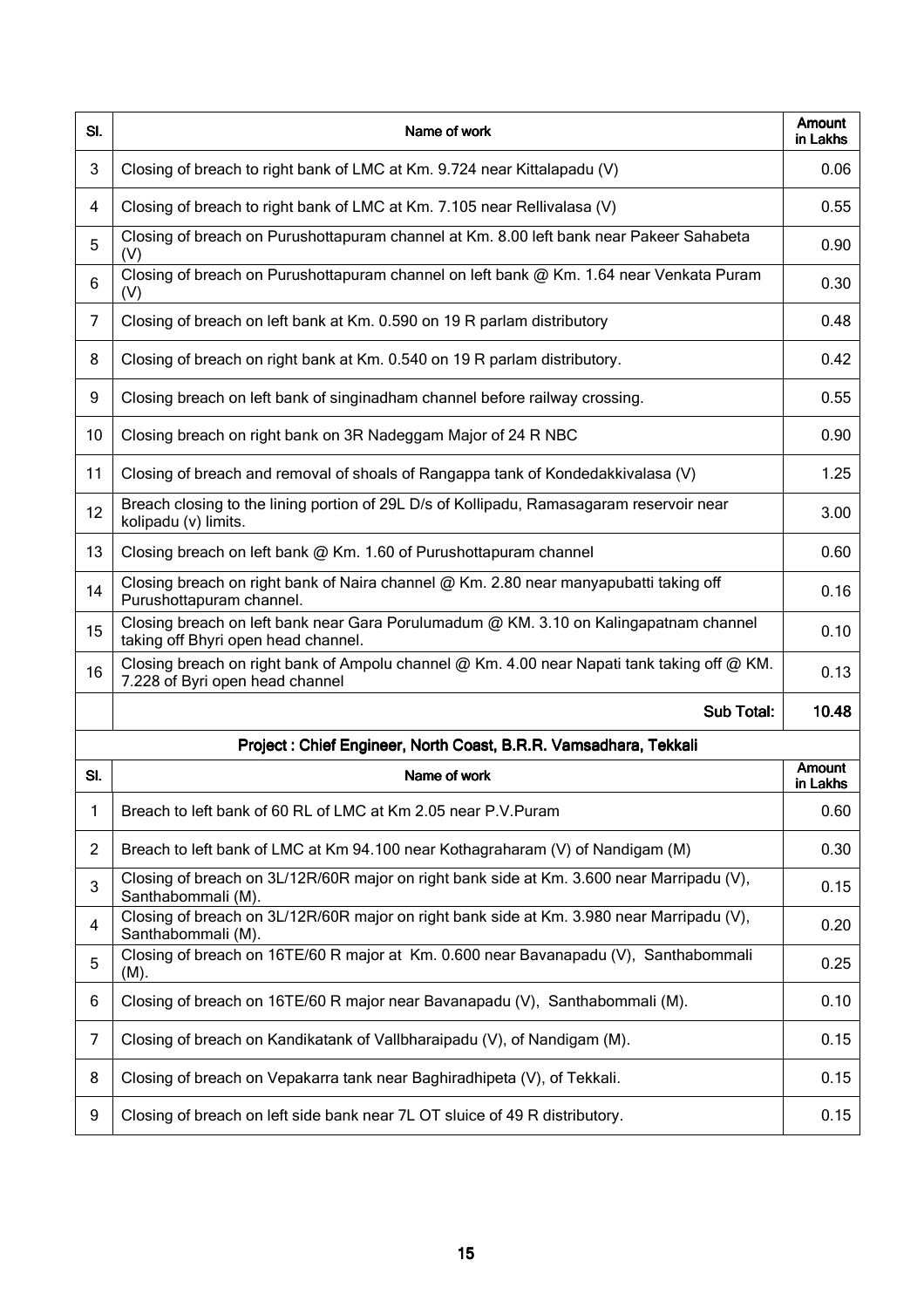| SI. | Name of work                                                                                               | Amount<br>in Lakhs |
|-----|------------------------------------------------------------------------------------------------------------|--------------------|
| 10  | Closing of breach near OT sluice of Dali tank of Vemulavada (V)                                            | 0.25               |
| 11  | Closing breach at Km. 9.20 on right bank of 48 R distributory near Syamasundarapuram (V) of<br>Tekkali (M) | 0.34               |
| 12  | Closing of breach at Km. 59.70 on right bank of LMC                                                        | 0.50               |
| 13  | Closing breach at Km. 2.80 on left bank of 15/48 R Distributory.                                           | 0.80               |
| 14  | Breach on 3L/12R/60R Major.                                                                                | 0.15               |
| 15  | Breach @ LMC 86.870 near Haridasupuram                                                                     | 0.95               |
|     | Sub Total:                                                                                                 | 5.04               |
|     | $(16 + 15 = 31$ works) Grand Total:                                                                        | 15.52              |

| Project: Chief Engineer, NTRTGP, K.C.Canal, WUA works |                                                                                                                                                       |                           |
|-------------------------------------------------------|-------------------------------------------------------------------------------------------------------------------------------------------------------|---------------------------|
| SI.                                                   | Name of work                                                                                                                                          | <b>Amount</b><br>in Lakhs |
| 1                                                     | Removal of slilt from Gollakandukur Big tank supply channel, field channel in Nellore Rural<br>mandal.                                                | 0.54                      |
| $\overline{2}$                                        | Removal of slilt from Gollakandukur small tank supply channel , field channel in Nellore Rural<br>mandal.                                             | 0.50                      |
| 3                                                     | Removal of slilt from Tallavagu near Gollakandukur village in Nellore Rural mandal.                                                                   | 1.00                      |
| 4                                                     | Removal of slit from Gantaraman Sontha tank supply channel, field channel in Nellore rural<br>mandal.                                                 | 0.40                      |
| 5                                                     | Removal of silt from Komatigunta tank supply channel, field channel in Nellore Rural madnal.                                                          | 0.50                      |
| 6                                                     | Removal of slit from Bandaru tank supply channel in Nellore Rural Mandal.                                                                             | 0.40                      |
| $\overline{7}$                                        | Removal of slit from Vavilla, Nerella tank supply channels in Nellore rural mandal.                                                                   | 1.00                      |
| 8                                                     | Removal of silt and shoals from Brahmana tank supply channel in Nellore Rural Mandal.                                                                 | 0.93                      |
| 9                                                     | Removal of silt and clearing obstructions from the bed of Uppuvagu supply channl of<br>Southmopur tank in Southmopur village of Nellore rural mandal. | 1.20                      |
| 10                                                    | Repairs to left side bund of uppuvagu supply channel of southmopur tank in Southmopur<br>village of Nellore Mandal.                                   | 1.00                      |
| 11                                                    | Repairs to shuttering arrangements of sluice No.1 of southmopur new tank in southmopur<br>village of Nellore ruralmandal                              | 0.50                      |
| 12                                                    | Repairs to shuttering arrangements of sluice No.2 of southmopur old tank in southmopur<br>village of Nellore ruralmandal                              | 0.50                      |
| 13                                                    | Removal of silt and clearing obstructions from the bed of Kothavarava supply channel of<br>southmopur tank in Nellore rural mandal                    | 1.00                      |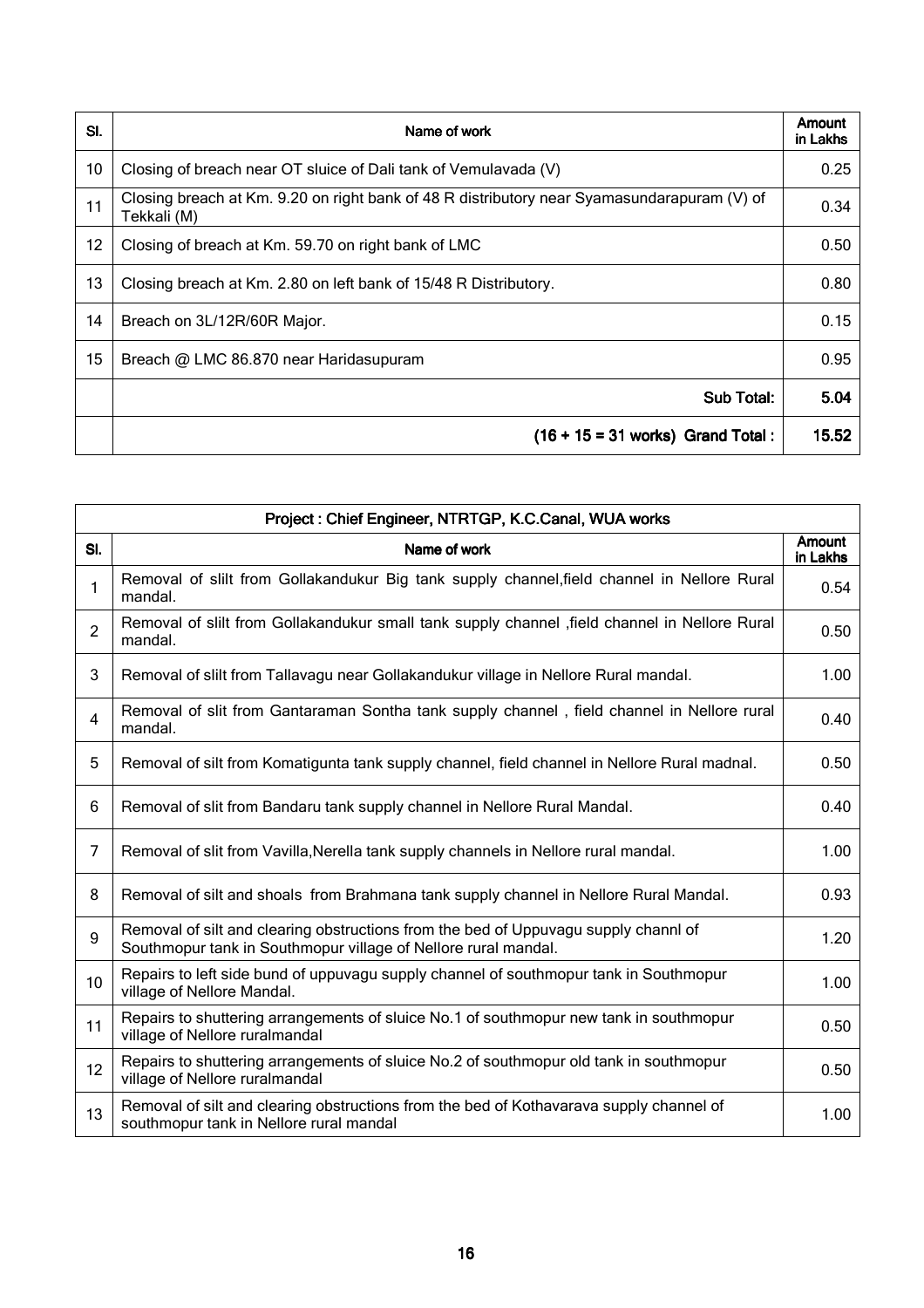| SI. | Name of work                                                                                                                                         | <b>Amount</b><br>in Lakhs |
|-----|------------------------------------------------------------------------------------------------------------------------------------------------------|---------------------------|
| 14  | Removal of silt and clearing obstructions from the bed of Kanupur supply channel of<br>southmopur tank in Nellore rural mandal                       | 1.00                      |
| 15  | Removal of silt and clearing obstructions from the bed of Major field channel of Mulumudi tank<br>in Mulumudi village of Nellore rural mandal.       | 1.00                      |
| 16  | Repairs to shuttering arrangements of sluice No.2 of Mulumudi small tank in Mulumudi village<br>of Nellore ruralmandal                               | 0.50                      |
| 17  | Removal of silt and clearing obstructions from the bed of Major field channel of Mulumudi big<br>tank in Mulumudi village of Nellore rural mandal.   | 1.30                      |
| 18  | Removal of silt and clearing obstructions from the bed of Major field channel of Mulumudi small<br>tank in Mulumudi village of Nellore rural mandal. | 0.835                     |
| 19  | Repairs to shuttering arrangements of sluice No.5 of Mulumudi big tank in Mulumudi village of<br>Nellore ruralmandal                                 | 0.20                      |
| 20  | Removal of silt and clearing obstructions from the bed of Supply channel of Kandalapadu tank<br>in Venkatachalam mandal                              | 0.74                      |
| 21  | Removal of silt and clearing obstructions from the bed of Ummareddy supply channel of<br>Amencherla tank in Nellore rural mandal.                    | 1.91                      |
| 22  | Removal of silt and clearing obstructions from the bed of Peddavarava supply channel of<br>Akkacheruvupadu village in Nellore rural mandal.          | 2.00                      |
| 23  | Removal of silt and clearing obstructions from the bed of Supply channel of Ambapuram small<br>tank in Nellore rural mandal                          | 0.70                      |
| 24  | Removal of silt and clearing obstructions from the bed of Supply channel of Ambapuram big<br>tank in Nellore rural mandal                            | 0.70                      |
| 25  | Removal of silt and clearing obstructions from the bed of mitta kalava supply channel of South<br>mopur old tank in Nellore rural mandal.            | 0.80                      |
| 26  | Repairs and replacement of Screw Gearing Shuttering arrangements to Sluice No.1 of<br>Kasumur large tank in Venkatachalam mandal.                    | 0.48                      |
| 27  | Desilting and Removal of shoals from Kasumuru large tank supply channel in Venkatachalam<br>mandal                                                   | 1.70                      |
| 28  | Desilting and removal of shoals to Bapanagunta tank supply chanel in Venkatachalam mandal                                                            | 0.60                      |
| 29  | Desilting and removal of shoals to Buchireddy tank supply channel in Venkatachalam mandal                                                            | 0.55                      |
| 30  | Desilting and removal of shoals to Patragunta tank supply channel in venkatachalam mandal                                                            | 0.70                      |
| 31  | Desilting and removal of shoals to Bheemagunta tank supply channel Venkatachalam mandal.                                                             | 0.70                      |
| 32  | Desilting and removal of shoals to Mamidigunta tank supply channel Venkatachalam mandal.                                                             | 0.98                      |
| 33  | Desilting and removal of shoals toKanupurgunta No.3 supply channel Venkatachalam mandal.                                                             | 0.80                      |
| 34  | Desilting and Removal of shoals from Kommalapudi Nadimigunta tank supply channel in<br>Manubolu mandal.                                              | 0.64                      |
| 35  | Desilting and removal of shoals to Cherukumudi tank Major field channel in Manubolu mandal.                                                          | 0.79                      |
| 36  | Repairs to Sluice of Kuricherlapadu tank in Manubolu mandal.                                                                                         | 0.31                      |
| 37  | Desilting and removal of shoals from Kanupur tank Nadimithumu field channel in<br>Venkatachalam mandal.                                              | 0.75                      |
| 38  | Desilting and removal of shoals from Kanupur tank Padamati kalava in Venkatachalam mandal.                                                           | 0.64                      |
| 39  | Repairs to Screw Gearing Shuttering arrangements to sluice No. 1 of Mogallatank in<br>Venkatachalam mandal.                                          | 0.50                      |
|     | Sub Total:                                                                                                                                           | 31.295                    |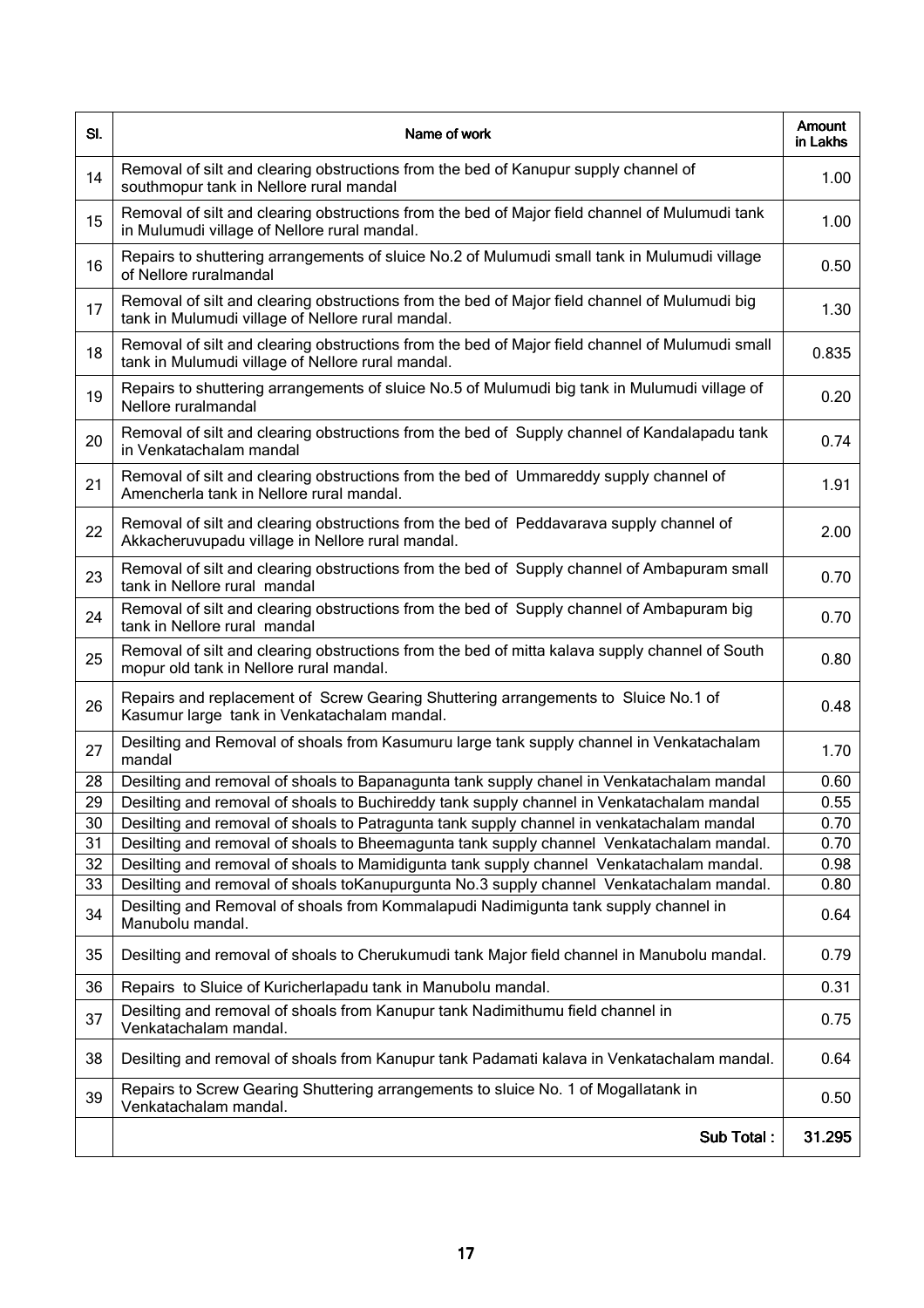| SI. | Name of work                                                                                                              | <b>Amount</b><br>in Lakhs |
|-----|---------------------------------------------------------------------------------------------------------------------------|---------------------------|
| 40  | Repairs to Screw Gearing Shuttering arrangements to sluice of Revouruvari tank in<br>Venkatachalam mandal.                | 0.50                      |
| 41  | Repairs to Screw Gearing Shuttering arrangements to sluice No. 1 of Gotlagunta tank in<br>Venkatachalam mandal.           | 0.50                      |
| 42  | Repairs to Screw Gearing Shuttering arrangements to sluice No. 1 of Thikkavarappadu Kona<br>tank in Venkatachalam mandal. | 0.50                      |
| 43  | Repairs to Screw Gearing Shuttering arrangements to Sluice of Kakutur Kotha tank in<br>Venkatachalam mandal.              | 0.50                      |
| 44  | Removal of slit from Reveruvari tank supply channel in Venkatachalam mandal                                               | 0.75                      |
| 45  | Removal of silt from Gotlagunta tank supply channel in Venkatachalam mandal.                                              | 0.75                      |
| 46  | Repairs to Screw Gearing Shuttering arrangements to Sluice No.3 of Anupallipadu tank in<br>Venkatachalam mandal.          | 0.50                      |
| 47  | Removal of shoals from Kantepalli large tank surplus channel in Venkatachalam mandal                                      | 2.35                      |
| 48  | Repairs to Screw Gearing Shuttering arrangements to sluice No.1 of Rettagunta tank in<br>Venkatachalam mandal.            | 0.50                      |
| 49  | Removal of silt from Local vagu of Kandrikagunta tank in Venkatachalam mandal.                                            | 1.16                      |
| 50  | Removal of shoals from Local vagu of Rettagunta tank in Venkatachalam mandal.                                             | 1.00                      |
| 51  | Repairs to Screw Gearing Shuttering arrangements to sluice of Chintagunta tank in<br>Venkatachalam mandal.                | 0.50                      |
| 52  | Repairs to Screw Gearing Shuttering arrangements to sluice No.5 of Idimepalli tank in<br>Venkatachalam mandal.            | 0.50                      |
| 53  | Repairs to Screw Gearing Shuttering arrangements to sluice No.4 of Idimepalli tank in<br>Venkatachalam mandal.            | 0.50                      |
| 54  | Removal of slit and shoals from Idimepalli tank surplus course in Venkatachalam mandal.                                   | 0.87                      |
| 55  | Desilting and Removal of shoals from Konetamma tank supply channel in Manubolu mandal.                                    | 0.70                      |
| 56  | Desilting and Removal of shoals from Konduramma tank supply channel in Manubolu mandal.                                   | 0.30                      |
| 57  | Desilting and Removal of shoals from Ammavari tank supply channel in Manubolu mandal.                                     | 0.56                      |
| 58  | Desilting and Removal of shoals from Madamanur big tank supply channel in Manubolu<br>mandal.                             | 0.57                      |
|     | Sub Total:                                                                                                                | 44.81                     |
|     | Project: Chief Engineer, NTRTGP, Kanpur Canal, P.C. works                                                                 |                           |

| SI. | Name of work                                                                                                                                   | Amount<br>in Lakhs |
|-----|------------------------------------------------------------------------------------------------------------------------------------------------|--------------------|
|     | Repairs to Screw Gearing Shuttering arrangements to O.T. sluice of Veligantipalem village in<br>Podalakur Mandal.                              | 0.46               |
|     | Repairs to Screw Gearing Shuttering arrangements to O.T. sluice of Chennamedupalem at<br>Km. 23.300 of Kanupur Canal                           | 0.42               |
|     | Repairs to Screw Gearing Shuttering arrangements to O.T. sluice of Gollakandukur small tank<br>in Gollakandukur village, Nellore Rural mandal. | 0.42               |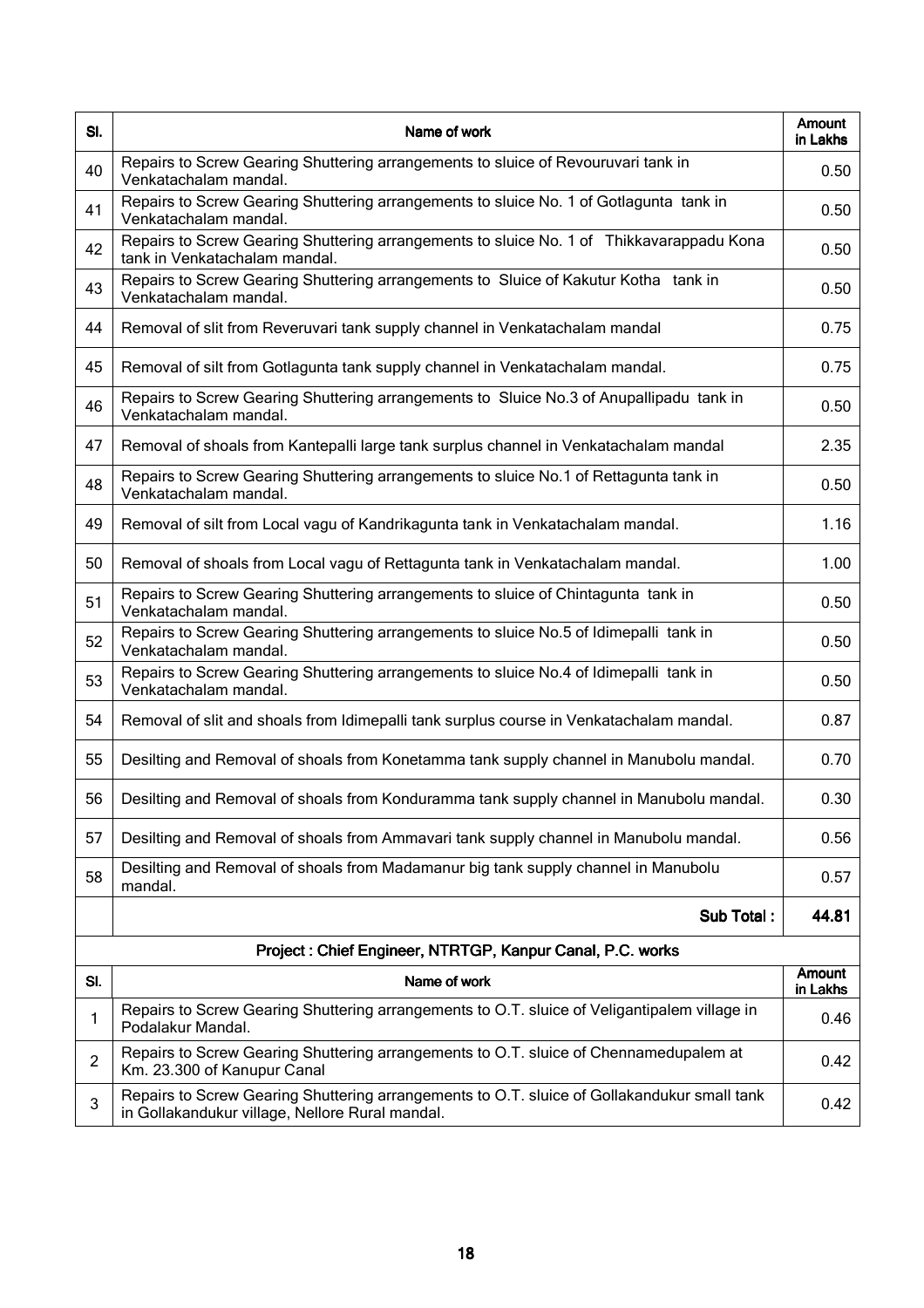| SI.            | Name of work                                                                                                                                                  | <b>Amount</b><br>in Lakhs |
|----------------|---------------------------------------------------------------------------------------------------------------------------------------------------------------|---------------------------|
| $\overline{4}$ | Repairs to Screw Gearing Shuttering arrangements to O.T. sluice of Brahmana cheruvu tank<br>near Kandamur village in Nellore Rural Mandal.                    | 0.47                      |
| $\overline{5}$ | Repairs to Screw Gearing Shuttering arrangements to Escape channel sluice at Km. 19.600 of<br>Kanupur Canal                                                   | 1.89                      |
| 6              | Repairs to Screw Gearing Shuttering arrangements to O.T. sluice of Gantaraman sontha tank<br>in Sajjapuram village, Nellore rural mandal.                     | 0.42                      |
| $\overline{7}$ | Removal of silt from Kanpur main canal between Km11.000 to Km12.500in Nellore Rural<br>mandal.                                                                | 4.00                      |
| 8              | Removal of silt from Kanpur main canal between Km12.600 to Km14.600 in Nellore Rural<br>mandal.                                                               | 4.75                      |
| 9              | Repairs to the O.T. sluice at Km. 28.480 of Kanupur Canal to Southmopur tank in Nellore rural<br>mandal.                                                      | 1.00                      |
| 10             | Removal of silt and clearing obstructions from the bed of Rallaband varava supply channel of<br>Amencherla tank in Nellore rural mandal.                      | 1.14                      |
| 11             | Repairs to screw gearing shuttering arrangements to Escape channel sluice at Km. 30.000 of<br>Kanupur canal                                                   | 0.50                      |
| 12             | Repairs to screw gearing shuttering arrangements to Escape channel sluice at Km. 30.800 of<br>Kanupur canal                                                   | 0.50                      |
| 13             | Removal of silt and clearing obstructions from the bed of Buja Buja Nellore supply channel<br>from Ambapuram Branch channel in Nellore rural mandal.          | 1.70                      |
| 14             | Desilting and Removal of shoals from Buchireddy tank surplus course in Venkatachalam<br>Mandal.                                                               | 2.94                      |
| 15             | Repairs to shuttering arrangements of sluice No.1 of Budamgunta tank in Venkatachalam<br>mandal.                                                              | 0.50                      |
| 16             | Supplying of Oils and Greese for all regulators and O.T. sluices in the Jurisdiction of Kanupur<br>Canal Section No.1, Venkatachalam in Venkatachalam mandal. | 1.00                      |
| 17             | Repairs to Screw Gearing Shuttering arrangements to Sluice No.1 of Anupallipadu tank in<br>Venkatachalam mandal.                                              | 0.50                      |
| 18             | Repairs to Screw Gearing Shuttering arrangements to Sluice No.2 of Anupallipadu tank in<br>Venkatachalam mandal.                                              | 0.50                      |
| 19             | Repairs to Screw Gearing Shuttering arrangements to sluice of Gurivindapudi tank in<br>Manubolu mandal.                                                       | 0.50                      |
| 20             | Desilting and Removal of shoals from Parlapadu tank supply channel in Manubolu mandla.                                                                        | 1.65                      |
| 21             | Supplying of Oils and Greese for all regulators and O.T. sluices in the jurisdiction of Kanupur<br>Canal Section, Manubolu                                    | 1.00                      |
|                | Sub Total:                                                                                                                                                    | 26.26                     |
|                | <b>Category-A Complete Total:</b>                                                                                                                             | 272.097                   |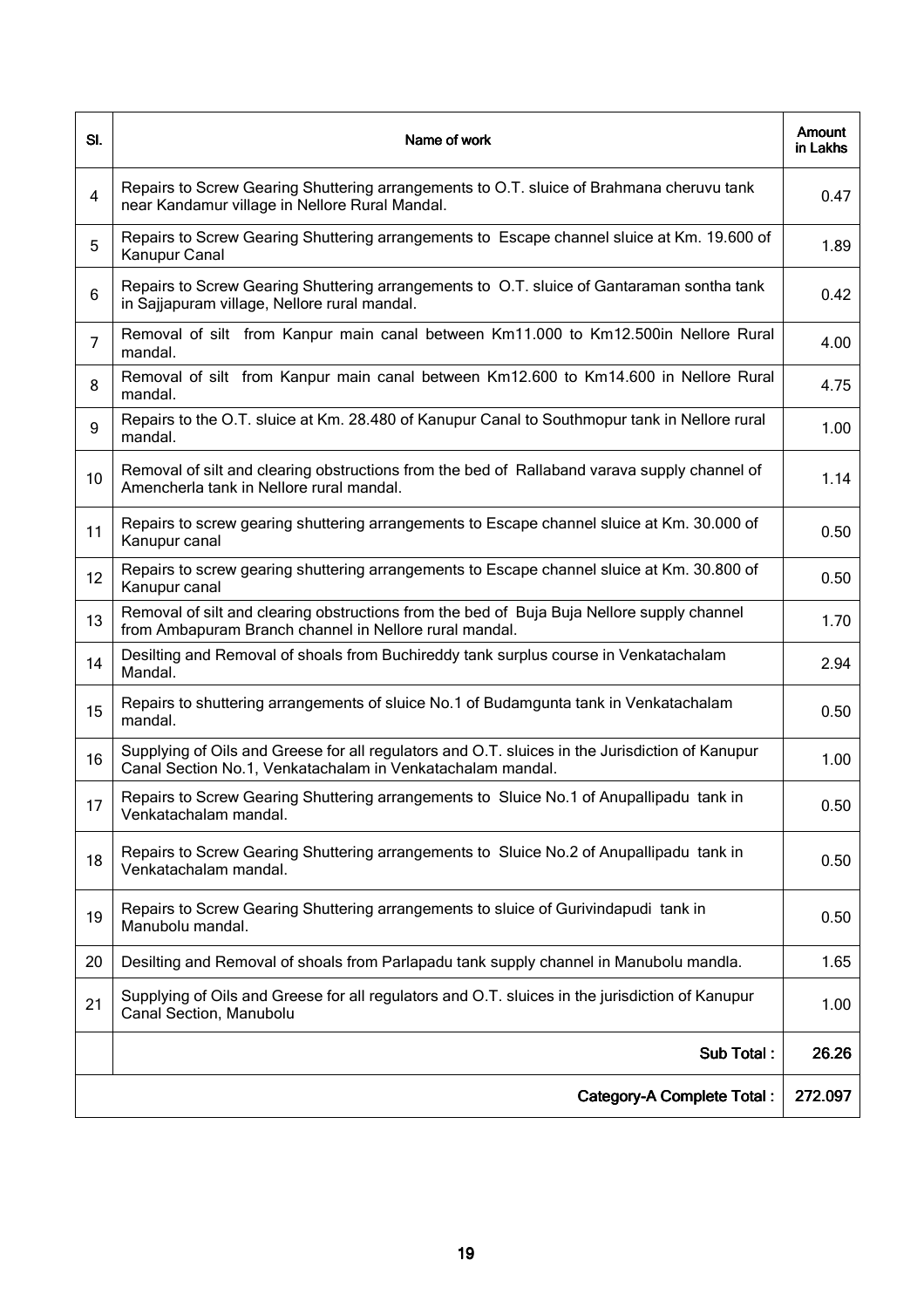# **Plan Head**

| Project: Engineer-in-Chief (Irrigation), TBPHLC |                                                                                                                                   |                    |
|-------------------------------------------------|-----------------------------------------------------------------------------------------------------------------------------------|--------------------|
| SI.                                             | Name of work                                                                                                                      | Amount<br>in Lakhs |
|                                                 | Fixing chainage stones Km 0.000 to Km 2.060 and painting to parapet wall and guard stones<br>on top of the dam of Dr K.S.PABR Dam | 2.98               |
|                                                 | Construction of safety wall and handrails of right head sluice in PABR Right Canal                                                | 2.75               |
|                                                 | Total:                                                                                                                            | 5.73               |

|                                        | Project: Admin-cum-Chief Engineer, SRSP                                                                                                                                                                                                                                  |                    |  |
|----------------------------------------|--------------------------------------------------------------------------------------------------------------------------------------------------------------------------------------------------------------------------------------------------------------------------|--------------------|--|
| SI.                                    | Name of work                                                                                                                                                                                                                                                             | Amount<br>in Lakhs |  |
|                                        | <b>GVC-IV LMD</b>                                                                                                                                                                                                                                                        |                    |  |
| 1                                      | Emergent repairs to damaged lining $@$ Km. 2.075 on D-53 Main and Murram filling at various<br>drops @ Km. 1.404, 1.575, 1.904, 2.285 and 3.595 under WUA Morapally                                                                                                      | 0.35               |  |
| $\overline{2}$                         | Estimate report accompanying the Annual estimate for repairs and replacement of gear box<br>cover plates C.R's @ km.68.443 - km.82.400 & escape regulator at km.79.080, and<br>overhauling distributaries from D-53 to D-64 of Kakatiya Canal under Sriramsagar Project. | 2.60               |  |
| 3                                      | Estimate for emergency repairs & replacement of shutters to O.T-7L of D-53 Main of Kakatiya<br>Main Canal under WUA Allipur, Allipur (V), Raikal (M), Karimnagar District.                                                                                               | 2.12               |  |
| $\overline{4}$                         | Repairs for structures and lining in distributaries, DBM-13, DBM-7B and their Minors of<br>Kakatiya Main Canal, below LMD, Sriramsagar Project"                                                                                                                          | 4.00               |  |
| $\overline{5}$                         | Estimate for the work of "Welding and Dewelding of OT's from D/53 to D/94 i.e., from<br>Km.68.000 to Km. 144.150 of Kakatiya Main Canal under Sriramsagar Project."                                                                                                      | 4.25               |  |
| 6                                      | Estimate for emergency repairs to damaged lining $@$ km.14.850 on D-53 Main collapsed drop<br>at 1R-12L-D-53 @ km.5.60 damaged @ km.5.70,5.80 and silt @ km.1.750 under WUA<br>Rechapally, Sarangapur (M), Karimnagar District.                                          | 1.42               |  |
| $\overline{7}$                         | Estimate for emergency repairs to damaged lining on D-53 Main L/S @ km.11.775 of Kakatiya<br>Main Canal under WUA Alipur - Alipur (V), Raikal (M), Karimnagar District.                                                                                                  | 0.58               |  |
| 8                                      | Temporary repairs for damaged lining to UT at km. 1.000 downstream, right side of DBM-6 of<br>Kakatiya Main Canal, below Lower Manair Dam, Sriramsagar Project                                                                                                           | 1.30               |  |
| <b>Construction circle Hanumakonda</b> |                                                                                                                                                                                                                                                                          |                    |  |
| 9                                      | Emergent for emergency repairs to siphon at Km 1.175BM-16 of Kakatiya Main Canal                                                                                                                                                                                         | 4.30               |  |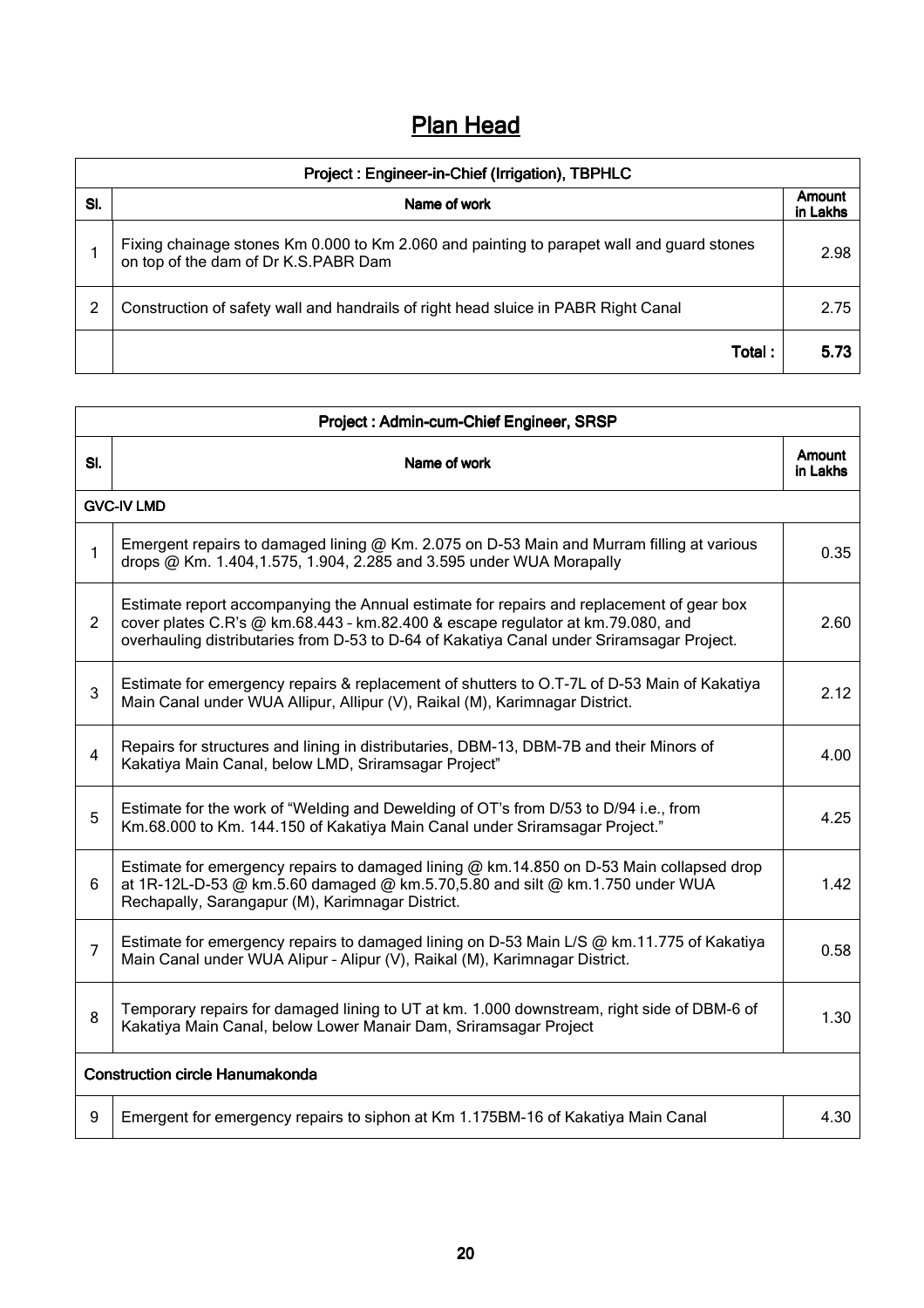| SI.                | Name of work                                                                                                                               | Amount<br>in Lakhs |
|--------------------|--------------------------------------------------------------------------------------------------------------------------------------------|--------------------|
|                    | <b>GVC-IV LMD</b>                                                                                                                          |                    |
| 10                 | Laying of Barbed wire fencing on top of Left Flank Dam from Ch.73.00 to Ch.76.00 of<br>Prof.G.V.Sudhakar Rao, Lower Manair Dam, Karimnagar | 0.55               |
| <b>GVC-I, SRSP</b> |                                                                                                                                            |                    |
| 11                 | Supply and fixing of split Air Conditioner (Mitsubish) 1.5 TR-5 star                                                                       | 2.21               |
| 12                 | Supply of Sofa set 1 No. (3 seaters and 2 No.s of single seaters including all charges and<br>Rounding off)                                | 0.784              |
|                    | (12 works) Total:                                                                                                                          | 24.464             |
|                    | <b>Complete Plan Head Grand Total:</b>                                                                                                     | 30.194             |

## Non-Plan Head

| Project: Admin-cum-Chief Engineer, SRSP |                                                                                                                                                |                           |
|-----------------------------------------|------------------------------------------------------------------------------------------------------------------------------------------------|---------------------------|
| SI.                                     | Name of work                                                                                                                                   | <b>Amount</b><br>in Lakhs |
|                                         | <b>GVC-I, SRSP</b>                                                                                                                             |                           |
| 1                                       | Welding and Dewelding to the Off Take shuttersof distributaries from D5 to D32 B of Kakatiya<br>Main canal of Sri Ram Sagar Project            | 4.85                      |
| $\overline{2}$                          | Welding and Dewelding to the Off Take shuttersof distributaries from D33 to D51 B of Kakatiya<br>Main canal of Sri Ram Sagar Project           | 3.06                      |
| 3                                       | SRSP Removal of deposited earth and clearance of jungle from D3 and Main Canal of NTLI for<br>feeding Nawab tank                               | 4.95                      |
|                                         | SRSP, Stage-I                                                                                                                                  |                           |
| 4                                       | Emergent repairs Estimate @ Km.46.100 to 46.130 and @ Km.52.28 to 52.346 of Kakatiya<br><b>MainCanal of SRSP</b>                               | 9.15                      |
| 5                                       | Emergent repairs Estimate @ Km.54.000 to 54.030 and @ Km.54.150 to 54.180 of Kakatiya<br><b>MainCanal of SRSP</b>                              | 8.80                      |
| 6                                       | Emergent repairs Estimate @ Km.54.200 to 54.400and @ Km.54.150 to 54.180 of Kakatiya<br><b>MainCanal of SRSP</b>                               | 9.70                      |
| $\overline{7}$                          | Repairs to bunga formed under Tunnel(Km;16.00) on left side of Saraswathi Main canal of<br><b>SRSP</b>                                         | 4.22                      |
| 8                                       | Making and Painting guages Saraswathi main canal from Km.0.00 to Km.32.700 and off take<br>points of its distributaries from D1 to D23 of SRSP | 1.05                      |
| <b>Construction circle Hanumakonda</b>  |                                                                                                                                                |                           |
| 9                                       | Estimate for Repair to damaged foot over Bridge @Km 10.300 of DBM 31 under the<br>Jurisdiction of WUA-38 Gatlakanaparthi under DC Shyampet     | 2.755                     |
|                                         | (9 works) Total:                                                                                                                               | 48.535                    |
|                                         | <b>Complete Non Plan Head Grand Total:</b>                                                                                                     | 48.535                    |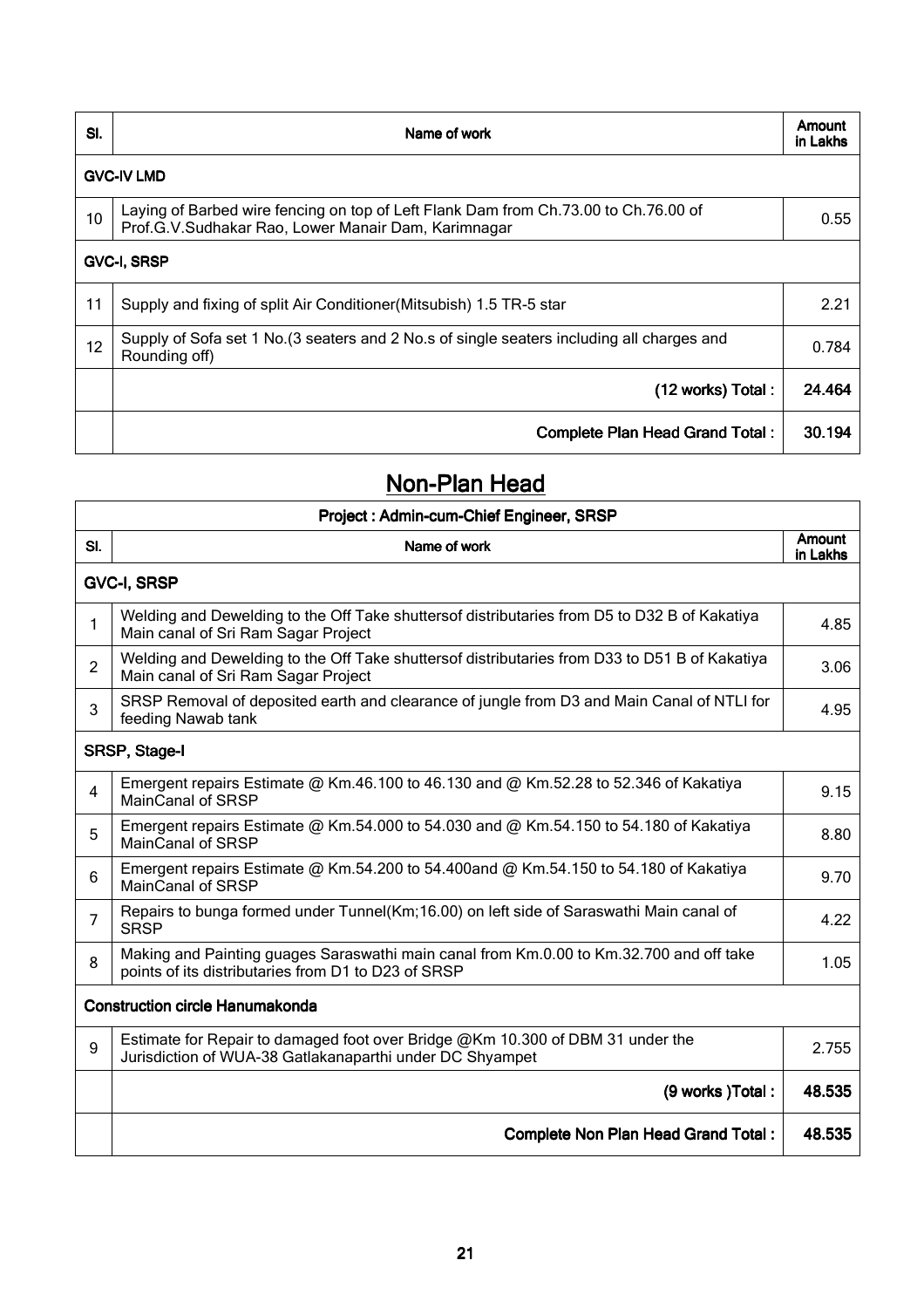# 13<sup>th</sup> Finance Commission

| Project: Engineer-in-Chief (Medium), Muniyeru Anicut |                                                                                   |                    |
|------------------------------------------------------|-----------------------------------------------------------------------------------|--------------------|
| SI.                                                  | Name of work                                                                      | Amount<br>in Lakhs |
|                                                      | Special Repairs to Muniyeru Main channel at Km from 16.075 to 16.875 on Left Bank | 22.50              |

|                | Project: Chief Engineer, North Coast, B.R.R. Vamsadhara                                                                                                                   |                           |  |
|----------------|---------------------------------------------------------------------------------------------------------------------------------------------------------------------------|---------------------------|--|
| SI.            | Name of work                                                                                                                                                              | <b>Amount</b><br>in Lakhs |  |
| 1              | Repairs to Surplus weir on Ravulavalasa Meraka channel near Eedulavalasa (v)                                                                                              | 3.75                      |  |
| $\overline{2}$ | Repairs to Komatigedda surplus near Pallipeta (v)                                                                                                                         | 3.50                      |  |
| 3              | Providing protection works and construction of SLB on Singinadam channel near<br>Gollalavalasa (v)                                                                        | 4.50                      |  |
| 4              | Reconstruction of Railam Regulatornear Gangivalasa(v)                                                                                                                     | 4.25                      |  |
| 5              | Providing protection worksto NBC near Makivalasa(v)                                                                                                                       | 3.70                      |  |
| 6              | Providing Protection works to 16TE and Reconstruction of drops on 3R/16TE                                                                                                 | 3.25                      |  |
| 7              | Reconstruction of Surplus weir and protection works to Kaaricheruvu                                                                                                       | 3.50                      |  |
| 8              | Reconstruction of OT of Tamarabanda tank of Gangivalasa(v)and reconstruction of drops on<br>Mahadevabandabatti d/s of Jogammacheruvu tank                                 | 3.50                      |  |
| 9              | Providing protection works to NBC at Km 11.50 near Jilleduvalasa (v)                                                                                                      | 4.95                      |  |
| 10             | Repairs to UT on 24R NBC near Tekkali padu (V)                                                                                                                            | 4.90                      |  |
| 11             | Construction of Protection wall u/s and d/s of 9L OT sluice of 3R Nadagam of 24R NBC                                                                                      | 4.50                      |  |
| 12             | Repairs to drops on 4L minor of 8R devadi at Narsingapalli (v)                                                                                                            | 4.30                      |  |
| 13             | Repairs to Regulator at Krishnasagaram outlet and construction of protection wall on u/s and<br>d/s to the regulator                                                      | 4.50                      |  |
| 14             | Repairs to UT on 7R urlam at Chikkalavalasa and protection works, desilting of singinadam<br>gedda from Rly. Crossing to basivalasa canal                                 | 4.90                      |  |
| 15             | Rising and strengtheining of banks, desilting of 11L Killam major of 24R NBC from 5th drop to<br>8th drop                                                                 | 4.90                      |  |
| 16             | Construcion of protectionwall at kalingula on polaki openhead channel                                                                                                     | 4.95                      |  |
| 17             | Construction of Protection wall on 3R Nadagam Major distributory of 24R NBC near<br>Rellivalasa (v)                                                                       | 4.70                      |  |
| 18             | Repairs to Governement Dam near sariyaboddapadu and regulator near Baddipeta and<br>strengthening of banking from 4 vents regulator to regupadu on Garibulagedda channel. | 23.10                     |  |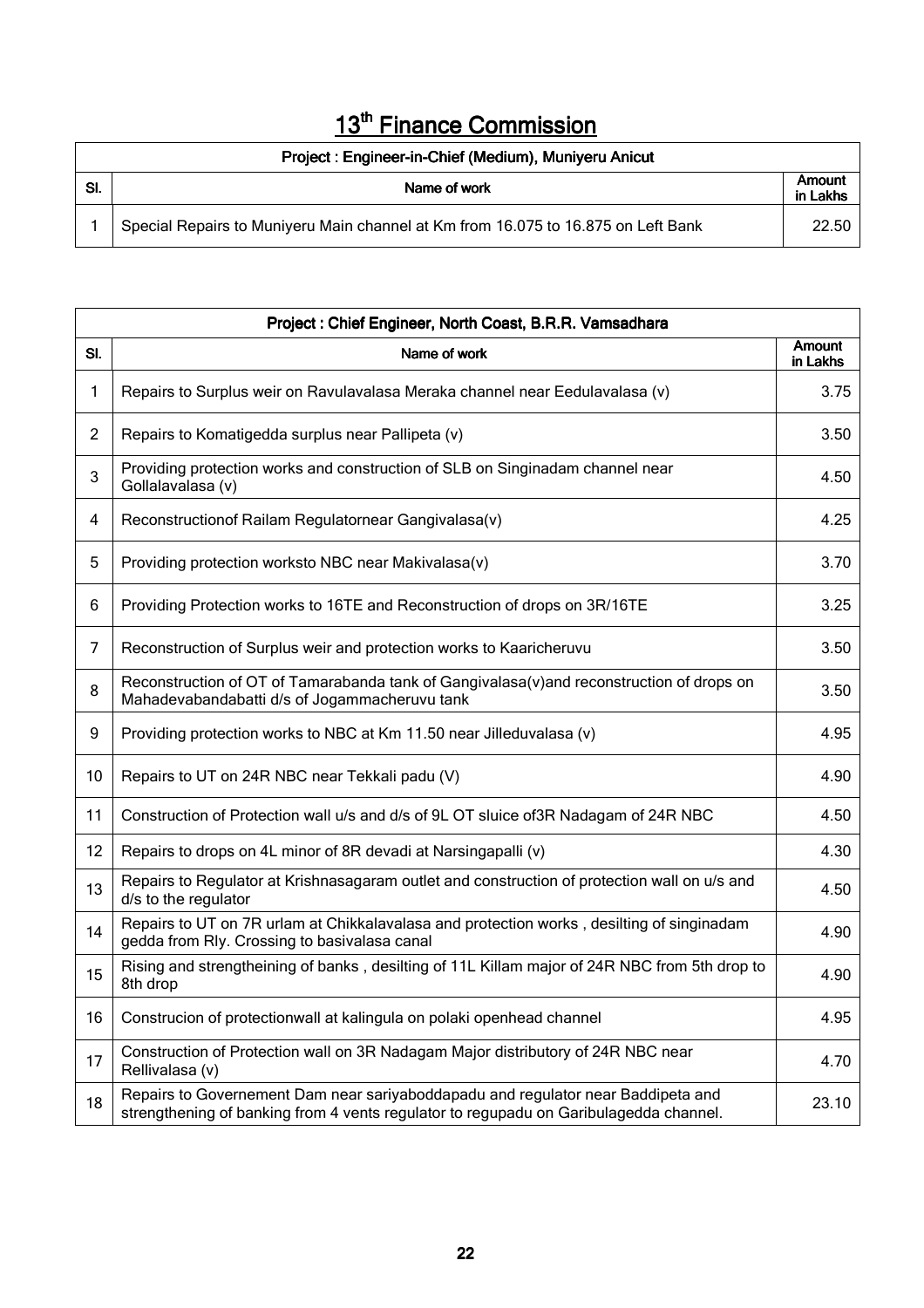| SI. | Name of work                                                                                                                                                                                                                            | Amount<br>in Lakhs |
|-----|-----------------------------------------------------------------------------------------------------------------------------------------------------------------------------------------------------------------------------------------|--------------------|
| 19  | Repairs to lining to the embankment portion on 25R near Srikrishnapuram village limits from<br>15.900 to 16.450 and providing protection wall in the                                                                                    | 19.20              |
| 20  | Repairs to lining in the embankment portion of 29L near Kollipadu village limits from 0.15 KM<br>to 0.450 and providing protection wall in the embankment portion.                                                                      | 15.40              |
| 21  | Reconstructionof 6th and 7th drops on 20R major of protection wall on left main canal @ KM<br>0.03 to 0.086                                                                                                                             | 4.38               |
| 22  | Reconstruction of drops and removal of silt and raising of banks of 39R major between KM<br>3.82 to 6.69                                                                                                                                | 12.57              |
| 23  | Reconstruction of surplus weir of Chinkinaidu Tank of Sairigam village                                                                                                                                                                  | 5.65               |
| 24  | Raising and strengthening of banking left main canal in between 37.750 to 46.500                                                                                                                                                        | 12.00              |
| 25  | Repairs to Rangasagam aqueduct on left main canal @ km 7.532                                                                                                                                                                            | 16.85              |
| 26  | Removal of silt on left main canal from km 6.240 to 7.550 (near Rellivalasa village)                                                                                                                                                    | 8.35               |
| 27  | Removal of silt on left main canal from km 4.000 to 4.400.                                                                                                                                                                              | 7.93               |
| 28  | Reconstruction of protection wall on left main canal @ KM 0.03 to 0.086                                                                                                                                                                 | 4.92               |
| 29  | Repairs to under tunnel at Km 5.762 and removal of slipped soils from KM 5.230 to 5.430 in<br>the left main canal.                                                                                                                      | 3.30               |
| 30  | Removal of slipped soils from KM 2.600 to 2.900 in the left main canal                                                                                                                                                                  | 1.67               |
| 31  | Removal of silt in left main canal from KM 10.480 to 10.600                                                                                                                                                                             | 1.77               |
| 32  | Removal of slipped soils and strengthening of banks from KM 0.330 to KM 1.600 of 11L<br>Distributory                                                                                                                                    | 3.00               |
| 33  | Providing protection wall at KM 3.50 near L.K.Palli & R/s D/s of Isakalapalem bridge @Km<br>9.50 and L/s @ KM 10.017 including removal of slipped soils and strenghtening of canal<br>banks in between KM 6.50 to 9.50 on Yaragam OHC.  | 7.00               |
| 34  | Providing protection walls on D/s & U/s of SLB @ KM 7.15 of peddashavalapuram and @ KM<br>1.64 near Venkatapuram L/B including removal of slipped soils and strengthening of canal<br>banks in between KM 1.70 to 10.00 on P.P Channel. | 6.00               |
| 35  | Providing protection wall in KM 12.50 to 13.52 including removal of slipped soils and<br>strengthening of canal banks on P.Pchannel.                                                                                                    | 4.00               |
| 36  | Removal of slipped soils and strengthening of banks on BOHC in between from Km 0/0 to<br>1.50 anmd ambavalasa main channel from Tangullapeta to Korni Korlam dividiing dam from<br>KM 0/0 to 2.00 taking off @ KM 12.56 of BOHC         | 3.00               |
|     | Total:                                                                                                                                                                                                                                  | 232.64             |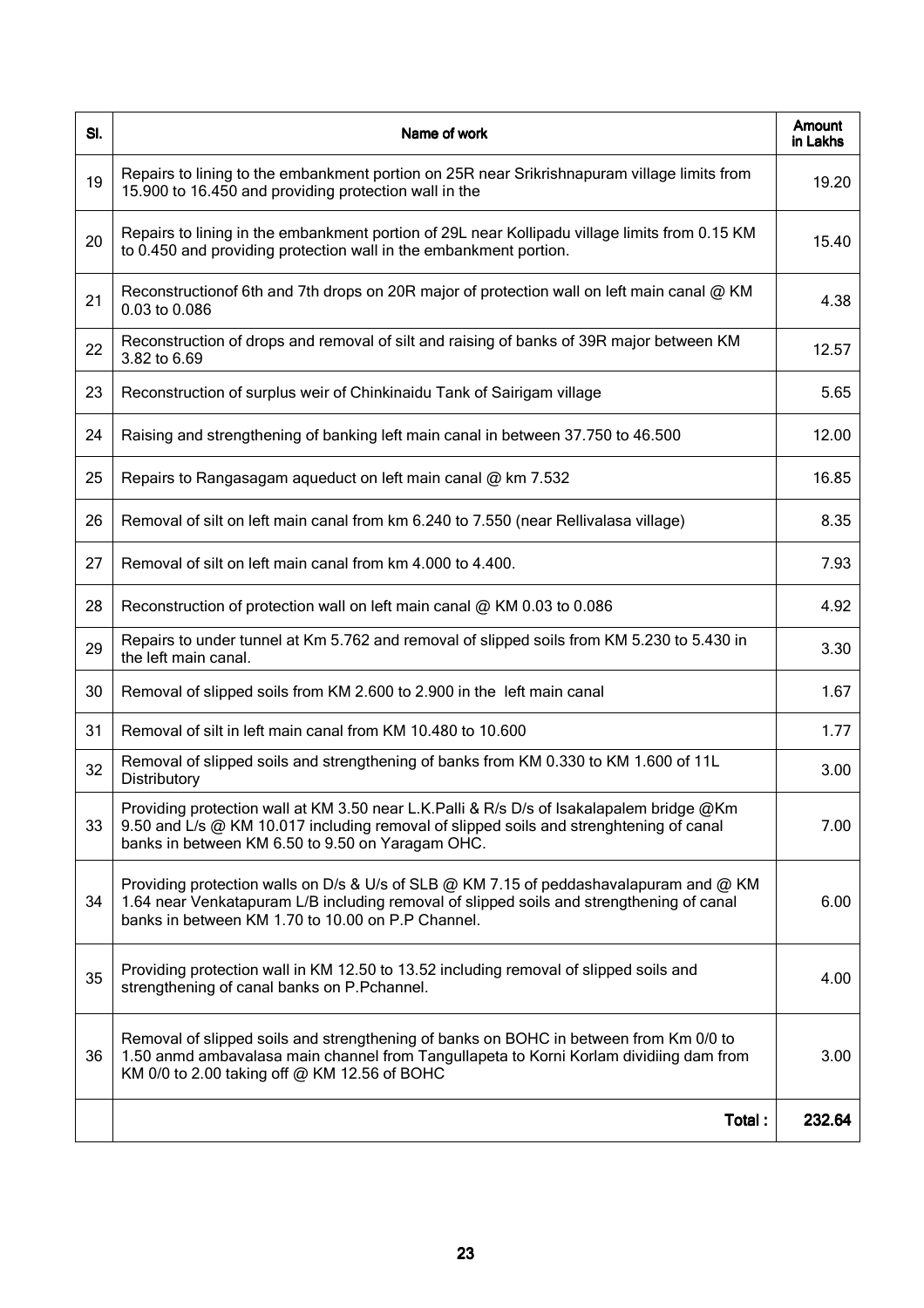| Project: Chief Engineer (P), Kurnool, K.C.Canal |                                                                                                                                                        |                    |
|-------------------------------------------------|--------------------------------------------------------------------------------------------------------------------------------------------------------|--------------------|
| SI.                                             | Name of work                                                                                                                                           | Amount<br>in Lakhs |
| $\mathbf{1}$                                    | Repairs and reconstruction of damaged Bhumayapalli Sluice at Km 5.169 of Mydukur Channel                                                               | 2.12               |
| $\overline{2}$                                  | Repairs to damaged portons of Mydukur, (Kondapeta) canal from Km 19.00 to Km 21.50                                                                     | 2.48               |
| 3                                               | Reconstruction of damaged sluice-1 (big) of Dumpalagatta system tank under Mydukur<br>(Kondapeta) canal in YSR District                                | 4.5                |
| 4                                               | Reconstruction of damaged Uppavagu empting sluice and proviing shuttering arrangements at<br>Km 24.33 of Chapadu Channel.                              | 1.73               |
| 5                                               | Repairs and reconstruction of damaged cherio Thumu at km 3.962 of Mydukur Channel.                                                                     | 2.97               |
| 6                                               | Constructon of road dam (Low Level causeway without vent) at km 2.15 of Muttulurupadu<br>canal near Bakkayapalli (V), in Khajipet (M) of YSR District. | 4.76               |
| $\overline{7}$                                  | Construction of slab culvert at km 2.55 of Muttuluru padu canal near Bakkayapalli(V) in<br>Jhajipet (M) of YSR District.                               | 1.33               |
| 8                                               | Repairs and filling quilies on inspection path from km 22.00 to km 25.00 Chapadu Channel.                                                              | 2.94               |
| 9                                               | Reconstruction of damaged sluic-2 (Small) of Dumpalagattu system tank under Mydukur<br>(Kondapta) canal in YSR District.                               | 4.98               |
| 10                                              | Repairs to left side bank on K.C.Canal main canal between km 281.00 to 282.00                                                                          | 4.11               |
| 11                                              | Improvements of bank of breached porton at km 10.650 and km 10.800 right side bank on<br>Eturu Channelj.                                               | 0.65               |
| 12                                              | Repairs to left side bank on Bhumayapalli Channel from km 0.000 to km 2.100                                                                            | 4.6                |
| 13                                              | Repairs to damaged portion of Bhumayapalli channel in between km 0.000 to 2.100                                                                        | 2.64               |
| 14                                              | Repairs to right side bank (Jeep track) on Eturu Channel in between km 9.850 to km 12.000                                                              | 4.67               |
| 15                                              | Construction of Culvert at km 1.400 on Bhumayapalli channel.                                                                                           | 2.39               |
| 16                                              | Repairs to right side bank (Jeep track) on Euturu Channel between km4.000 to km 9.850                                                                  | 4.27               |
| 17                                              | Reconstruction of damaged sluice @ km 10.465 on Eturu Channel in YSR District                                                                          | 2.53               |
| 18                                              | Reconstruction of damaged sluice @ km 6.981 on Eturu Channel in YSR District                                                                           | 2.88               |
| 19                                              | Reconstruction of damaged sluice-1 of Chemmallapalli system tank under Mydukur<br>(koindapeta) canal in YSR District                                   | 4.98               |
| 20                                              | Reconstruction of damaged sluice-2 of Chemmallapalli system tank under<br>Mydukur(Kiondapeta) canal in YSR District                                    | 4.98               |
| 21                                              | Repairs to gear boxes, shuttering arrangemts and locking arrangements to sluice of<br>K.C.Canal Main canal from km 174.00 to km 189.02                 | 9.7                |
| 22                                              | Repairs to gear boxes, shuttering arrangements and locking arrangements to sluice of<br>KC.Canal of Main canal from km 215.00 to km 324.540            | 1.62               |
| 23                                              | Strengthening left bank and filling up of the cavities from km 88.220 to km 89.500 of<br>K.C.Canal                                                     | 2.85               |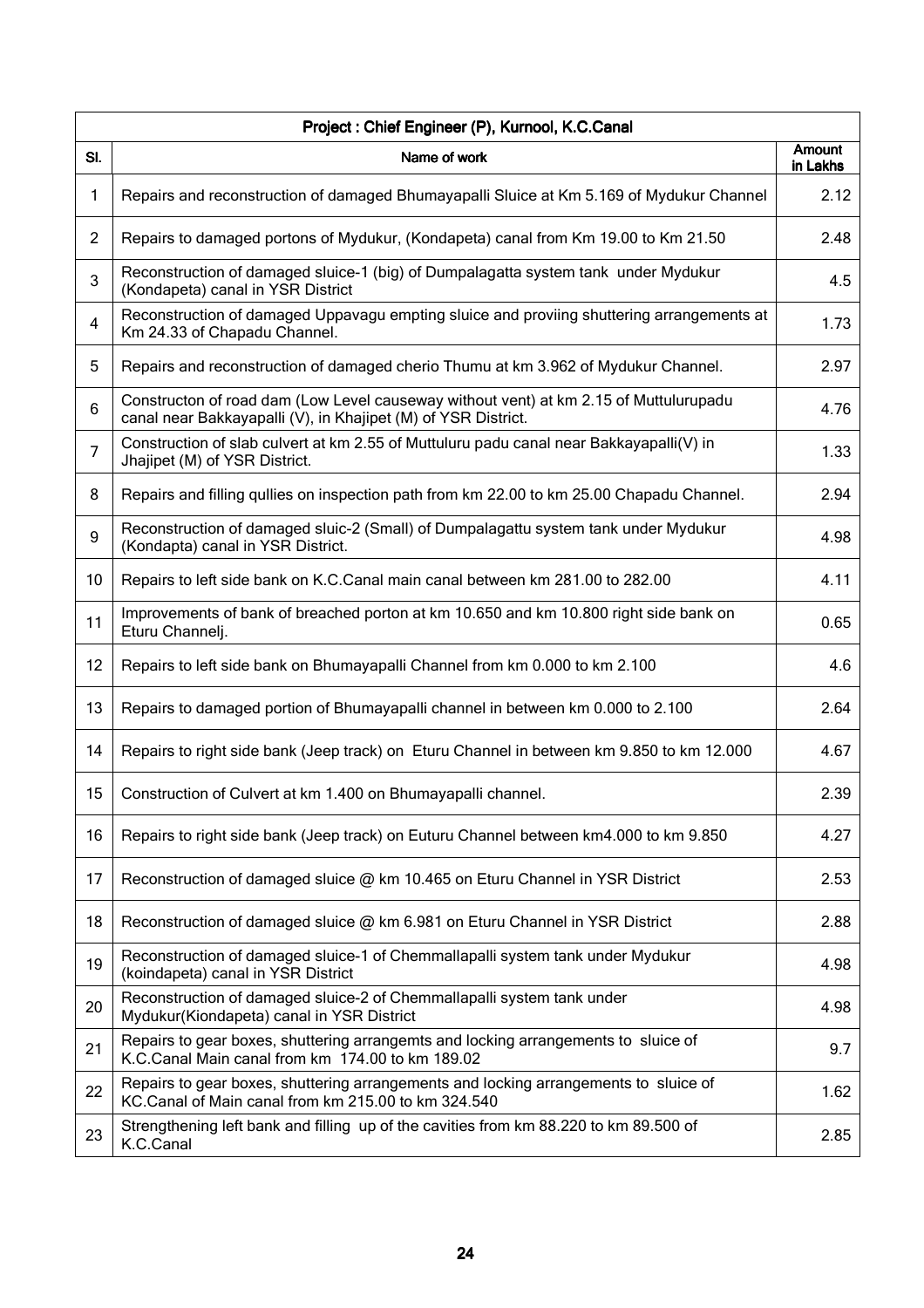| SI. | Name of work                                                                                                           | <b>Amount</b><br>in Lakhs |
|-----|------------------------------------------------------------------------------------------------------------------------|---------------------------|
| 24  | Maintenanc e of sluices of Nandikoitkur Secton from km 56.000 to km 91.000 of K.C.Canal                                | 0.91                      |
| 25  | Earthwork Excavation and filling up of the cracks from km 89.800 to km 91.000 of K.C.Canal                             | 2.94                      |
| 26  | Maintenance of sluices of Atmakur secton from km 91.000 of K.C.Canal.                                                  | 1.24                      |
| 27  | Repairs & renovation of Scour vents @ Chapadu Channel Head near Rajoli (V)                                             | 0.78                      |
| 28  | Repairs to hoist and shuttering arrangements to Head sluices @ Rajoli Ancut.                                           | 1.47                      |
| 29  | Repairs to damaged culvert @ km 4.00 across Eturu Channel near Vijayanagaram (V)                                       | 2.98                      |
| 30  | Construction of cistern downstream of Cuvlert on Bakkayapalli Channel                                                  | 1.45                      |
| 31  | Construction of 2 Nos RCC culvert on Sub-Channel under Krishna Reddy Channelnear<br>Santinagaram (V)                   | 2.77                      |
| 32  | Improvements to Vakkileru pickup Anicut its supply channel near Khajipet                                               | 1.11                      |
| 33  | Urgent repairs to damaged drop walls and filling of cavities between km 192.00 to km199.760<br>of Main K.C.Canal.      | 1.7                       |
| 34  | Urgent repairs to damaged slab culvert $@$ km 4.100 of pathakandukur channel under old<br>palasagaram Distributory.    | 2.65                      |
| 35  | Urgent repairs to damaged CC walls for field channel crossing off take $@$ 4.700 under<br><b>Bathalur Distributory</b> | 1.65                      |
| 36  | Repairs to damaged pipe culverts on pathakanndukur Branch Channel (3Nos)                                               | 1.55                      |
| 37  | Repairs to pipe culvert for field channel crossing of Bathalur Distributory                                            | 2.38                      |
| 38  | Urgent repairs to 134 R sluice channel construction of side walls for U.T at km 0.800<br>(Jallavanka)                  | 1.7                       |
| 39  | Urgent repairs to 125 R sluice channel construction of side walls for U.T at km 0.800                                  | 0.58                      |
|     | Total:                                                                                                                 | 108.54                    |

| Project: Engineer-in-Chief (Medium), |                                                                                       |                    |
|--------------------------------------|---------------------------------------------------------------------------------------|--------------------|
| SI.                                  | Name of work                                                                          | Amount<br>in Lakhs |
|                                      | 1) LOWER SAGILERU PROJECT                                                             |                    |
|                                      | Restoration of Ankanagodugunur tank irrigation channels in B.Kodur (M)                | 4.95               |
| 2                                    | Restoration of Kodur tank irrigation channel to feed Maratipalli fields in B.Kodur(M) | 4.9                |
| 3                                    | Restoration of Munelli tank supply channel in B.Kodur (M)                             | 4.99               |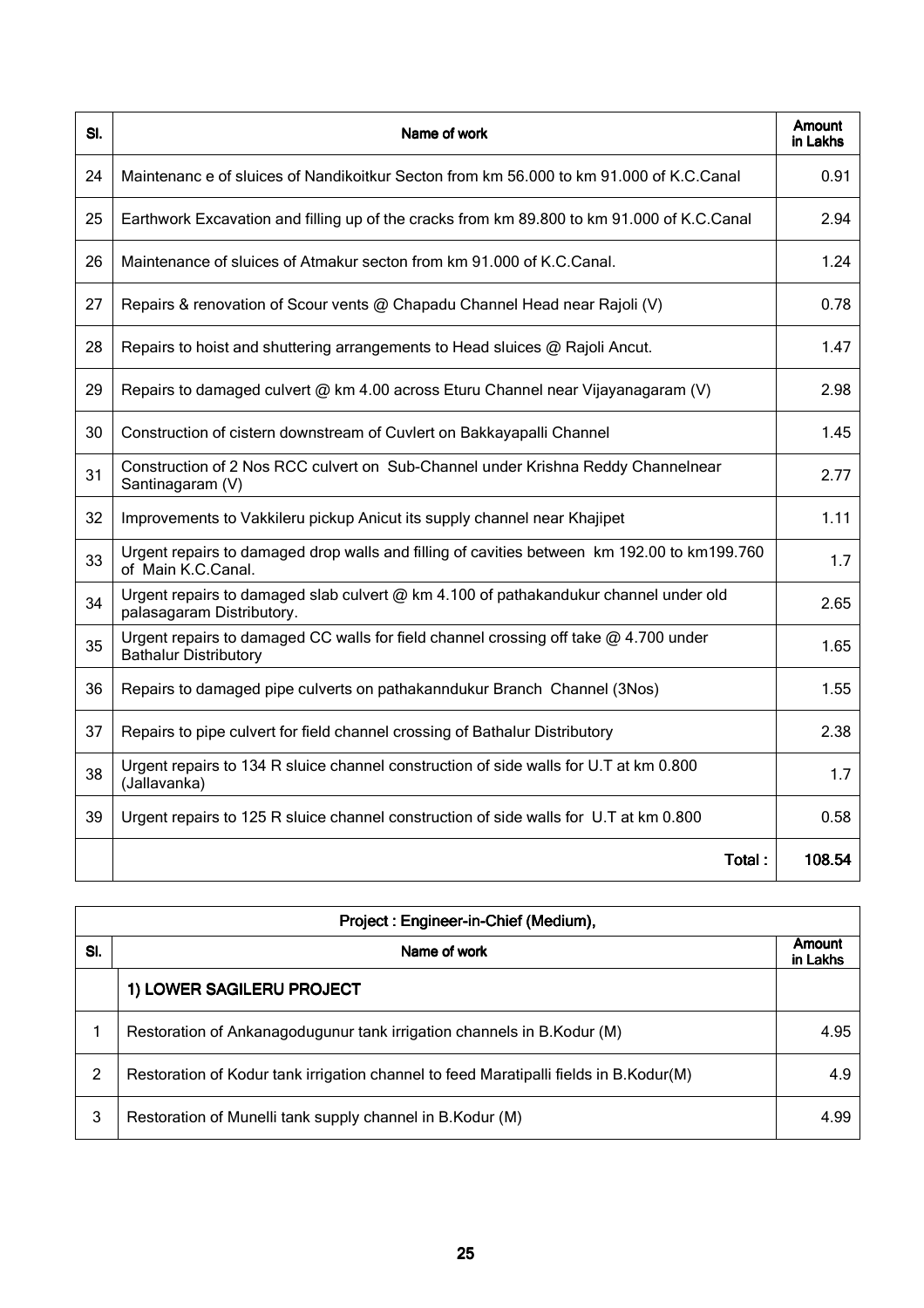| SI.            | Name of work                                                                                                                                                                                   | Amount<br>in Lakhs |
|----------------|------------------------------------------------------------------------------------------------------------------------------------------------------------------------------------------------|--------------------|
| 4              | Restoration of Malugudupadu tank irrigation channels in B.Mattam (M)                                                                                                                           | 4.8                |
|                | Total:                                                                                                                                                                                         | 19.64              |
|                | 2) PCR (Gandipalem) Project                                                                                                                                                                    |                    |
| 5              | O & M Repairs to distributory No.1 of Right Main canal under the jurisdiction of Guvvadi<br>W.U.A of PCR (Gandipalem) Medium Irrigation Project in Udayagiri (M) in SPSR Nellore<br>Dist.      | 2.77               |
| 6              | O & M Repairs to 6th distributory of Left Main canal under the jurisdiction of Gollapalli-I<br>W.U.A.of PCR (Gandipalem) Medium Irrigation Project in Udayagiri (M) in SPSR Nellore Dist.      | 4.50               |
|                | Total:                                                                                                                                                                                         | 7.27               |
|                | 3) CUMBUM TANK                                                                                                                                                                                 |                    |
|                | Pedda cumbum Main Canal                                                                                                                                                                        |                    |
| $\overline{7}$ | "strengthening weak Embankment by constructing Retaining wall on Thota kaluva distributary                                                                                                     | 5.00               |
| 8              | "strengthening weak Embankment by constructing Retaining wall on Thota kaluva distributary                                                                                                     | 5.00               |
| 9              | "strengthening weak Embankment by constructing Retaining wall on Reddy vani kaluva<br>distributary                                                                                             | 5.00               |
|                | Sub Total:                                                                                                                                                                                     | 15.00              |
|                | 4) V.R.KOTA ANICUT SYSTEM                                                                                                                                                                      |                    |
| 10             | O & M to Sluice no.4 of Machavaram Tank near Machavaram(V) in kandukur(M), prakasam<br><b>District</b>                                                                                         | 5.00               |
| 11             | O & M to Field Channels under Sluice no.1 of Machavaram Tank near Machavaram(V) in<br>kandukur(M), prakasam District                                                                           | 5.00               |
|                | <b>Total</b>                                                                                                                                                                                   | 10.00              |
|                | 5)Rallapadu Reservoir                                                                                                                                                                          |                    |
| 12             | O & M to Field Channels under Cheemalapenta Branch canal of Left Main Canal of<br>Rallapdu Project in Lingasamudram(M), prakasam District                                                      | 4.00               |
| 13             | O & M to Field Channels under Left Main Canal of Rallapdu Project in<br>Lingasamudram(M), prakasam District                                                                                    | 4.00               |
|                | Sub total:                                                                                                                                                                                     | 8.00               |
|                | 6) MADDUVALASA RESERVOIR PROJECT                                                                                                                                                               |                    |
| 14             | Strengthening of canal banks by construction of protection walls on 28L Major distributory of<br>RMC of L 11 to 16L Minor of 28L Major Distributory of RMC of Madduvalasa Reservoir<br>project | 9.5                |
|                | Sub total                                                                                                                                                                                      | 9.50               |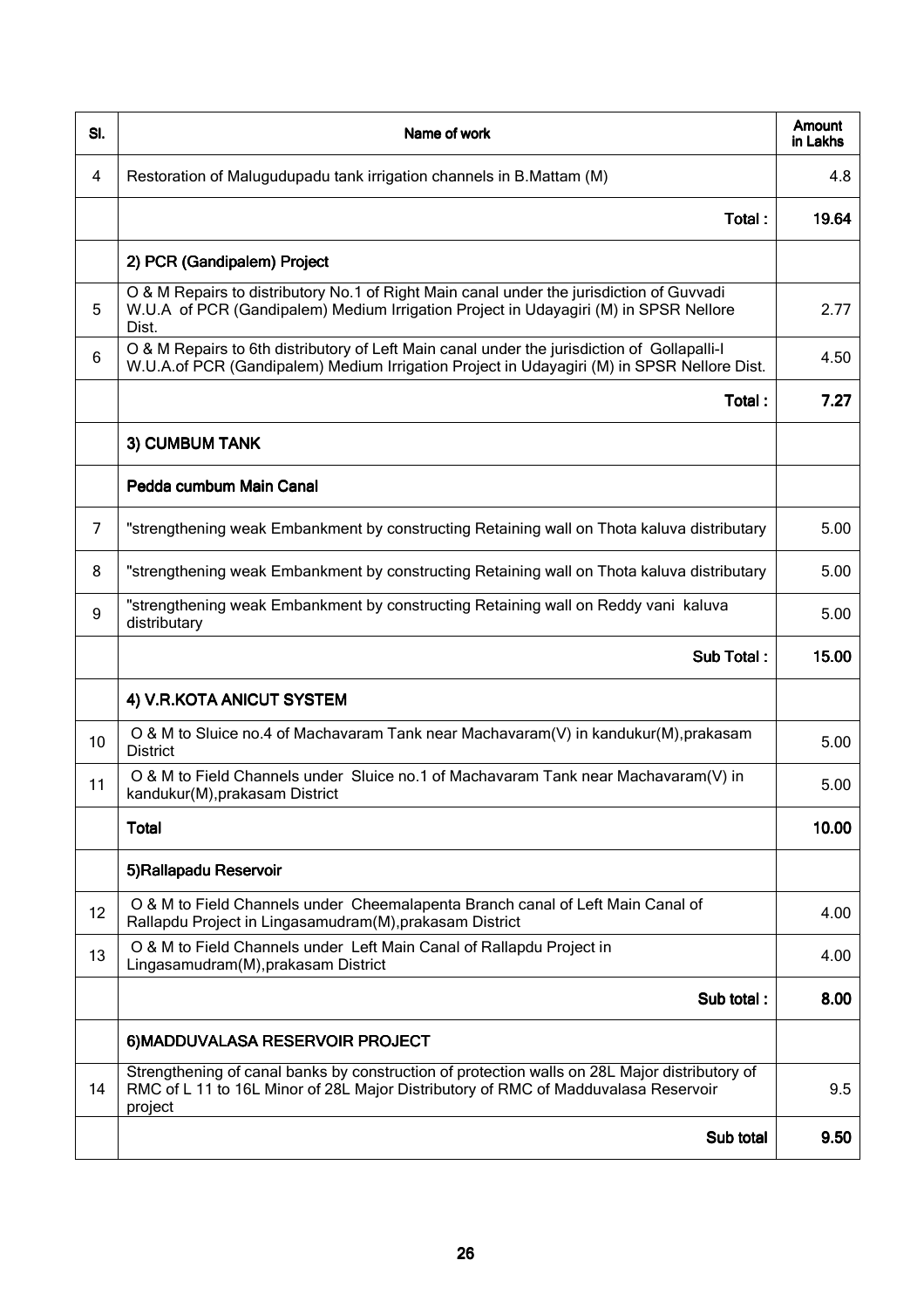| SI. | Name of work                                                                                                                              | Amount<br>in Lakhs |
|-----|-------------------------------------------------------------------------------------------------------------------------------------------|--------------------|
|     | 7) Andra Reservoir Project:-                                                                                                              |                    |
| 15  | Repairs to Pittada-Konisa Chanel system near G.T.PetaVillage limits in Mentada(M)                                                         | 4.95               |
| 16  | Repairs to Pittada-Konisa Chanel system near Aguru Village limits in Mentada(M)                                                           | 4.98               |
| 17  | Repairs to Aquiduct No. III on Left Main Canal of Andra Reservoir Project                                                                 | 4.95               |
| 18  | Repairs to Aquiduct No.IV on Left Main Canal of Andra Reservoir Project                                                                   | 4.98               |
| 19  | Repairs to protection wall of RMC between 1030 to 1170 M of ARIP near Karumamidivalasa<br>Village limits Mentada (M)                      | 4.96               |
| 20  | Repairs to Acqueduct No.II of LMC of ARP in Andhra Village limits in Mentada(M)                                                           | 4.98               |
|     | Sub Total:                                                                                                                                | 29.80              |
|     | 8) Denkada Anicut Scheme                                                                                                                  |                    |
| 21  | Repairs to Denkada Channel Sysatem No.I of Denkada (V)&(M)                                                                                | 4.00               |
| 22  | Repairs to Denkada Channel Sysatem No.II of Denkada (V)&(M)                                                                               | 4.10               |
| 23  | Repairs to Denkada Channel Sysatem No. III of Bhogapuram (V)&(M)                                                                          | 3.90               |
| 24  | Repairs to Denkada Channel Sysatem No.IV of Singavaram (V)&(M)                                                                            | 4.00               |
| 25  | Repairs to Denkada Channel Sysatem No.V of Singavaram (V)&(M)                                                                             | 2.91               |
| 26  | Repairs to CM & CD works of Denkada Main Channel in Denkada (M)                                                                           | 7.70               |
| 27  | Repairs to Downstream of 5th apron of Denkada Anicut in Denkada (M)                                                                       | 9.90               |
| 28  | Repairs to Down stream of 5th cut-off wall of Denkada Anicut in Denkada (M)                                                               | 9.98               |
| 29  | Repairs to Body wall and 1st apron of Denkada Anicut in Denkada (M)                                                                       | 9.99               |
|     | Sub Total:                                                                                                                                | 56.48              |
|     | 9) KONAM RESERVOIR PROJECT                                                                                                                |                    |
| 30  | Urgent repairs to Super passage at Ch 90 MtsMarlagummi channel tof Konam Reservior<br>Project in Cheedikada (M) of Visakhapatnam District | 9.97               |
| 31  | Repairs to super passage at 6.20 km on high level channel of Konam Reservoir Project in<br>Cheedikada (M) of Visakhapatnam District       | 9.47               |
| 32  | Repairs to super passage at 7.00 km on high level channel of Konam Reservoir Project in<br>Cheedikada (M) of Visakhapatnam District       | 9.97               |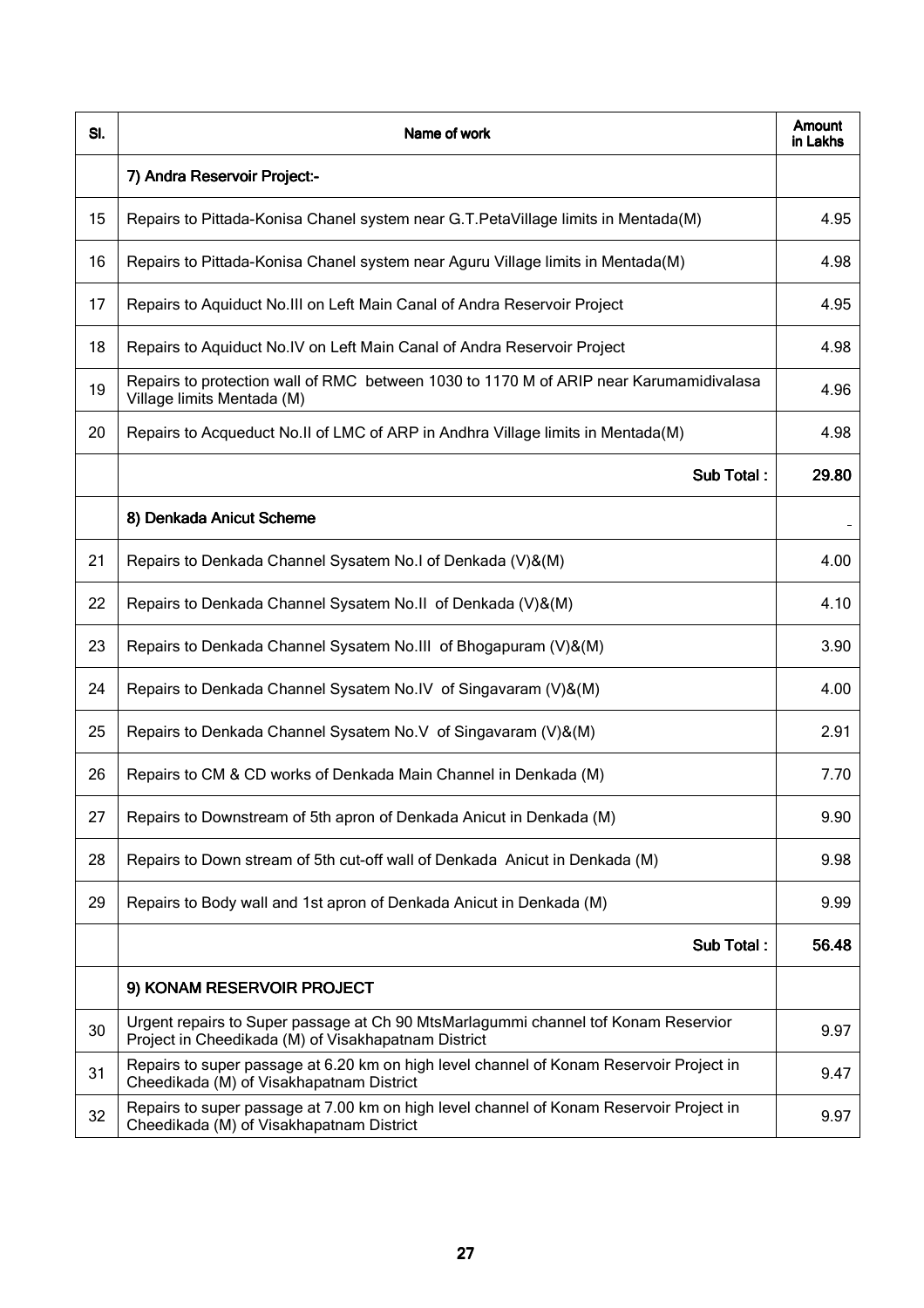| SI. | Name of work                                                                                                                                                                                      | <b>Amount</b><br>in Lakhs |
|-----|---------------------------------------------------------------------------------------------------------------------------------------------------------------------------------------------------|---------------------------|
| 33  | Construction of protection wall for Nagamayya Tank surplus course channel near<br>Jaithavaram (V) in Cheedikada (M) of Viskapatnam District                                                       | 4.965                     |
| 34  | Urgent repairs to trough acqueduct at Ch 5.31 km on high level canal of Konam Reservior<br>Project in Cheedikada (M) of Visakhapatnam District                                                    | 9.39                      |
|     | Sub Total:                                                                                                                                                                                        | 43.765                    |
|     | 10) RAIWADA RESERVOIR PROJECT                                                                                                                                                                     |                           |
| 35  | Construction of Kerb wall in top of earth bund from Ch 2430 M to Ch 2580 M of R.R.Project in<br>Devarapallu (V) & (M) of Viskapatnam District                                                     | 9.50                      |
| 36  | Re-Construction of Kerb wall in top of earth bund from Ch 4000 M to Ch 4160 M of<br>R.R.Project in Devarapalli(V) &(M) of Visakhapatnam District                                                  | 4.93                      |
| 37  | Re-Construction of Kerb wall in top of earth bund from Ch 4000 M to Ch 4160 M of<br>R.R.Project in Devarapalli(V) &(M) of Visakhapatnam District                                                  | 9.90                      |
| 38  | Re-Construction of Kerb wall in top of earth bund from Ch 4160 M to Ch 4320 M of<br>R.R.Project in Devarapalli(V) &(M) of Visakhapatnam District                                                  | 9.90                      |
| 39  | Re-Construction of Kerb wall in top of earth bund from Ch 5080 M to Ch 5240 M of<br>R.R.Project in Devarapalli(V) &(M) of Visakhapatnam District                                                  | 9.90                      |
| 40  | Construction of Protection wall of Isakamadum to Aluve of Venkataramana Tank near<br>A.Koduru (V) in K.Kotapadu (M) of Viskapatnam District                                                       | 4.80                      |
| 41  | Construction of Culvert on Ralla Kalava of Mahapatruni Tank Vechalam (V) in Devarapalli (M)<br>of Viskapatnam District                                                                            | 3.03                      |
| 42  | Construction of Pipe culvert on Doni Kalava near M.Alamanda (V) in Devarapalli (M) of<br>Viskapatnam District                                                                                     | 4.52                      |
| 43  | Urgent repairs to Podugupalem - A.Bheemavaram Division Dam near A.Bheemavarm in<br>K.Kotapadu (M) of Visakhapatnam District                                                                       | 4.62                      |
| 44  | Construction of Pipe culvert Pydammapeta channel near R.N.Palem (V) in Devarapalli (M) of<br>Viskapatnam District                                                                                 | 4.75                      |
| 45  | Re-construction of Division Dam and its channel walls at 4432 and 4820 of banch channel of<br>Chodavaram Channel system near Chodavaram (V) in Chodavaram (M) of Visakhapatnam<br><b>District</b> | 8.96                      |
|     | Sub Total:                                                                                                                                                                                        | 74.81                     |
|     | 11) TALIPERU PROJECT                                                                                                                                                                              |                           |
| 46  | O&M Estimate repairs to shutters for RD 13, RD 14 & RD 15 distributaries of L.F.Main Canal,<br>Taliperu Project, Peddamidisileru (V), Cherla (M), Khammam (Dist)                                  | 5.4                       |
| 47  | O&M Estimate repairs to shutters for LD 2, LD 3, RD 26 & RD 27 distributaries of L.F.Main<br>Canal, Taliperu Project, Peddamidisileru (V), Cherla (M), Khammam (Dist)                             | 5.58                      |
| 48  | O&M Estimate repairs and replacements of shutters for LD 4 distributor of L.F.Main Canal,<br>Taliperu Project, Peddamidisileru (V), Cherla (M), Khammam (Dist)                                    | 5.28                      |
| 49  | O&M estimate repairs to shutters for RD 16, RD 17, RD 18 & RD 19 distributaries of L.F.Main<br>Canal, Taliperu Project, Peddamidisileru (V), Cherla (M), Khammam (Dist.)                          | 8.94                      |
|     | Sub Total:                                                                                                                                                                                        | 25.20                     |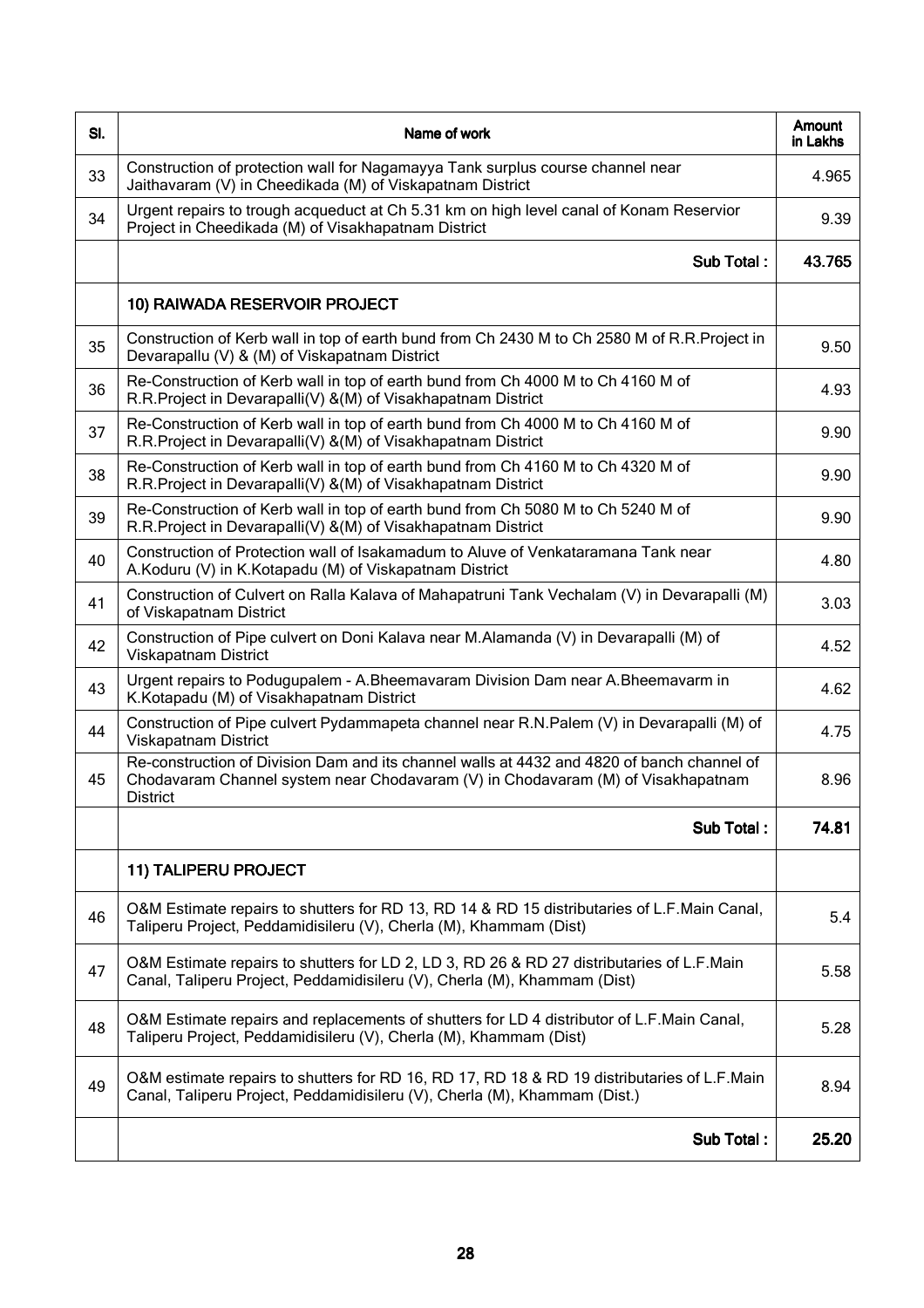| SI. | Name of work                                                                                                                 | Amount<br>in Lakhs |
|-----|------------------------------------------------------------------------------------------------------------------------------|--------------------|
|     | 12) RAMAPPA LAKE                                                                                                             |                    |
| 50  | O&M works to Voger Channel @ ch.0.00 to 3.00 km                                                                              | 2.35               |
| 51  | O&M works to Voger Channel @ ch.3.00 to 6.00 km                                                                              | 2.50               |
| 52  | O&M works to Voger Channel @ ch.6.00 to 8.50 km                                                                              | 2.40               |
| 53  | O&M works to Somi Channel @ ch.0.00 to 3.00 km                                                                               | 2.50               |
| 54  | O&M works to Somi Channel @ ch.3.00 to 6.00 km                                                                               | 2.39               |
| 55  | O&M works to Kotha Channel @ ch.0.00 to 4.00 km                                                                              | 2.21               |
| 56  | O&M works to BurgaChannel @ ch.0.00 to 3.00 km                                                                               | 2.26               |
|     | Sub Total:                                                                                                                   | 16.61              |
|     | 13) LAKNAVARAM LAKE                                                                                                          |                    |
| 57  | O&M Khariff season 2012-13 Rangapur channel under Laknavaram lake, Chalvai (V),<br>Govindaraopet (M), Warangal District      | 3.74               |
| 58  | O&M Khariff season 2012-13 Narsimhulu channel under Laknavaram lake, Chalvai (V),<br>Govindaraopet (M), Warangal District    | 2.12               |
| 59  | O&M Khariff season 2012-13 Kota channel under Laknavaram lake, Chalvai (V),<br>Govindaraopet (M), Warangal District          | 2.69               |
| 60  | O&M Khariff season 2012-13 Narsimhulu channel-II under Laknavaram lake, Chalvai (V),<br>Govindaraopet (M), Warangal District | 2.12               |
| 61  | O&M Khariff season 2012-13 Srirampathi channel under Laknavaram lake, Chalvai (V),<br>Govindaraopet (M), Warangal District   | 1.56               |
|     | Sub Total:                                                                                                                   | 12.23              |
|     | 14) UPPER MANAIR PROJECT                                                                                                     |                    |
| 62  | Improvements to Canals under Upper Manair Project Narmal (V) Gambhiraopet (M),<br>Karimnagar District                        | 10.00              |
|     | 15) KOTIPALLYVAGU PROJECT                                                                                                    |                    |
| 63  | O&M Estimate for Right Main Canal of Distributaries No.1,2 & 3 of Kotepallyvagu Project                                      | 5.00               |
| 64  | O&M Estimate for Right Main Canal of Distributaries No.4,5 & 6 of Kotepallyvagu Project                                      | 5.00               |
| 65  | O&M Estimate for Right Main Canal of Distributaries No.7, 8 & 9 of Kotepallyvagu Project                                     | 5.00               |
| 66  | O&M Estimate for Right Main Canal of Distributaries No.11/A of Kotepallyvagu Project                                         | 5.00               |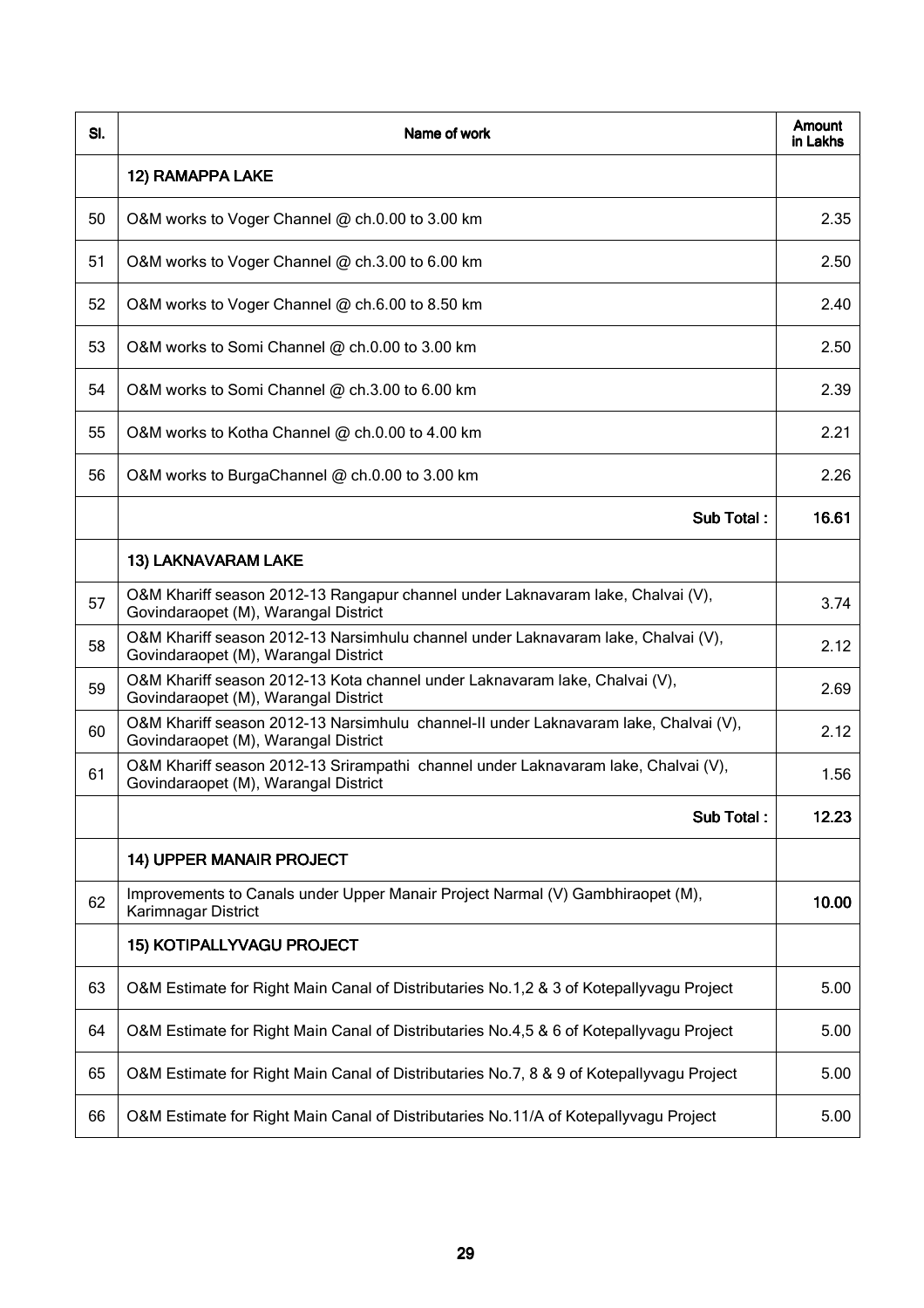| SI. | Name of work                                                                                                                             | Amount<br>in Lakhs |
|-----|------------------------------------------------------------------------------------------------------------------------------------------|--------------------|
| 67  | O&M Estimate for Right Main Canal of Distributaries No.12 of Kotepallyvagu Project                                                       | 5.00               |
| 68  | O&M Estimate for Right Main Canal of Distributaries No.L5 of Kotepallyvagu Project                                                       | 5.00               |
| 69  | O&M Estimate for Right Main Canal of Distributaries No.R2, D11 of Kotepallyvagu Project                                                  | 5.00               |
| 70  | O&M Estimate for Right Main Canal of Distributaries No.L4 of Kotepallyvagu Project                                                       | 5.00               |
|     | Sub Total:                                                                                                                               | 40.00              |
|     | 16) PAKHAL LAKE                                                                                                                          |                    |
| 71  | Estimate for strengtheing bund Arelly branch under Sangam.I channel                                                                      | 2.57               |
| 72  | Estimate for strengtheing bund of Mothula galma branch under Sangam. Il channel                                                          | 2.575              |
| 73  | Estimate for strengtheing bund of Thommidi burralu branch under Sangam. III channel                                                      | 2.58               |
| 74  | Estimate for strengtheing bund of Oota kalva branch under Sangam. IV channel                                                             | 2.575              |
| 75  | Estimate for strengtheing bund of Chinthala gadda branch under Jalu bandam channel                                                       | 2.58               |
| 76  | Estimate for strengtheing bund of Gangadevi paya branch under Thunga bandam channel                                                      | 2.57               |
| 77  | Estimate for strengtheing bund of Dumpelli branch under Mott veeraram channel                                                            | 2.57               |
| 78  | Estimate for strengtheing bund of Pasnoor channel                                                                                        | 2.90               |
|     | Sub Total:                                                                                                                               | 20.92              |
|     | 17) PEDDANKALAM                                                                                                                          |                    |
| 79  | Improvements to Chandramma tank of Chandrampeta (V) Vangara (M) Vizianagaram District                                                    | 5.00               |
|     | Sub Total:                                                                                                                               | 5.00               |
|     | <b>18) THATIPUDI</b>                                                                                                                     |                    |
| 80  | Repairs to diversion dam on Regubilli branch channel in Regubilli Village of Muttah channel<br>under Thatipudi Reservoir in Gantyada (M) | 4.00               |
| 81  | Repairs to diversion dam on Seri Kalava at km 0.400 on Muttah channel in Bonangi Village of<br>Gantyada (M)                              | 4.00               |
| 82  | Urgent repairs and improvements to Vasanth Channel Distributory of Vasantha Village of<br>Gantyada (M)                                   | 4.00               |
| 83  | Repairs to V.T.Channel system of Kottam (V) S.Kota (M)                                                                                   | 1.60               |
| 84  | Repairs to Pallapu Kaluva channel system of Jami (V) & (M)                                                                               | 1.60               |
| 85  | Repairs to R.V.K.Channel system of Jannivalasa (V), Jami (M)                                                                             | 1.60               |
| 86  | Repairs to T.V.Channel system of Thandrangi (V) Jami (M)                                                                                 | 1.60               |
| 87  | Repairs to J.A.Channel sytem of Jagaram (V) Jami (M)                                                                                     | 1.60               |
|     | Sub Total:                                                                                                                               | 20.00              |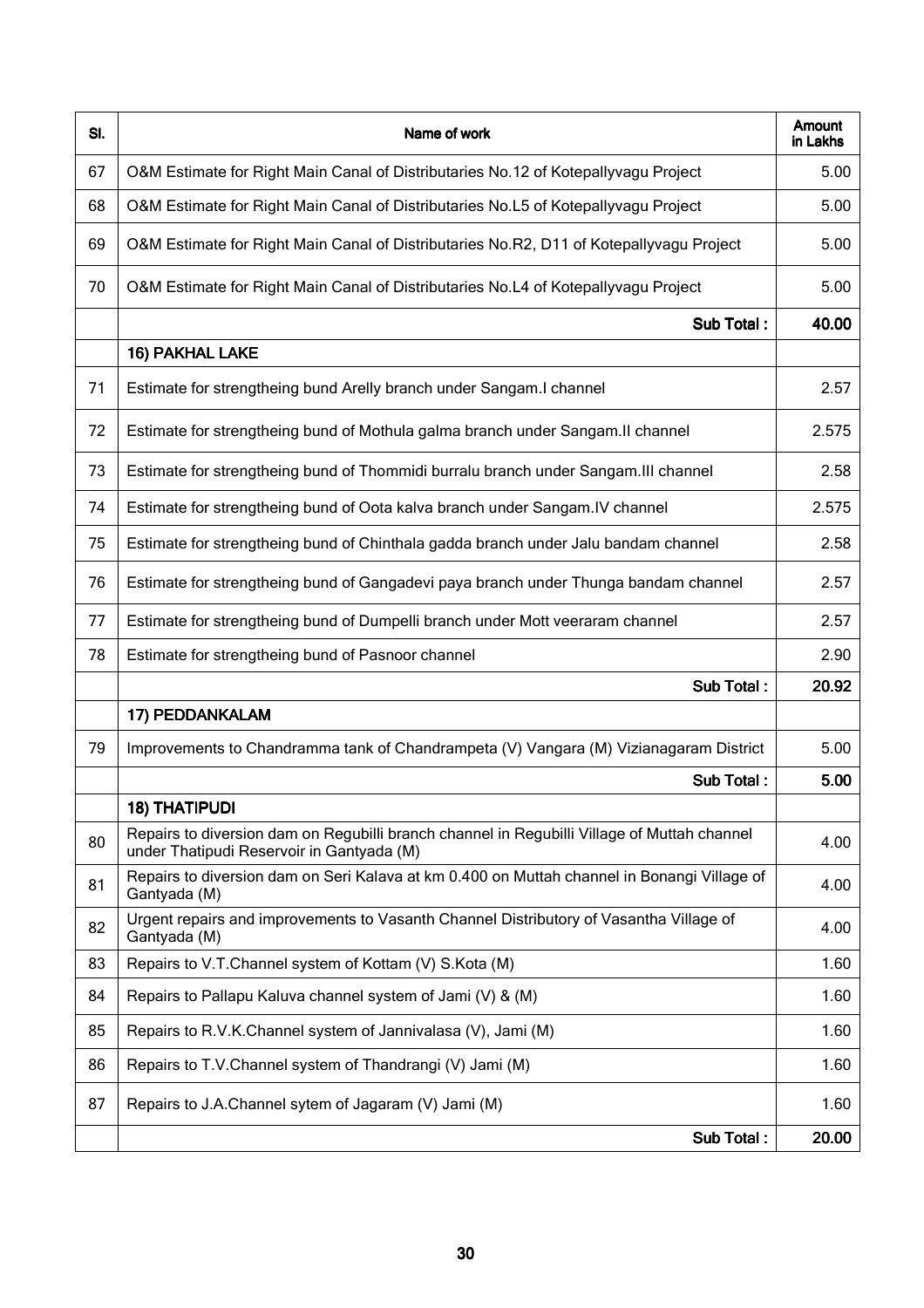| SI. | Name of work                                                                                                                      | Amount<br>in Lakhs |
|-----|-----------------------------------------------------------------------------------------------------------------------------------|--------------------|
|     | 19) SANJEEVAIAH SAGAR (GDP)                                                                                                       |                    |
| 88  | Construction of guide walls to the DP-1A distributory under left main canal of GDP under<br>WUA No.1                              | 3.150              |
| 89  | Improvements from km 1.500 to 10th distributory under left main canal of GDP under WUA<br>No.2                                    | 2.990              |
| 90  | Construction of guide walls to the 1st distributory under right main canal of GDP under WUA<br>No.3                               | 3.645              |
| 91  | Construction of slab, culverts in 7th, 8th and 9th distributory under right main canal of GDP<br>under WUA No.4                   | 4.320              |
| 92  | Construction of guide walls to the 10A distributory under right main canal of GDP under WUA<br>No.5                               | 2.960              |
| 93  | Construction of slab culverts in 12th distributory FCs under right main canal of GDP under<br>WUA No.6                            | 3.340              |
| 94  | Construction of guide walls to the 16th distributory under right main canal of GDP under WUA<br>No.7                              | 3.040              |
| 95  | Construction of slab culvert and drop in 17th distributory under right main canal of GDP<br>under WUA No.8                        | 2.635              |
| 96  | Reconstruction of control point and strengthening of banks to 21st distributory under right<br>main canal of GDP under WUA No.9   | 2.940              |
| 97  | Construction of guide walls to 23rd distributory under right main canal of GDP under WUA<br>No.10                                 | 2.850              |
| 98  | Construction of guide walls to 25th distributory under right main canal of GDP under WUA<br>No.11                                 | 2.928              |
| 99  | Construction of guide walls and strengthening of canal to 27th distributory under right main<br>canal of GDP under WUA No.12      | 2.980              |
| 100 | Improvements to 2nd, 4th, 5th and 6th distributories under left main canal of GDP under WUA<br>No.1                               | 1.575              |
| 101 | Improvements to 9th distributory under left main canal of GDP under WUA No.2                                                      | 3.140              |
| 102 | Improvements to the 1st distributory under right main canal of GDP under WUA No.3                                                 | 3.550              |
| 103 | Improvements to the 8th distributory under right main canal of GDP under WUA No.4                                                 | 2.620              |
| 104 | Construction of guide wall to the 10th distributory under right main canal of GDP under WUA<br>No.5                               | 2.790              |
| 105 | Improvements to the 12th distributory under right main canal of GDP under WUA No.6                                                | 2.810              |
| 106 | Improvements to the 16th distributory under right main canal of GDP under WUA No.7                                                | 3.315              |
| 107 | Improvements to the 17th distributory under right main canal of GDP under WUA No.8                                                | 2.915              |
| 108 | Construction of slab culvert and strengthening of banks to 21st distributory under right main<br>canal of GDP under WUA No.9      | 2.950              |
| 109 | Reconstruction of culverts and repairs to the control point to 23rd distributory under right<br>main canal of GDP under WUA No.10 | 2.890              |
| 110 | Construction of control points and strengthening of banks to 25th distributory under right main<br>canal of GDP under WUA No.11   | 2.820              |
| 111 | Construction of control points and slab culvert to 27th distributory under right main canal of<br>GDP under WUA No.12             | 2.990              |
|     | Sub Total:                                                                                                                        | 72.143             |